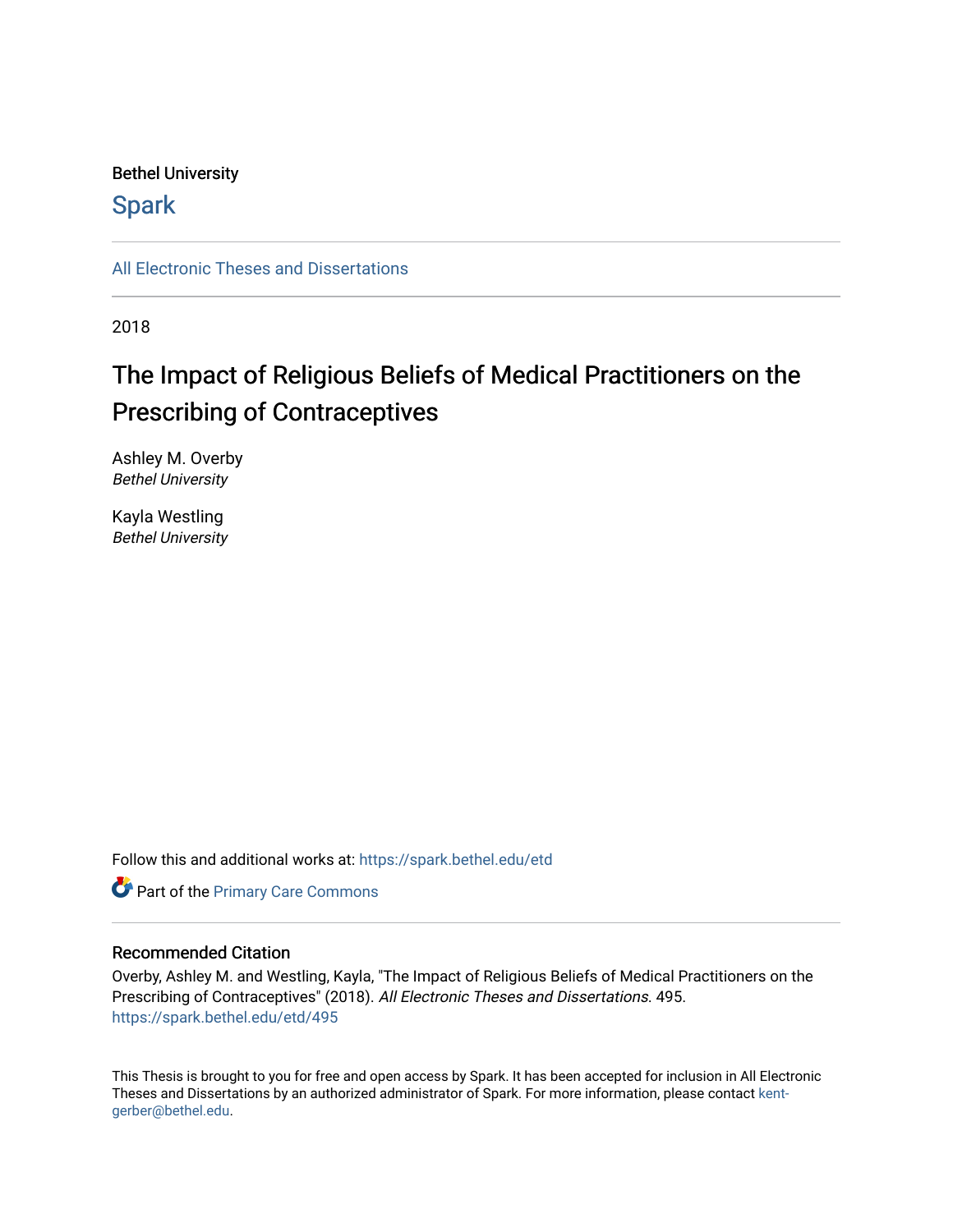# THE IMPACT OF RELIGIOUS BELIEFS OF MEDICAL PRACTITIONERS ON THE PRESCRIBING OF CONTRACEPTIVES

# A MASTER'S PROJECT SUBMITTED TO THE GRADUATE FACULTY GRADUATE SCHOOL BETHEL UNIVERSITY

BY

ASHLEY OVERBY, PA-S

# KAYLA WESTLING, PA-S

# IN PARTIAL FULFILLMENT OF THE REQUIREMENTS FOR THE DEGREE OF MASTERS OF SCIENCE IN PHYSICIAN ASSISTANT

JUNE 2018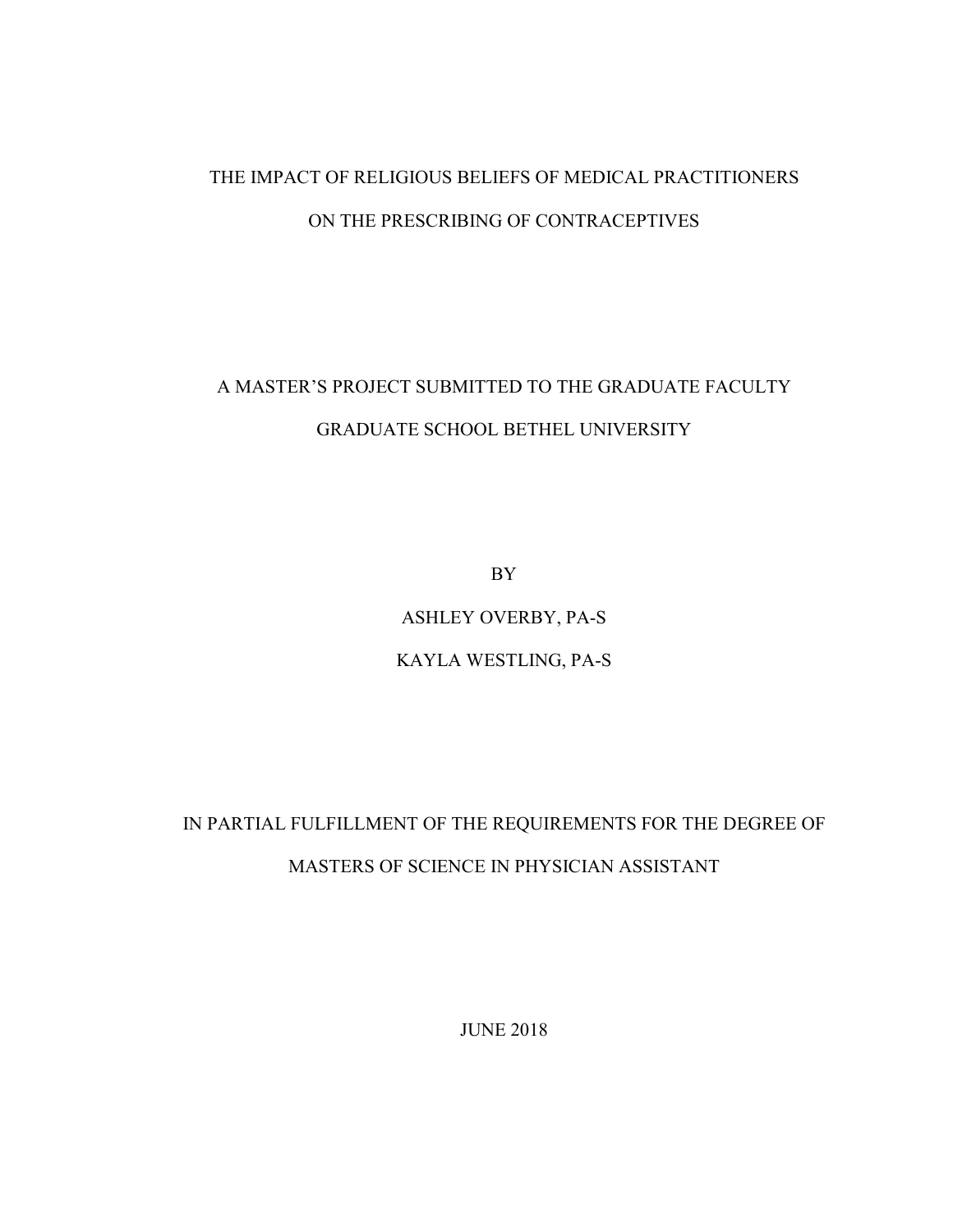#### **ABSTRACT**

For centuries, the use of artificial birth control has been a highly debated topic across different religions and this debate continues to remain strong even today. Living in a country made up of diverse cultural backgrounds and beliefs, religious differences may influence the way practitioners and patients interact with each other when it comes to a variety of medical issues, especially contraception. There is a lack of research, however, that has been done to evaluate for a significant correlation between religious views of practitioners and their tendencies to prescribe contraceptives to patients.

A questionnaire was distributed to the Association of Physician Assistants in Obstetrics and Gynecology (APAOG) to determine what impact, if any, the religious affiliations and beliefs of medical practitioners have on the prescribing of long-term contraceptive options to patients. The study included demographic questions, religious background questions, questions regarding prescribing habits of practitioners, and questions addressing religious influence on patient-practitioner interactions relating to contraception.

Twenty-four (24) participants responded to the survey, but only 17 participants completed the survey in its entirety. Of the 17 participants, religious views were widely varied, with the majority of participants identifying as Protestant (41.2%). Upon analysis, there was statistical significance found between the participants perceived importance of religion on their everyday medical practice and the conversations they have with patients in regards to contraception  $(p= 0.00)$ . Other analyses, including specific religion and influence of religious views on conversations and prescribing of contraception, were not found to be statistically significant.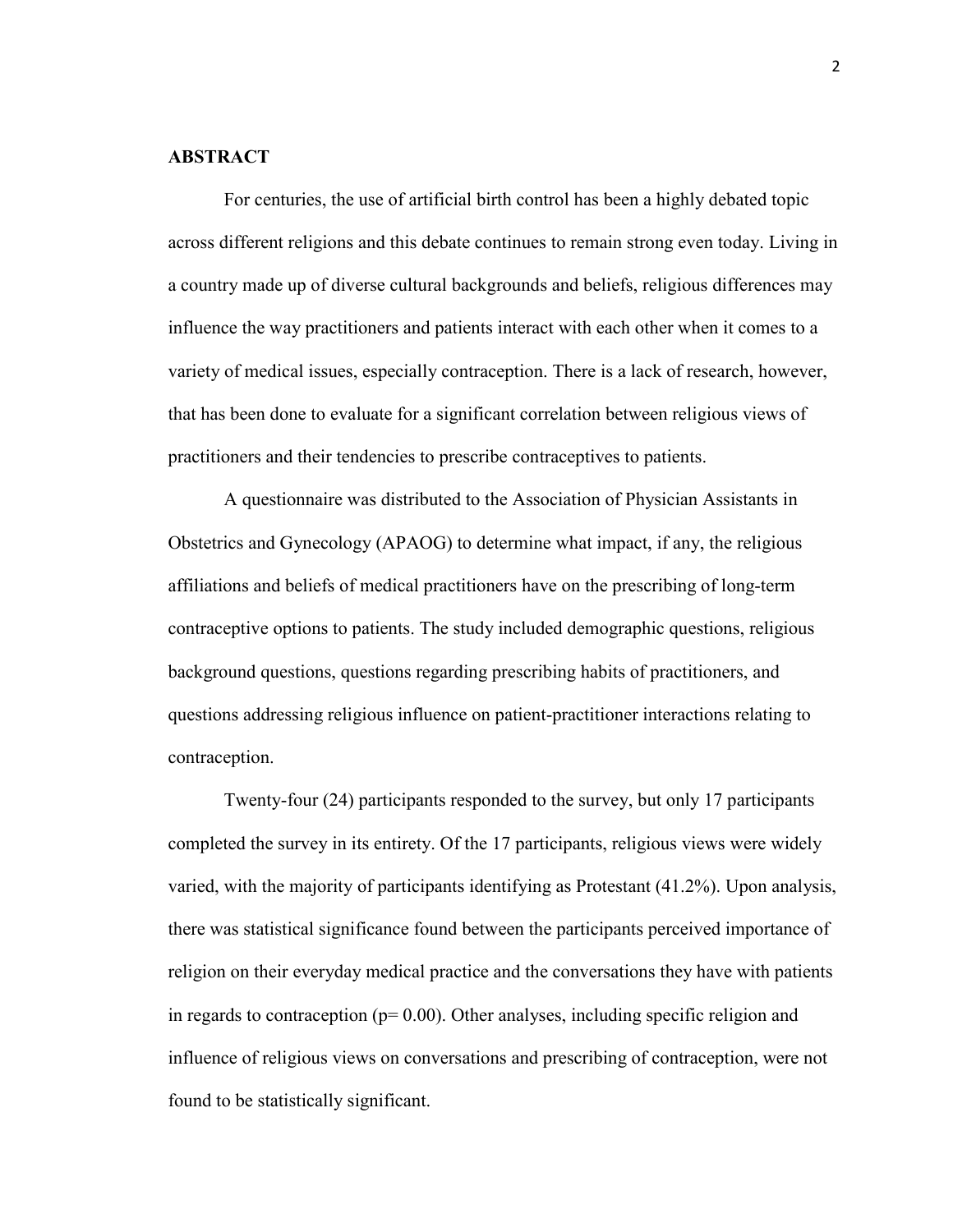Despite the statistical significance found on analysis, researchers are not convinced there is a correlation between religious views and the prescribing of contraception. Due to the small sample size, this study served as a starting point for the exploration of the influence religious values have on the prescribing of contraceptive methods. This study would benefit from future research expanding on the topic.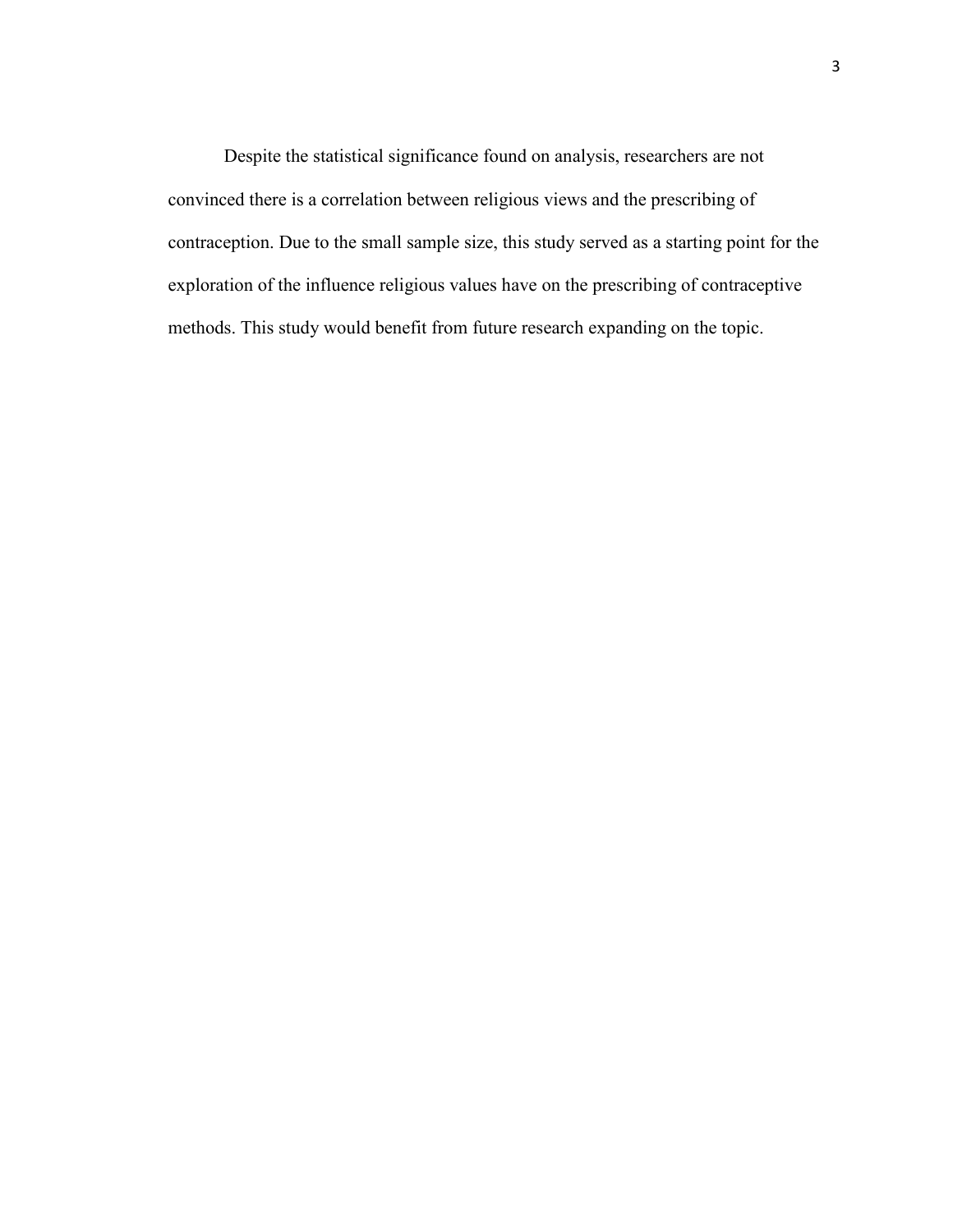## **ACKNOWLEDGEMENTS**

We would like to acknowledge faculty committee members Dr. Gregory Ekbom, Lisa Naser, PA-C, and Dr. Dan Leafblad for their time and support as well as Andrew Swenson for his assistance and statistical expertise.

We also acknowledge the Association of Physician Assistants in Obstetrics and Gynecology for allowing us to access their subscribing provider population.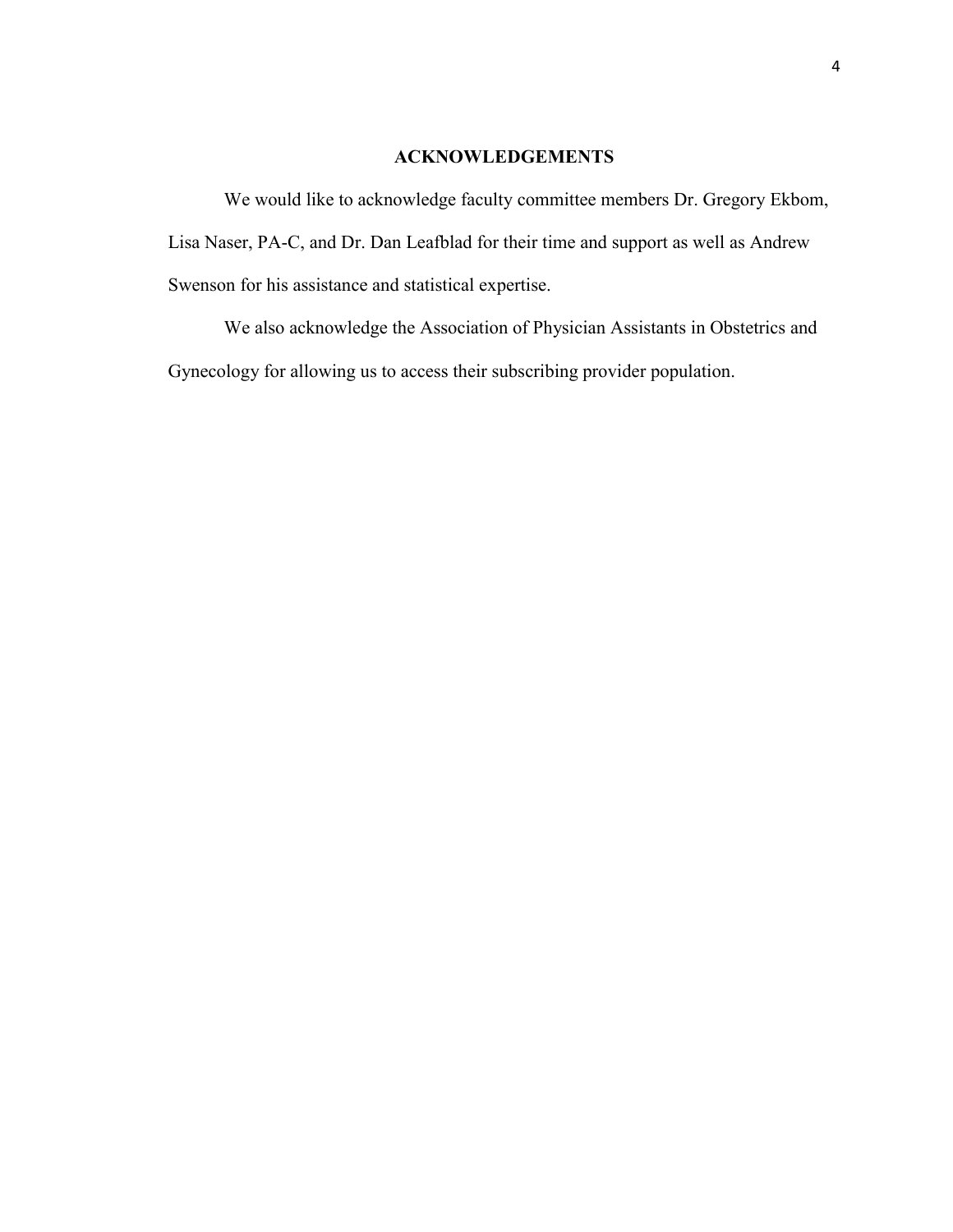# **TABLE OF CONTENTS**

| <b>ABSTRACT</b>                                  | $\overline{2}$ |
|--------------------------------------------------|----------------|
| <b>ACKNOWLEDGMENTS</b>                           | $\overline{4}$ |
| <b>LIST OF APPENDICES</b>                        |                |
| <b>LIST OF FIGURES</b>                           | 9              |
| <b>LIST OF TABLES</b>                            |                |
| <b>CHAPTER 1: INTRODUCTION</b>                   |                |
| Introduction                                     | 11             |
| <b>Background to Problem</b>                     | 11             |
| Problem Statement                                | 14             |
| Purpose                                          | 15             |
| Significance of the Problem                      | 15             |
| <b>Research Questions</b>                        | 15             |
| Limitations to the Study                         | 16             |
| Definition of Terms                              | 17             |
| Conclusion                                       | 18             |
| <b>CHAPTER 2: LITERATURE REVIEW</b>              | 20             |
| Introduction                                     | 20             |
| <b>Contraceptive Options</b>                     | 20             |
| Ethical Arguments For and Against Contraception  | 28             |
| Christian Religious Teachings on Contraception   | 30             |
| Studies Investigating Religion and Contraception | 32             |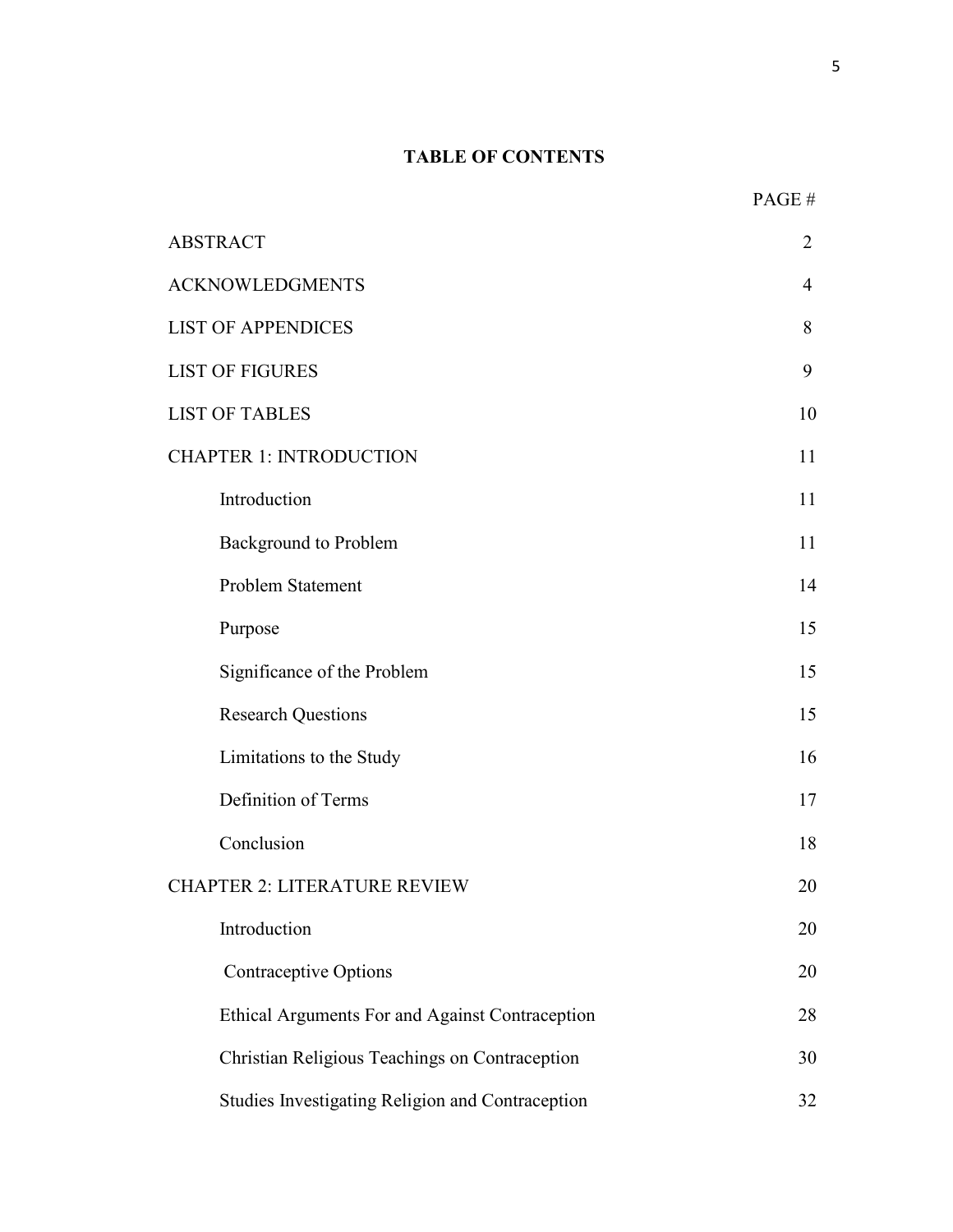| Summary of Literature Review                                   | 36 |
|----------------------------------------------------------------|----|
| <b>CHAPTER 3: METHODOLOGY</b>                                  |    |
| Introduction                                                   | 38 |
| <b>Study Design</b>                                            | 38 |
| <b>Study Population</b>                                        | 39 |
| <b>Experimental Procedures</b>                                 | 39 |
| <b>Study Tools</b>                                             | 40 |
| <b>Statistical Methods</b>                                     | 40 |
| <b>Limitations and Delimitations</b>                           | 41 |
| Conclusion                                                     | 41 |
| <b>CHAPTER 4: RESULTS</b>                                      | 42 |
| Introduction                                                   | 42 |
| Calculations                                                   | 42 |
| <b>Survey Population</b>                                       | 43 |
| Population Description: Demographics                           | 43 |
| Population Description: Religion                               | 45 |
| Correlations Based on Religion                                 | 47 |
| <b>Additional Analysis</b>                                     | 50 |
| Summary                                                        | 51 |
| <b>CHAPTER 5: DISCUSSION/CONCLUSION</b>                        |    |
| Introduction                                                   | 52 |
| Correlation of Religious Views and Objections to Contraception | 53 |
| Discussion                                                     | 54 |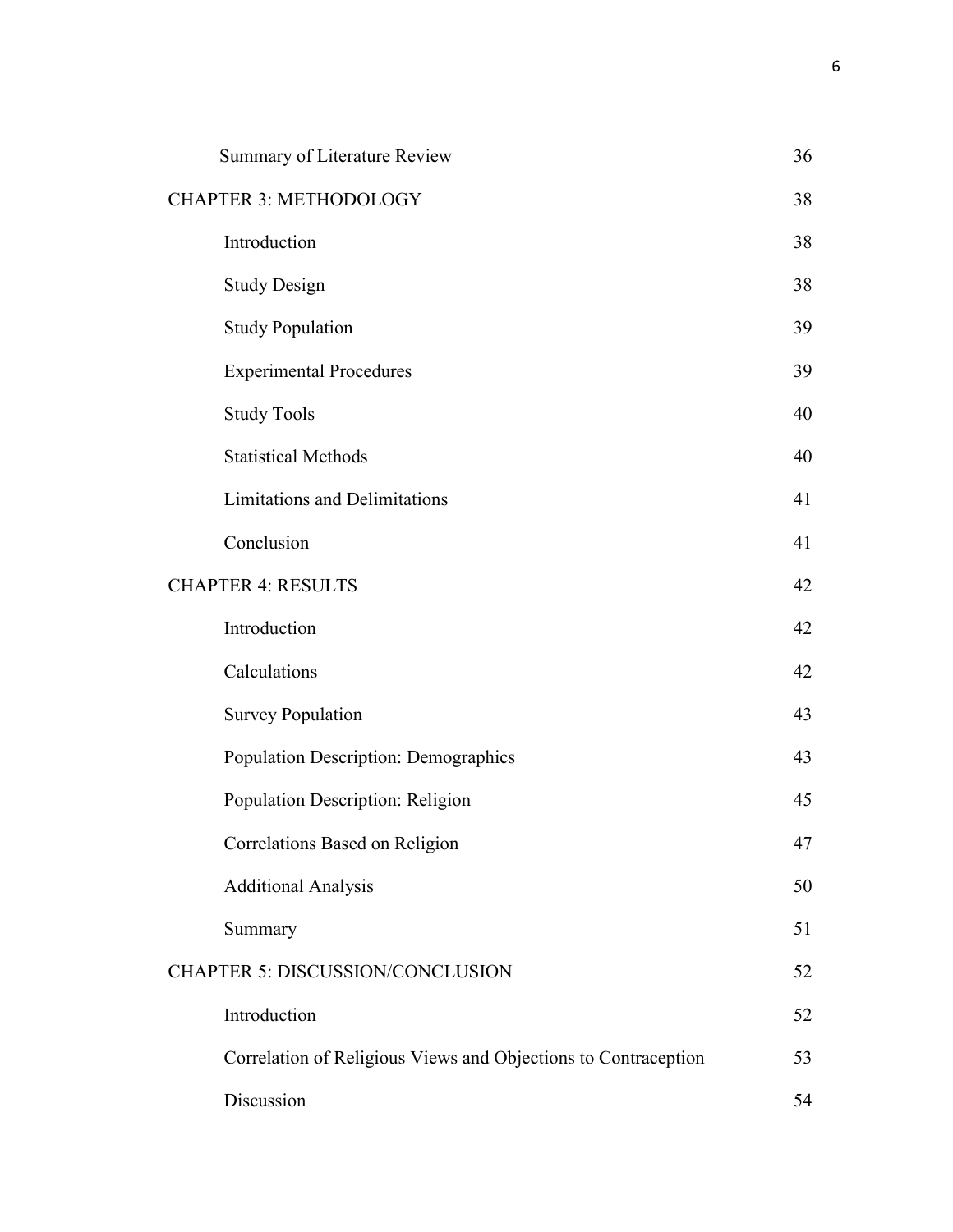| Limitations                          | 56 |
|--------------------------------------|----|
| Recommendations for Further Research |    |
| Conclusions                          | 58 |
| <b>REFERENCES</b>                    |    |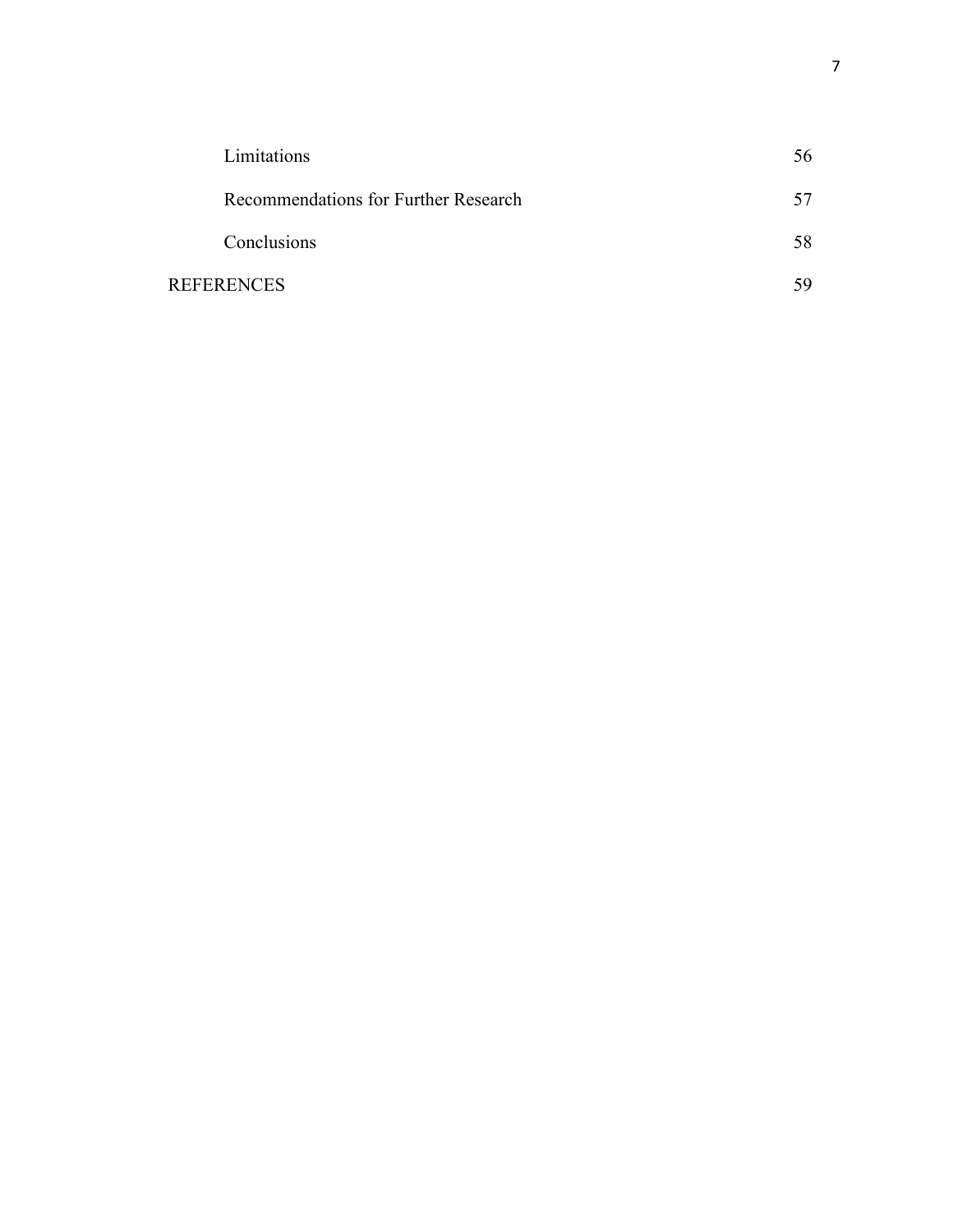# **LIST OF APPENDICES**

| APPENDIX A: APAOG Approval Email | 64 |
|----------------------------------|----|
| <b>APPENDIX B: Consent Form</b>  | 66 |
| <b>APPENDIX C: Survey</b>        | 69 |
| APPENDIX D: Reminder Email       | 74 |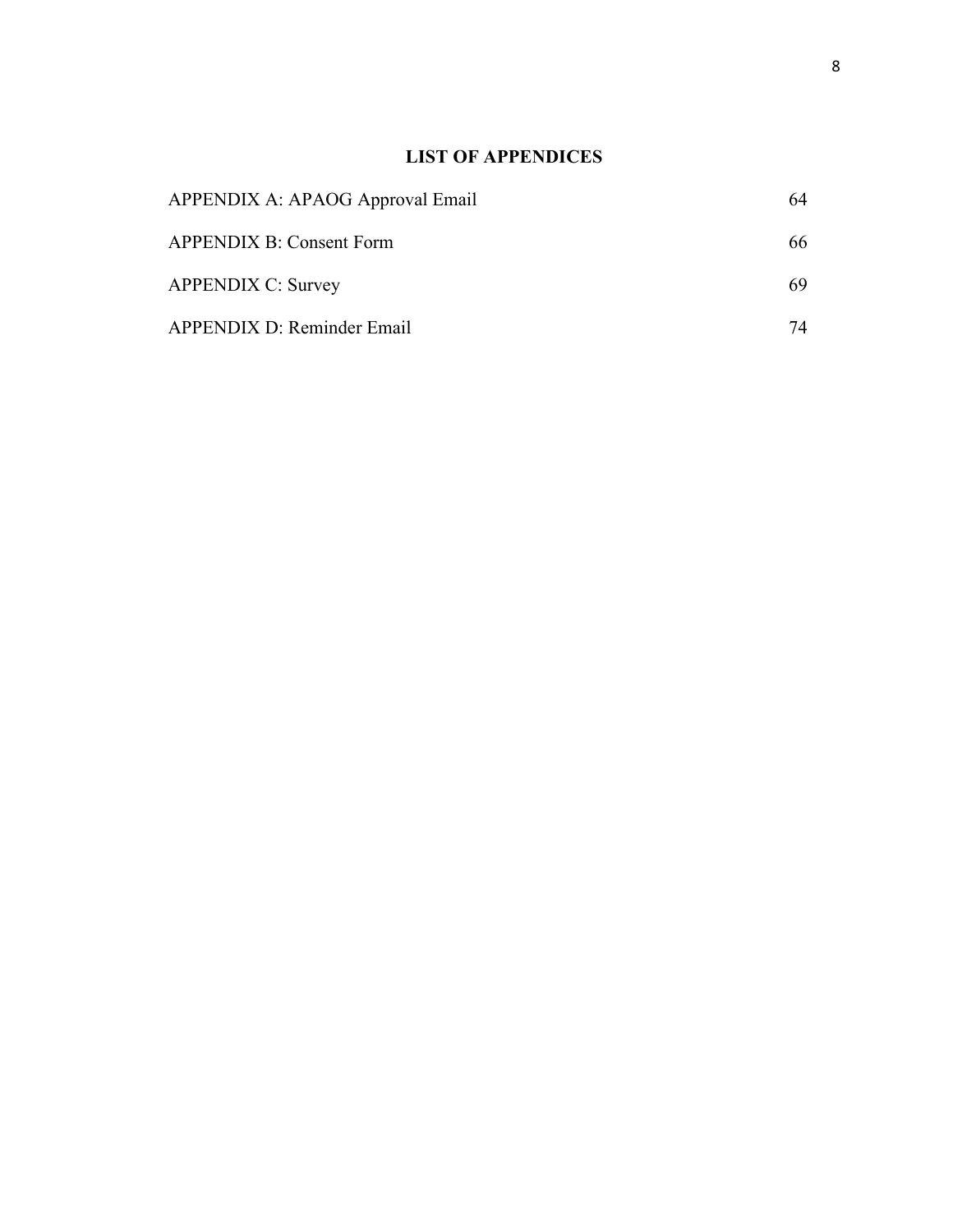# **LIST OF FIGURES**

| FIGURE 1: Importance of religion in life                               | 46 |
|------------------------------------------------------------------------|----|
| FIGURE 2: Importance of religion in medical practice                   | 46 |
| FIGURE 3: Religious beliefs and conversations regarding contraception  | 47 |
| FIGURE 4: Religious beliefs and prescribing of contraception           | 48 |
| FIGURE 5: Importance of religion and conversations about contraception | 49 |
| FIGURE 6: Importance of religion and prescribing of contraception      | 50 |
| FIGURE 7: Importance of religion in life compared to medical practice  | 51 |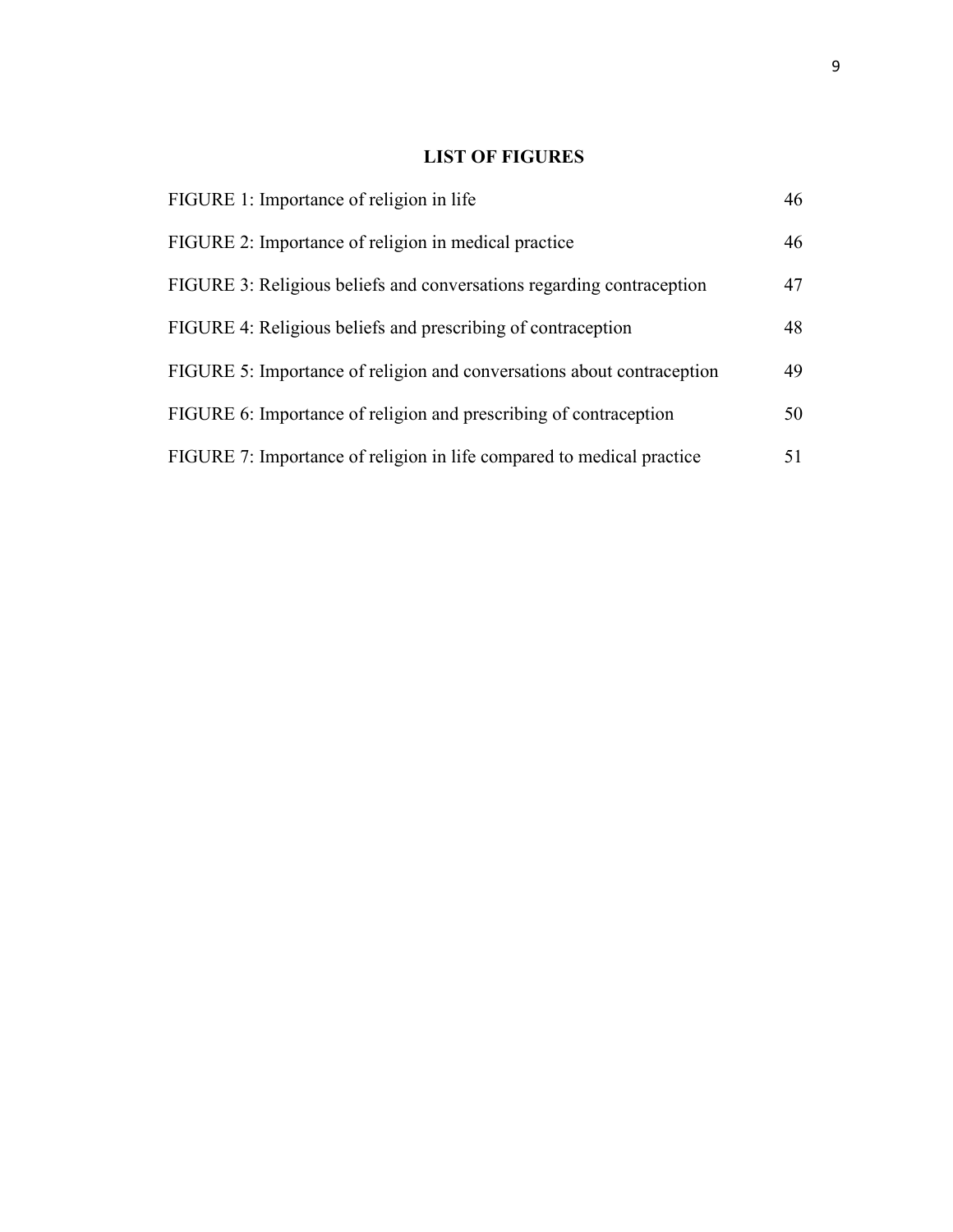# **LIST OF TABLES**

| <b>TABLE 1: Adjusted Likert Scale</b>   | 43. |
|-----------------------------------------|-----|
| <b>TABLE 2: Demographic Information</b> | 44  |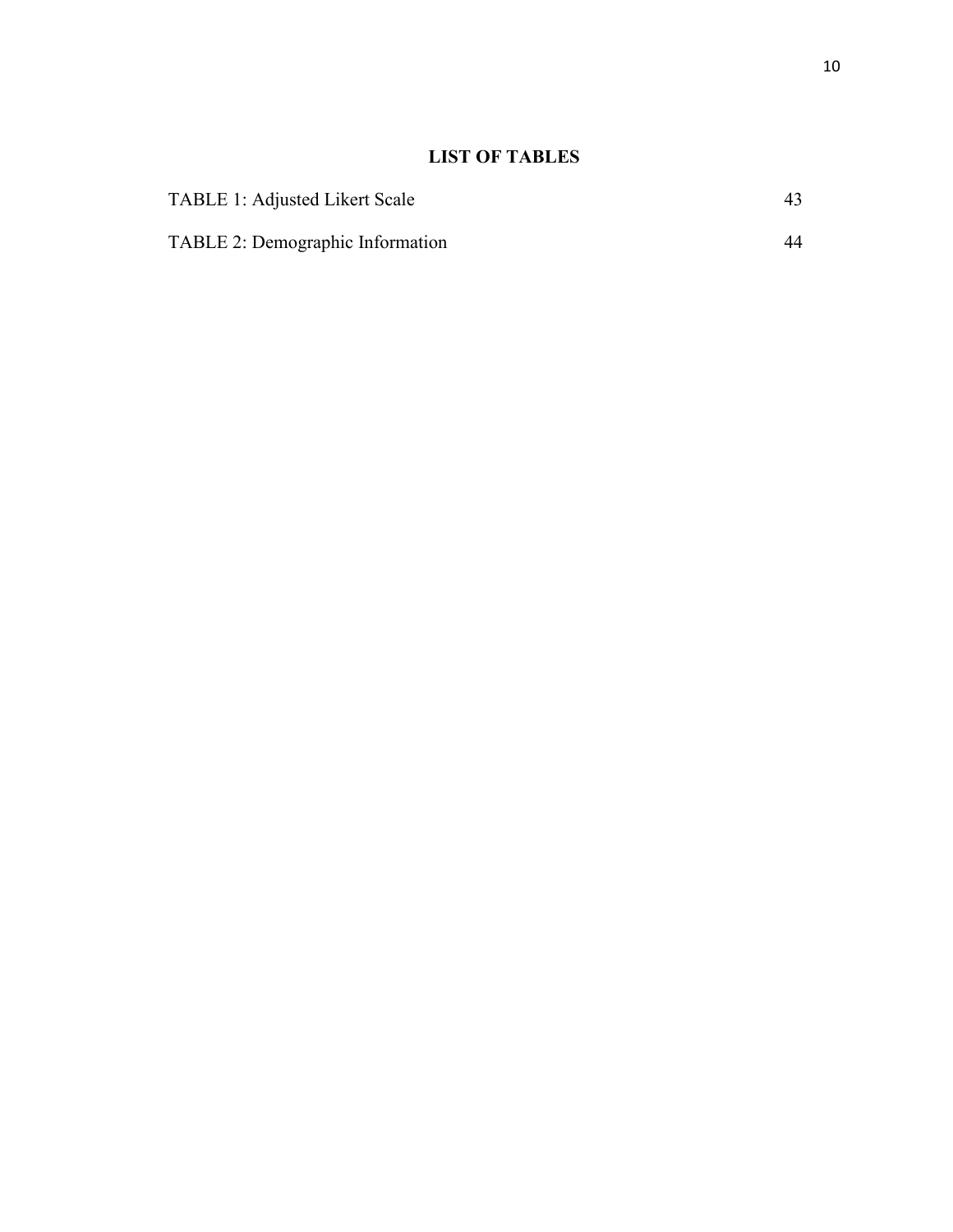#### **Chapter 1: Introduction**

## **Introduction**

The use of artificial birth control is a topic that has been debated for centuries. It continues to be a controversial subject within multiple religious groups and cultures in present day. Yet, women all over the world use contraception on a regular basis despite their religious affiliations (Daniels, Daughtry, & Jones, 2014). In this study, we aim to discover what role, if any, religious beliefs or values have on the prescribing of contraceptives. The following introduction will cover some history in relation to this question, the problem statement, purpose, limitations, and research question, including reasons why this research needs to be done.

#### **Background to the Problem**

In his encyclical published in 1968, Pope Paul VI discussed the views of the Church in relation to the goals of a marriage, obligations of the married couple, and a continued opposition towards the use of artificial contraception (Komonchak, 2003). In this publication, the Pope specifically addressed the roles and responsibilities of the medical community in regards to this topic.

Likewise, we hold in the highest esteem those doctors and members of the nursing profession who, in the exercise of their calling, endeavor to fulfill the demands of their Christian vocation before any merely human interest. Let them therefore continue constant in their resolution always to support those lines of action which accord with faith and with right reason (Paul VI, 1968, para. 27*).*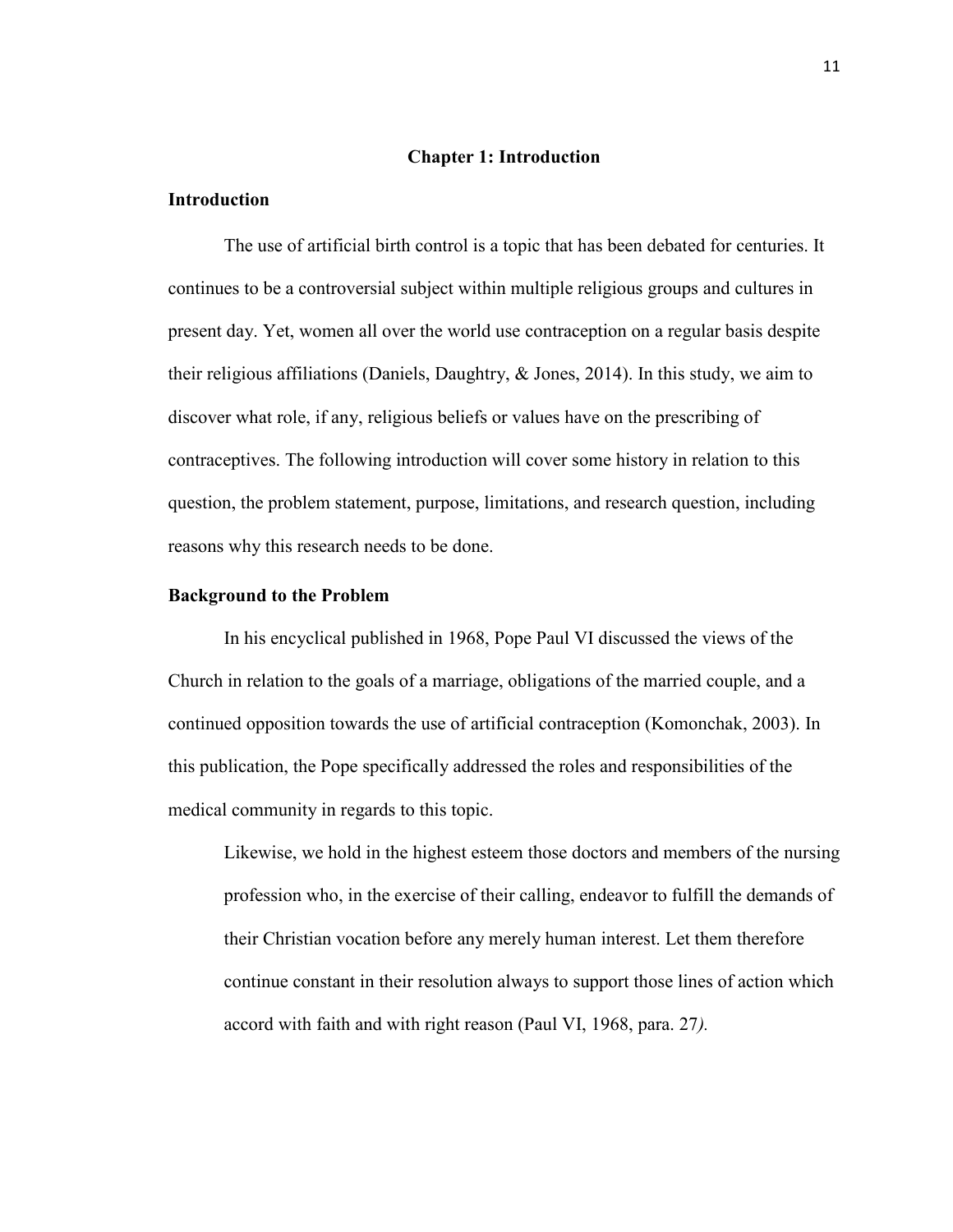When *Humanae Vitae* was first released, it was described as one of the most controversial statements ever released by the Catholic Church in it's history (Komonchak, 2003). Although the principles described within the encyclical are still taught widely across the Catholic community in today's society, there is no doubt that individuals have changed the way they view artificial contraception. Although Pope Francis has repeatedly voiced the Church's continued opposition to any artificial birth control, it is clear that the topic has recently become more widely discussed among theologians, as well as among the 1.2 billion followers of the Roman Catholic Church, in recent years (LeMaire, 2015).

Of the 61 million women in the United States who are at an age able to conceive and bear a child, approximately 62% are using some form of contraception as of September 2016 according to the Guttmacher Institute (Jones & Dreweke, 2016). In the National Survey of Family Growth done from 2011-2013 by the CDC, it was reported that 16.0% of women currently using birth control were using oral contraception, and 7.2% were using other long-acting reversible methods (Daniels et. al, 2014). Other forms of birth control being used include female sterilization, male sterilization, and male condoms. Additionally, 99% of women of childbearing age that have previously had sexual intercourse have admitted to using some form of birth control at one point in her life (Jones & Dreweke, 2016). In a separate report done by the Guttmacher institute using data collected in the 2006-2008 National Survey of Family Growth, authors Rachel K. Jones and Joerg Dreweke (2016), summarized the correlation between religious beliefs of women using some form of contraception at that time. Of the women who participated in the survey, 83% identified as identifying with a religion; within that 83%, 48% were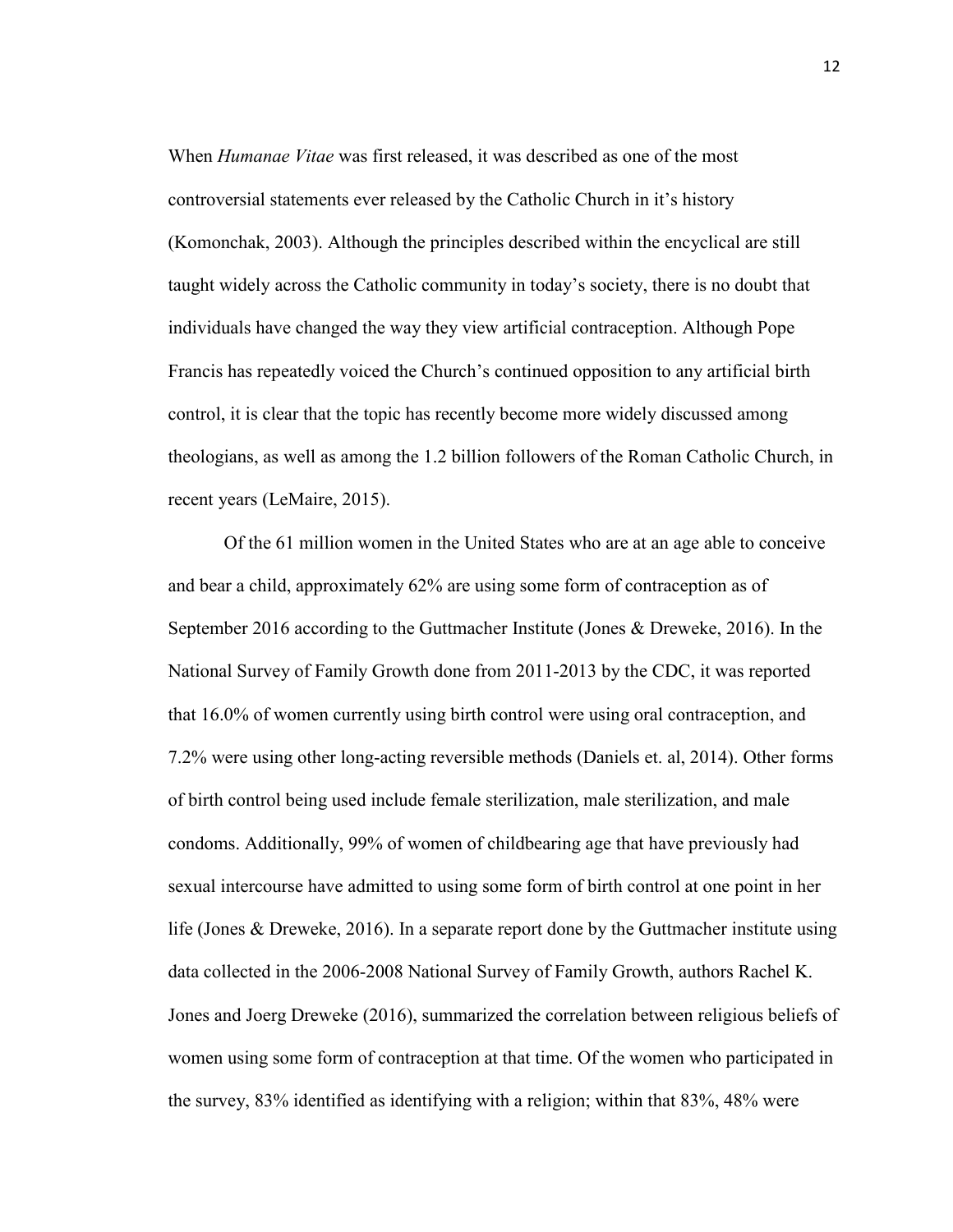identified as Protestant, 25% Catholic, and 11% non-Christian religions. The report also found that 68% of sexually active Catholic women in the United States confirmed to be currently using what was described as a "highly effective" method of contraception, including sterilizations, oral pills, and IUDs. It was concluded that the vast majority of women of childbearing age who affiliate with a specific religion have used some form of contraception in their lifetime (Jones & Dreweke, 2016).

Dozens of birth control methods are currently on the market as options for both men and women. Methods are characterized into reversible and permanent options, with the reversible methods being divided into both short-term and long-term options (Centers for Disease Control and Prevention (CDC), 2016). Of the reversible methods currently available, the four main categories include intrauterine contraception, hormonal methods, barrier methods, and fertility awareness-based methods. Permanent methods can be further divided into female sterilization, transcervical sterilization, and male sterilization (CDC, 2016).

Religious integration within medical practice is a widely discussed topic among both practitioners and patients in our world today. Differing religious views may not only influence the way a practitioner prescribes medications or recommends various therapies, it also may change the way a patient approaches their personal medical care. With the growing number of adherents to diverse religious beliefs in modern society, it may be assumed that there are different viewpoints in regards to various medical practices. One of the most controversial medical practices that has been widely argued over the last several decades is that of contraception (Christopher, 2006). Various Christian denominations have had strong, changing opinions in regards to contraception over the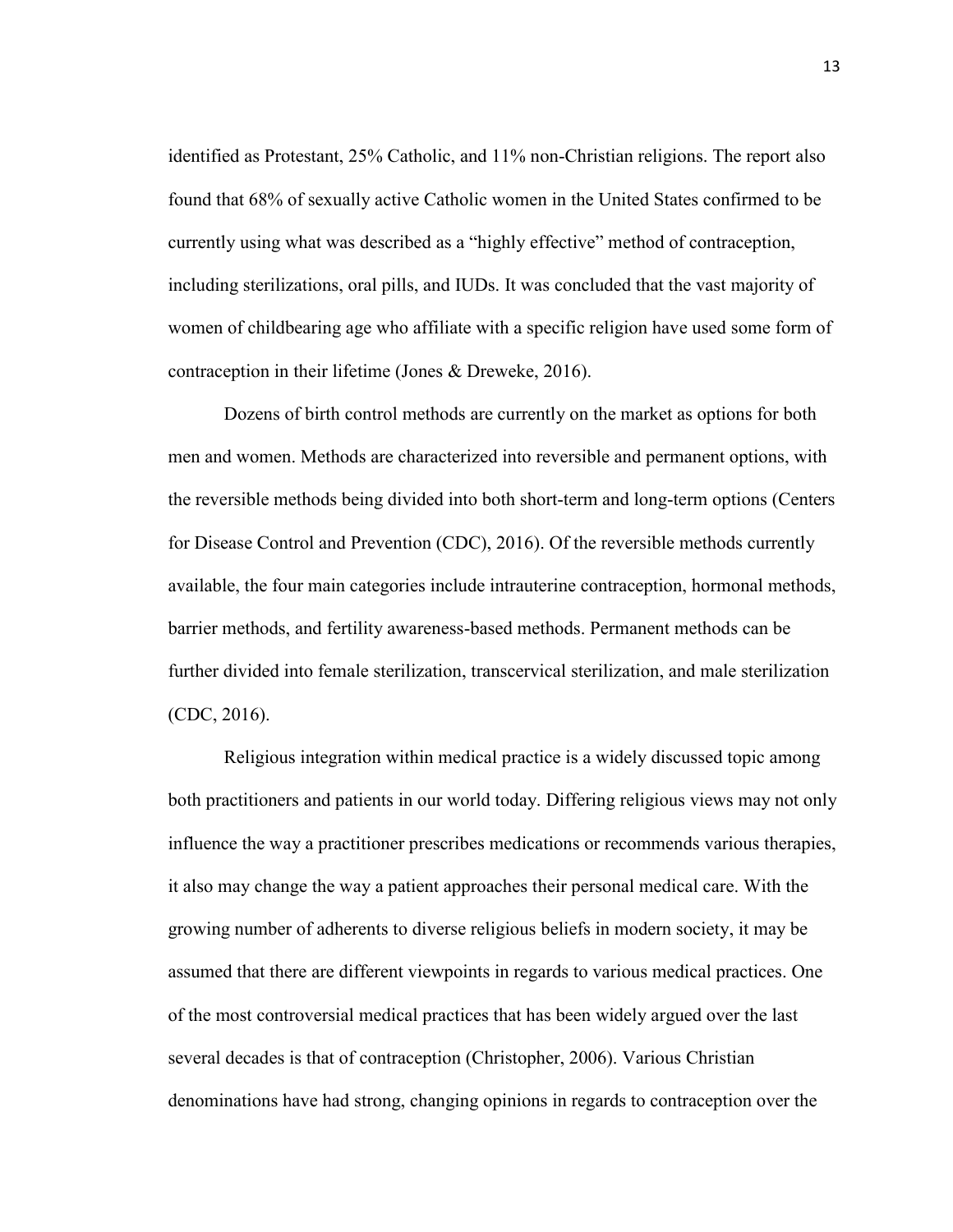last century (Komonchak, 2003). Therefore, to be a successful medical practitioner in modern society, it is vital to be aware and respectful of differing teachings regarding contraception (Christopher, 2006). Religious beliefs on the use of contraceptives have become even more widely discussed within the last decade since the Patient Protection and Affordable Care Act was implemented by the United States government. It is believed by some Christians, and more specifically Catholics, that the government is overstepping its boundaries and crossing the line into religious teachings and beliefs by implementing such an act (Zimmer, Welie, & Rendell, 2013). For, within this act, all insurance health plans are mandated to cover all contraceptive agents despite the religious beliefs of those institutions or medical personnel providing the care (Zimmer, Welie, & Rendell, 2013). This then begs the question of whether or not all medical practitioners who affiliate strongly with a Christian religion feel as though this is an injustice to not only their beliefs, but also to the way they practice medicine. Religion can be a sensitive topic in any setting for those with differing beliefs.

This study aims to discover what impact personal faith or religious beliefs of medical practitioners have on the discussion of contraception [with their patients]. It is also of importance to focus specifically on the long-acting reversible methods of contraception available to women currently, including IUDs, implants, injections, and oral pills.

#### **Problem Statement**

In an ever changing world, it is important for medical practitioners to stay current with various cultural and religious beliefs so they are able to provide the best care possible for their patients. Not only should practitioners hold true to their faith within life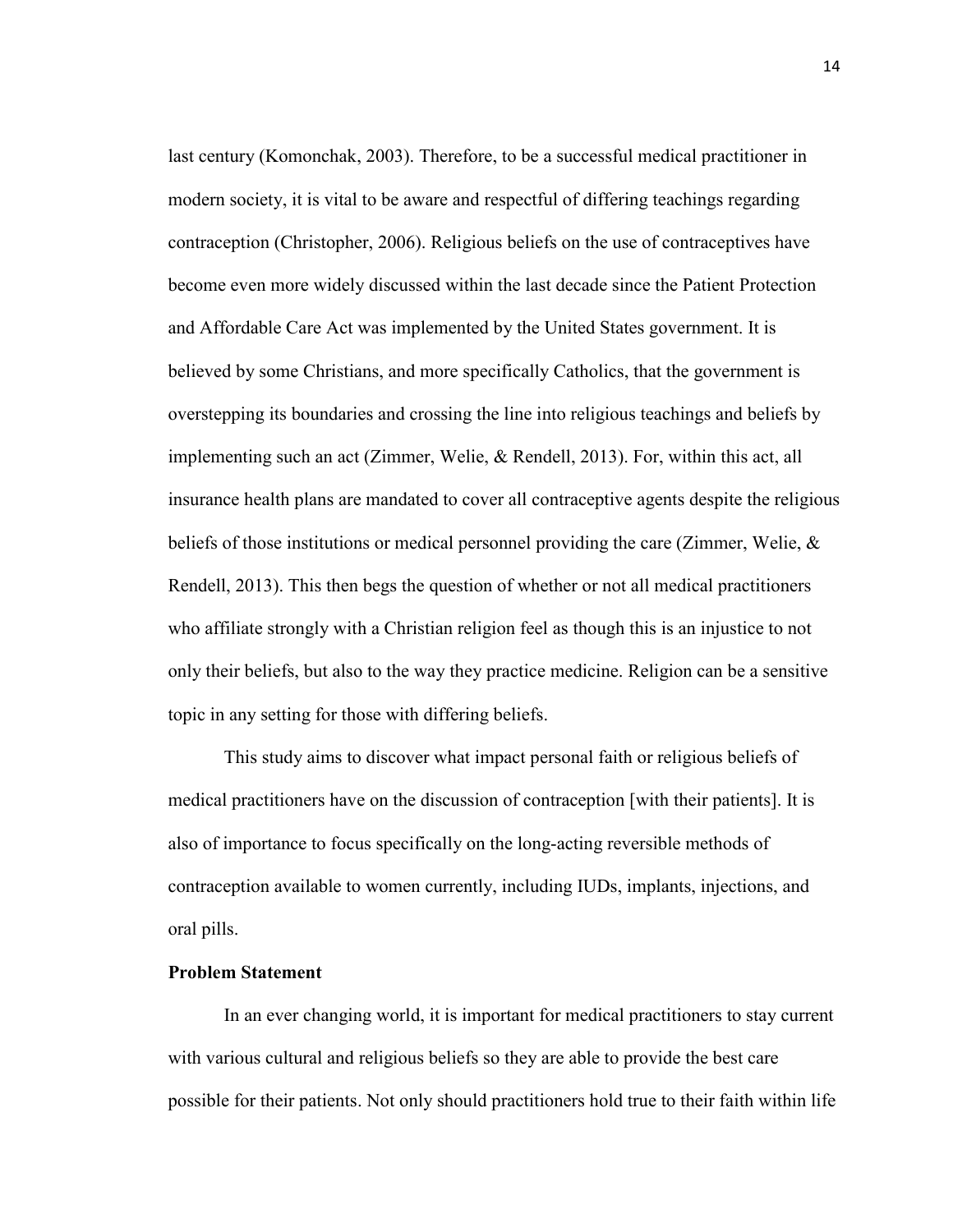and practice, they also need to be conscientious about not forcing their own religious views onto patients. Religious differences may influence the way practitioners and patients interact with each other when it comes to a variety of medical issues, especially contraception. It appears that there have been few studies done that aim to discover if current religious beliefs impact medical practitioner's decision whether or not to prescribe contraceptive methods.

### **Purpose**

The purpose of this study is to determine what impact, if any, the religious affiliations and beliefs of medical practitioners have on the prescribing of long-term contraceptive options to patients.

#### **Significance of the Problem**

Living in a country comprised of people from diverse cultural and religious backgrounds, it is important for medical practitioners to be aware of and sensitive to the differing perspectives on birth control while providing health care. Practitioners need to be cautious about not imposing their own beliefs and prejudices about contraception onto others, and they need to be aware of the teachings of other religions (Christopher, 2006). Yet, it is still important that practitioners be able to incorporate their own faith and beliefs into their own personal practice. Limited research is available as to what extent practitioners incorporate religion in the prescribing of contraception. The findings of our study will contribute to the awareness of this issue and discover what impact religious values have on the prescribing of contraception.

#### **Research Questions**

The following question will be addressed in this study: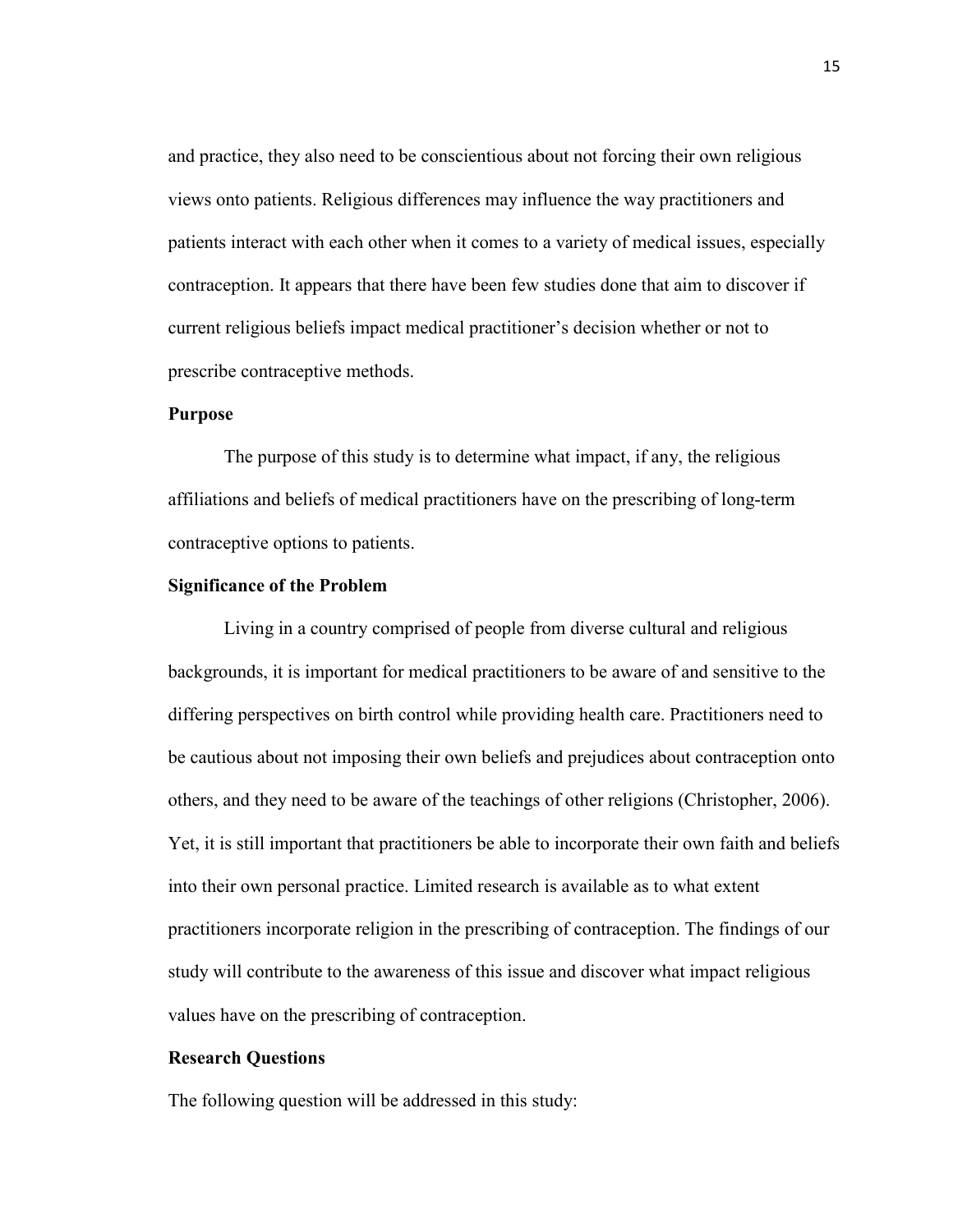What role, if any, do religious beliefs or values have on the prescribing of long-acting, reversible contraceptives by medical practitioners?

#### **Limitations to the Study**

A delimitation of this study includes the narrowing of our population to medical practitioners who identify themselves as Catholic, Protestant, Orthodox, and other Christian denominations. We are focusing on Christianity because it is one of the most widely practiced religions across the world, particularly in the United States (Gold et. al. 2010). Also, the different denominations within the Christian faith have some of the strongest opinions in regard to contraception use (Gold et. al. 2010). We chose Catholics, Protestants, and Orthodox Christians because they are the top three denominations who have the most adherents in the United States today (Gold et. al. 2010).

This study includes only analyzing the four most widely-used, reversible, longacting birth control methods, including IUDs, injectables, implants, and oral pills. (Daniels et. al, 2014). Additionally, they are the most widely debated because they are used by both married and unmarried sexually active women alike, and the methods of each type are ethically argued by adherents of multiple religions in society today.

We have also limited our study to the scope of women's health practitioners. The main purpose behind this is the fact that practitioners in these clinics have weekly interactions with patients in regards to long-term reversible contraception. These practitioners are the ones most often discussing, prescribing, and managing the contraception options for their patients. It is these practitioners who likely have the most experience with conversations in regards to religion and contraception, and therefore, will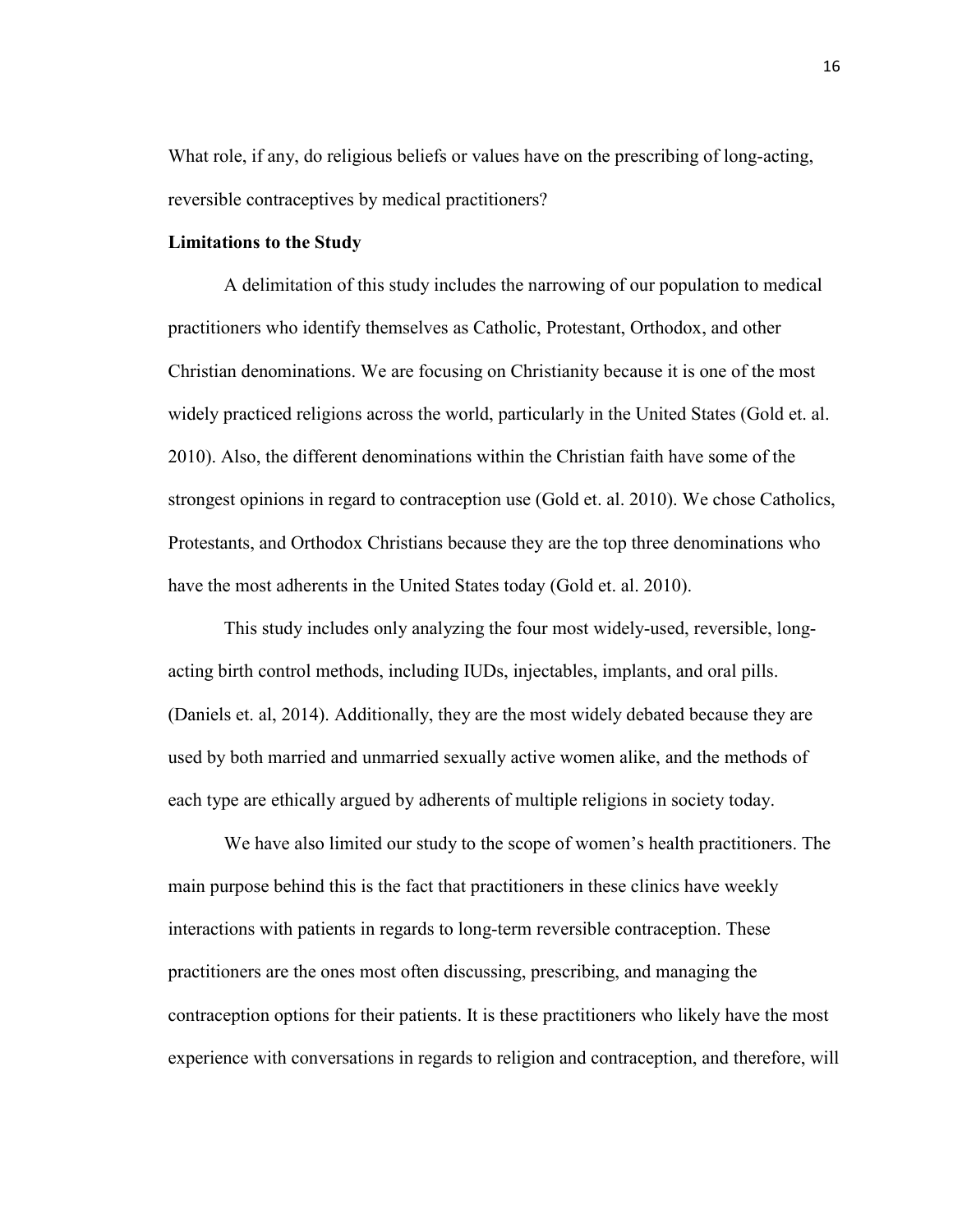likely be able to give us the best insight into whether or not this is actually a pertinent problem in the medical community today.

## **Definition of Terms**

The following definitions provided below should be considered throughout this study. "Contraception (birth control) prevent[s pregnancy](http://medical-dictionary.thefreedictionary.com/pregnancy) by interfering with the normal process of ovulation, fertilization, and implantation" (Gale Encyclopedia of Medicine, 2008, Definition section).

Long-acting Reversible Contraception (LARC) is a type of contraception that can be used for an extended period of time without continuous intervention by the woman using said contraception (National Collaborating Centre for Women's and Children's Health, 2005). It is not permanent and can be removed or stopped at any time. The three main types included in this category include intrauterine devices, implants, and injections (National Collaborating Centre for Women's and Children's Health, 2005). This study also includes oral contraceptives in this category; although oral contraceptives need to be taken daily by the user, these can be taken for an extended period of time to prevent contraception but can also be stopped at any time. As a result, oral contraceptives are used long-term and are considered reversible (CDC, 2016).

Estrogen is a chemical messenger that is produced in the ovaries, adrenal glands, placenta, and fatty tissues. Even though it has multiple roles in the female body, estrogen is particularly important for reproduction. Estrogen causes the lining of the uterus to thicken in preparation for implantation of a fertilized ovum during the first half of the menstrual cycle. If fertilization does not occur, estrogen levels will drop and menstruation will occur. However, if fertilization does occur, the ovum becomes implanted within the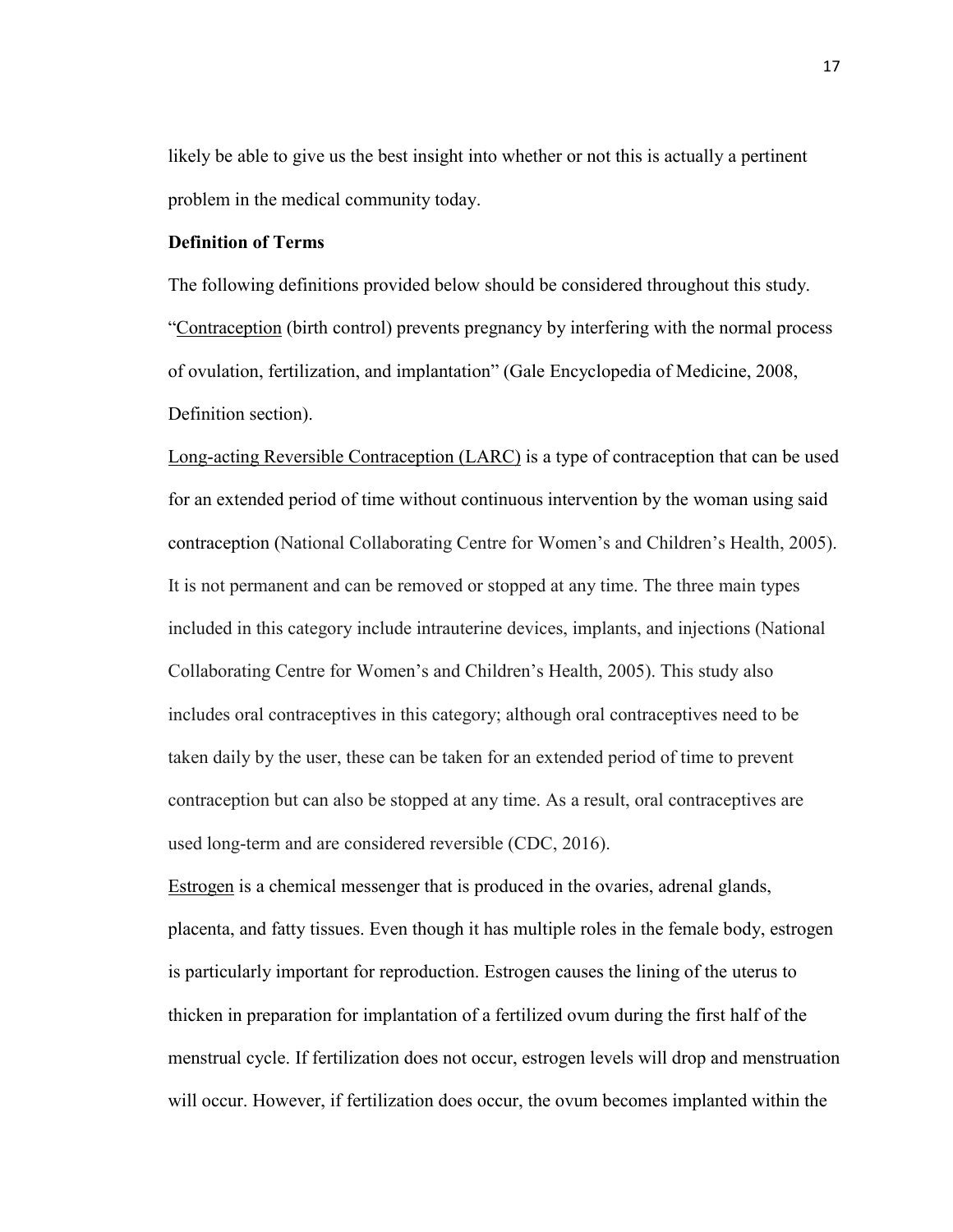endometrium, and estrogen and progesterone levels will remain elevated. As a result of implantation, ovulation cannot occur again throughout that pregnancy (Manson, 2015). Progestogen: "A synthetic derivative from testosterone or progesterone that has some of the physiologic activity and pharmacologic effects of progesterone. Progesterone is antiestrogenic, whereas some progestogens have estrogenic or androgenic properties in addition to progestational activity" (Drugs.com, 2016, para. 2). Progesterone is considered to be the natural form of progestogen (Drugs.com, 2016).

Progesterone is a chemical messenger that is produced in the ovaries, placenta, and adrenal glands. This hormone is necessary for normal menstruation regulation, conception, and pregnancy. In the second half of the menstrual cycle (after ovulation), progesterone levels increase and promote the endometrium of the uterus to prepare for implantation of a fertilized ovum. If an ovum has not been fertilized, progesterone levels will drop and the female body will shed its endometrial lining and thus menstruation will occur. However, if an ovum does become fertilized, the high levels of progesterone will cause the release of specific endometrial proteins that will not only assist in implantation of the fertilized ovum, but also nurture it so that it may develop into a fetus. After implantation, progesterone levels will remain high for the remainder of that pregnancy to maintain ovulation suppression (Goldstein, 2015).

#### **Conclusion**

With the high number of women who choose to use birth control and the wide array of religious beliefs practiced in the United States, it is likely that there will be times that the views of a medical practitioner may differ from that of their patients in regard to contraception. This study seeks to find answers to the prevalence of this issue. In the next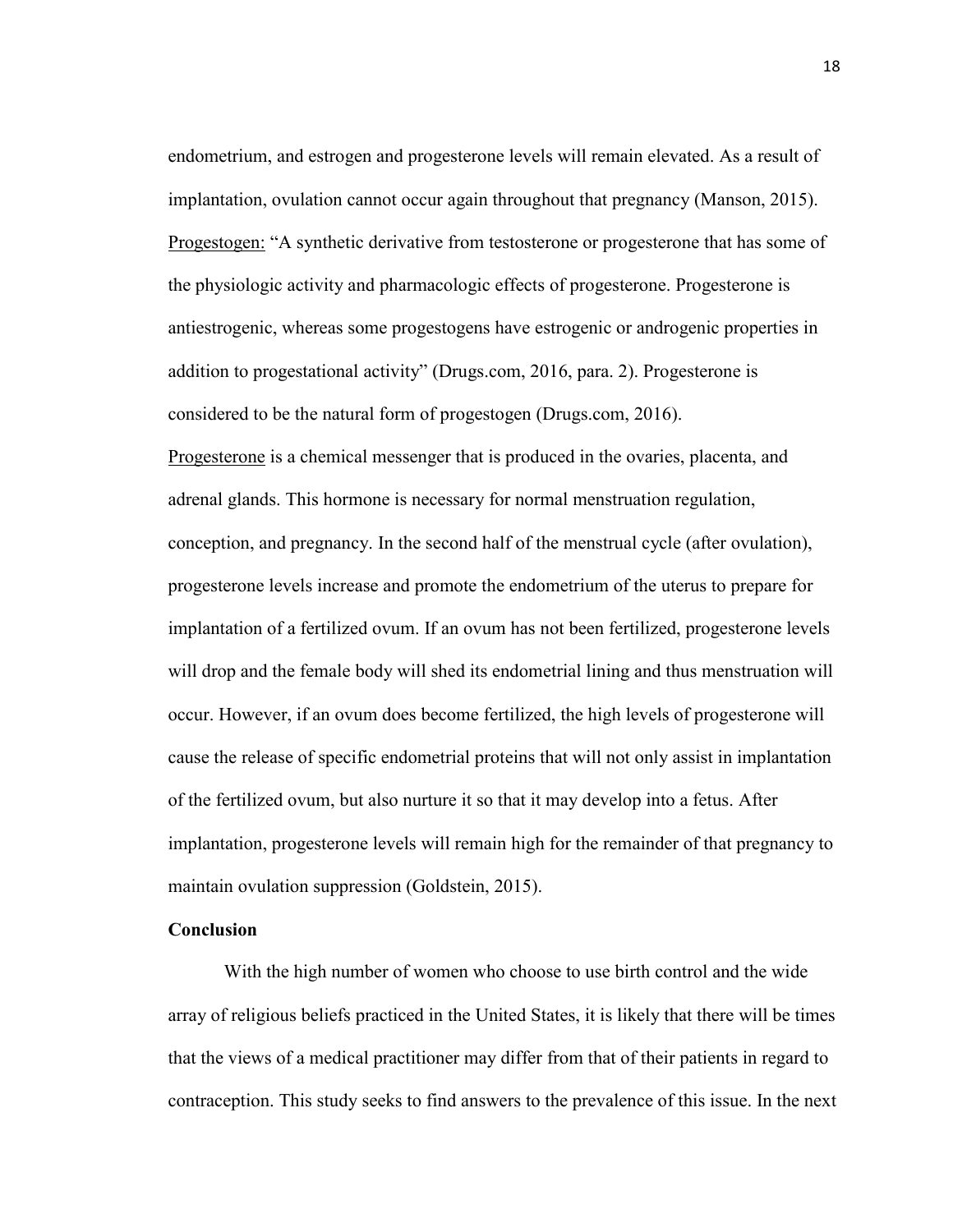chapter, a literature review will describe the most commonly prescribed long-acting, reversible contraception methods, the ethical arguments encompassing contraceptive use, Christian religious teachings on contraception, and previous studies done investigating the relationship between religion and contraception.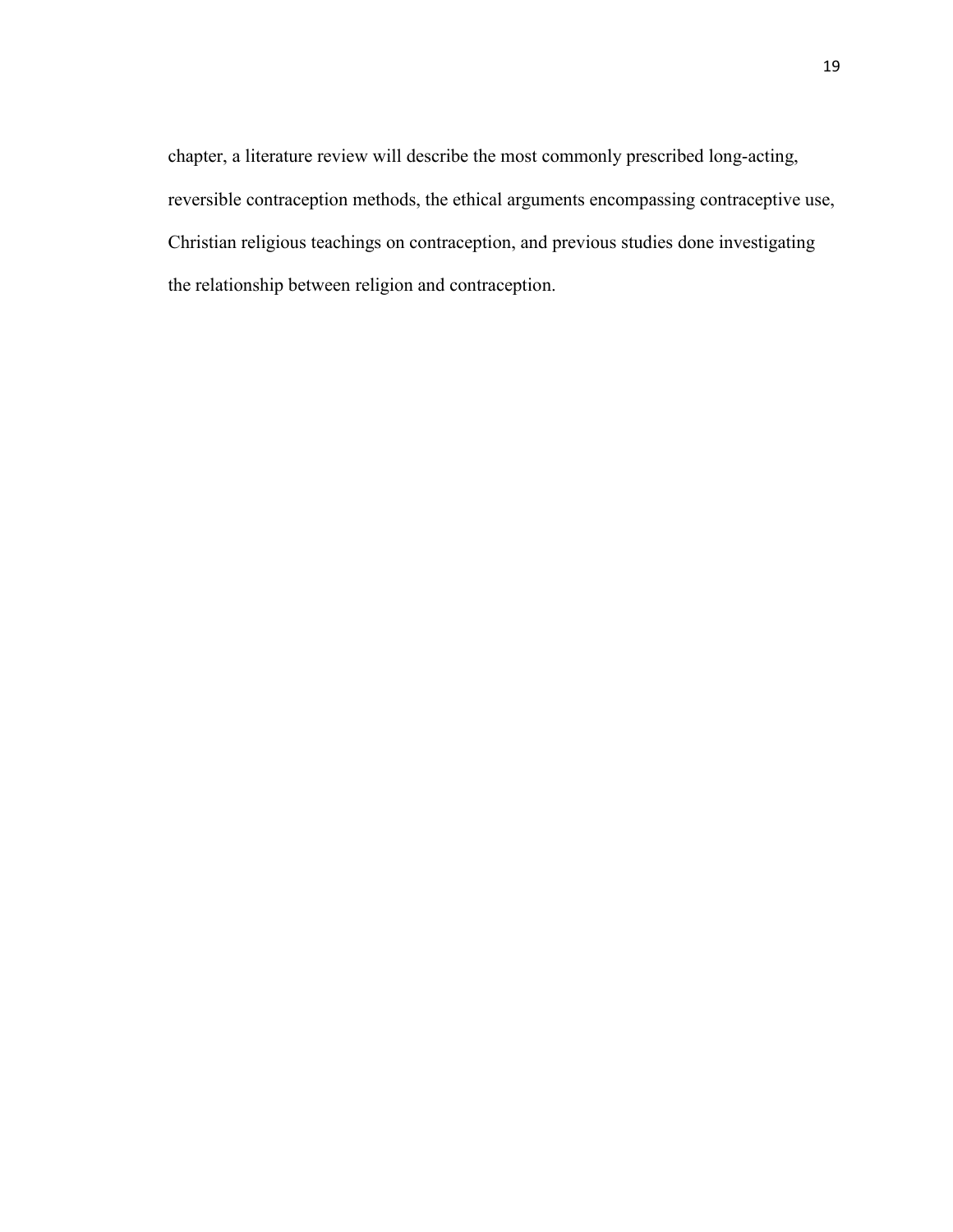#### **Chapter 2: Literature Review**

## **Introduction**

This study is focused on determining if the religious views of medical practitioners influence the way he or she prescribes contraception. A massive amount of literature is currently available in regards to the debate on contraception in relation to religion; however, a significant amount of research has not been published relating the debate to medical practitioners and prescriptions. The following is a literature review of contraceptive options and religious beliefs of using contraception. This literature review will include: a background of the most commonly prescribed, reversible, long-acting contraceptive methods used today, the ethical arguments for and against the use of the contraception, differing Christian views on the use of contraceptives, and previous research done relating to the relationship between religion and prescribed contraception.

### **Contraceptive Options**

 Several contraceptive options are on the market today aimed at preventing pregnancy (Gale Encyclopedia of Medicine, 2008). This study focuses on four of the main forms of reversible birth control currently being used by women in society today. These types include intrauterine devices (IUDs), oral contraceptives, injectable contraceptives, and implantable contraceptives. All are forms of reversible and longacting contraception.

 Intrauterine devices are a form of long-acting reversible birth control, which are characterized by a T-shaped device that is implanted into a woman's uterus for an extended period of time. According to DynaMed (2016b), two different types of IUDs are available including the Copper IUD and hormonal IUDs. Copper intrauterine devices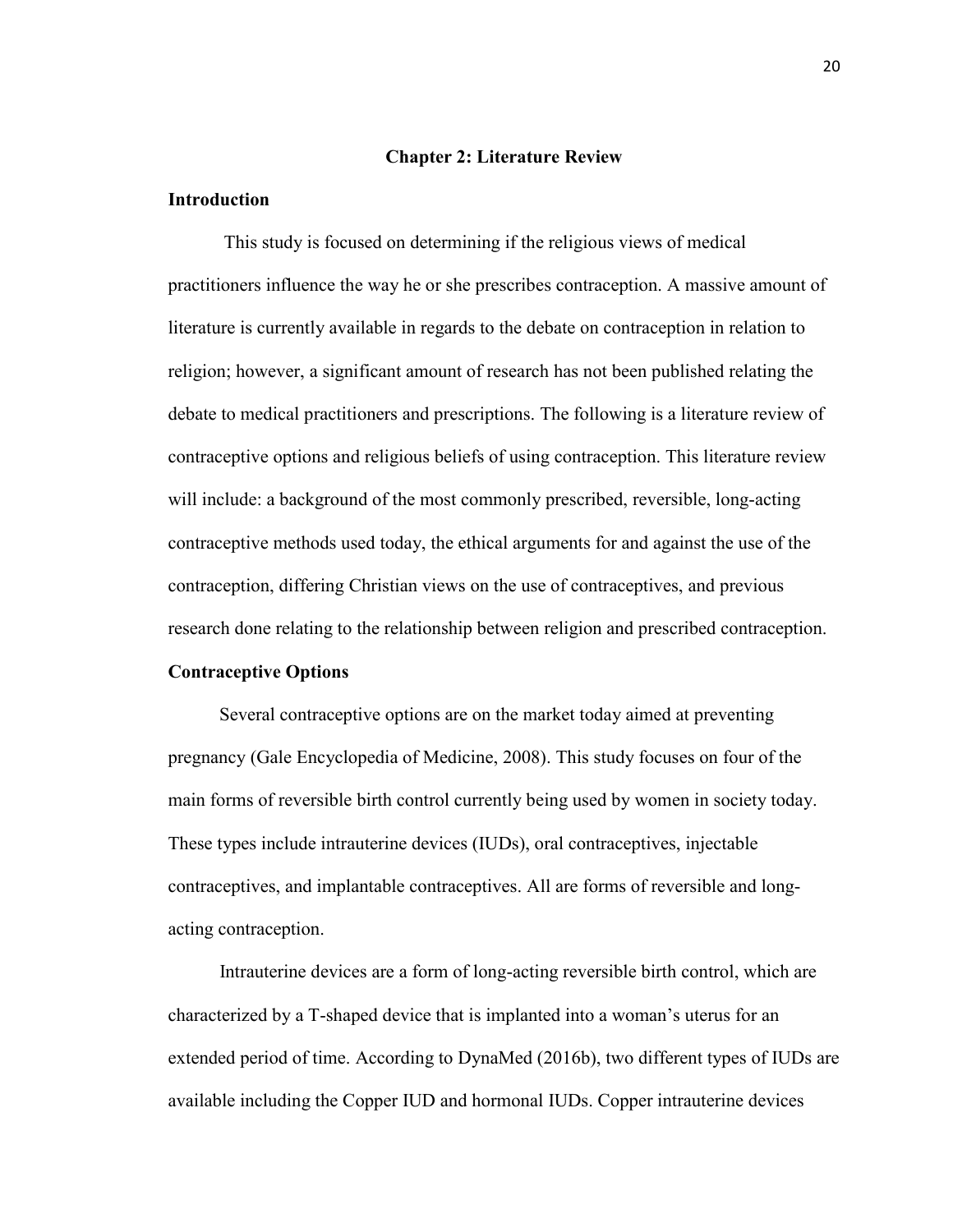work by preventing the fertilization of an egg by utilizing the toxicity of copper on the reproductive cells. Copper acts on the sperm by altering the sperm's ability to move or fertilize the egg, and copper also acts on the ovum by changing the transportation of the egg through the fallopian tubes and uterus (DynaMed, 2016b). Hormonal intrauterine devices work by utilizing the effects of progesterone. The progesterone in hormonal IUDs affects the endometrium by making it inflame and atrophy, as well as making it unresponsive to the effects of estrogen (DynaMed, 2016b). Hormonal IUDs also alter the cervical mucus which prevents the transportation of sperm and decreases the speed of the ovum (DynaMed, 2016b).

 Copper intrauterine devices have been approved by the Food and Drug Administration (FDA) and are able to be inserted for around 10 years before needing to be removed. According to DynaMed (2016b), copper intrauterine devices are considered to be one of the most effective forms of emergency contraception if inserted less than 120 hours after intercourse. Approximately 1.9% of women reported an unwanted pregnancy over a 10-year period while using the copper IUD (DynaMed, 2016b). Some side effects of the copper IUD that are most commonly reported include increased bleeding or pain with menstruation (DynaMed, 2016b).

 Two types of hormonal intrauterine devices are currently available for use. Mirena, or levonorgestrel-releasing intrauterine system, was approved by the FDA in 2000 for up to five years of continuous use. This device releases 14-20 mcg of levonorgestrel into the uterus each day while inserted (DynaMed, 2016b). Unintended pregnancy has been reported by approximately 0.3% of women per year while using the device. Mirena has also had some noncontraceptive indications for users, including the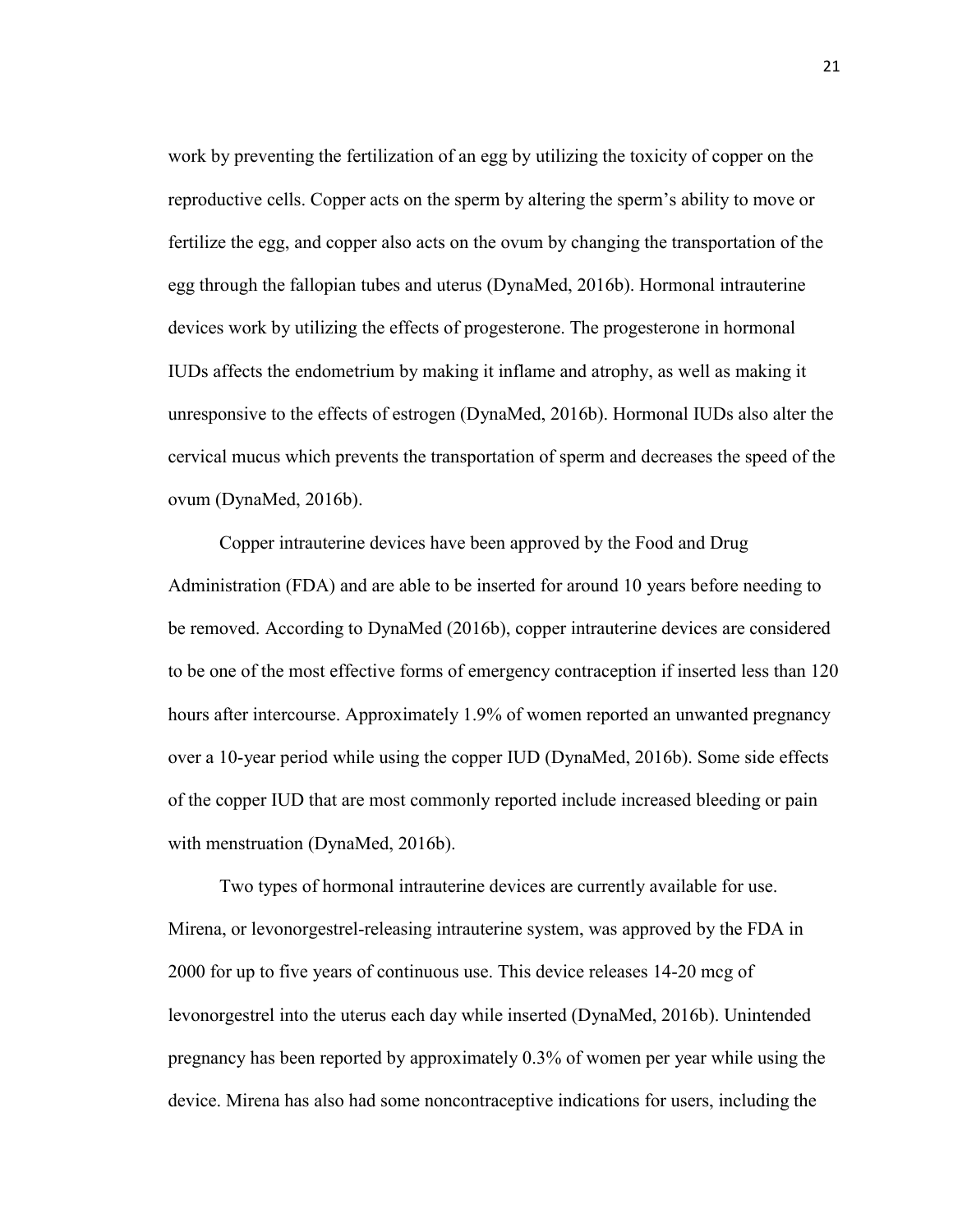following: reduction of heavy menstrual bleeding, menopausal hormone replacement therapy, and benefits for users with simple endometrial hyperplasia (DynaMed, 2016b). The other hormonal intrauterine device currently being used is called Skyla, or low dose levonorgestrel-releasing intrauterine system (LNG-IUS). This device was approved in 2013 by the FDA and is inserted for up to three years in users. Like Mirena, this device releases levonorgestrel daily while inserted into the uterus, however it releases a smaller amount and is inserted for a shorter time period. Side effects and benefits are similar to those of Mirena. Around 0.4% of women reported an unintended pregnancy after one year of use with this device (DynaMed, 2016b).

 Another type of long-acting, reversible contraception currently available are injectable contraceptives. Three progesterone-only injectable contraception options are currently available to women in today's society**:** Depo-Provera, Depo-subQ Provera, and Noristerat (DynaMed, 2016d). Injectable contraceptives are available in both intramuscular and subcutaneous options. The most important mechanism of action for this form of contraception is through the "inhibition of gonadotropin secretion and subsequent follicular development and ovulation" (DynaMed, 2016d, Progestogen-only Injectable Contraceptives section). Additionally, injectable contraception works by decreasing sperm transportation through increased thickness of cervical mucus, as well as decreasing the chance of implantation through endometrial atrophy (DynaMed, 2016d).

 According to DynaMed (2016d), depot medroxyprogesterone acetate, or Depo-Provera, is a progesterone-only intramuscular injection given to patients by a certified healthcare practitioner every three months. The dosing is 150 mg/mL; concentration of progestogen has been found to increase significantly in the initial two days after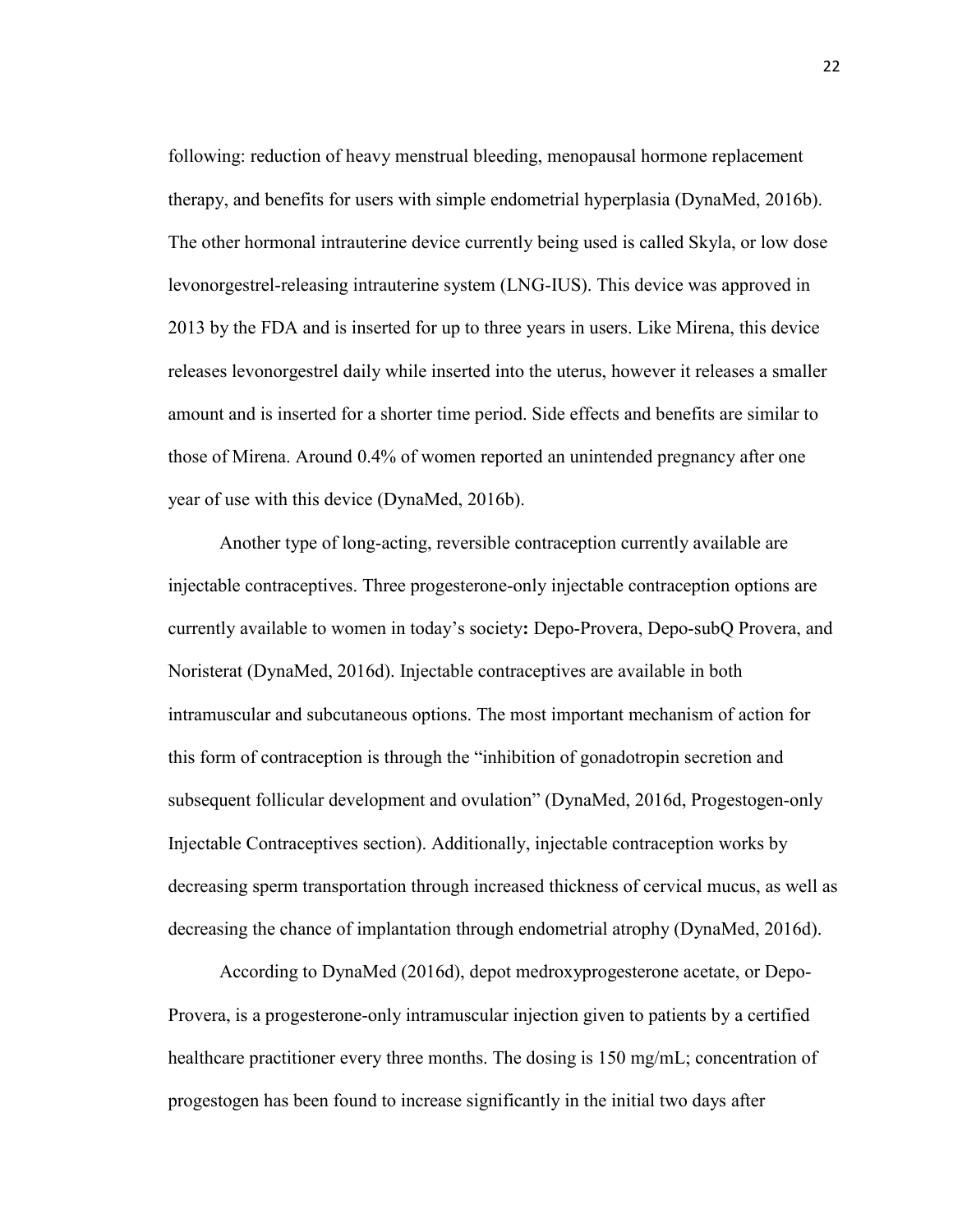administration and slowly decreases over the next 12 weeks (DynaMed, 2016d). Depot medroxyprogesterone acetate subcutaneous, or Depo-subQ Provera, is similar to Depo-Provera except the placement of injection and concentration of progestogen in the shot is different (DynaMed, 2016d). Depo-subQ Provera is also administered every three months; however, it can be given by a practitioner or the patient can self-administer the medication (DynaMed, 2016d). Another difference between these two injectables is that the Depo-subQ Provera has 30% less progestogen and is said to cause less pain upon injection compared to the intramuscular version (DynaMed, 2016d). These injectables are claimed to be better at preventing pregnancy than oral contraceptives but are still inferior to IUDs. Unwanted pregnancy has been reported in approximately 6% of patients (DynaMed, 2016d). Additional side effects that have been reported with these two medications include abnormal bleeding, weight gain, and bone mineral density decreases. Several benefits have been reported, which are unrelated to contraception, including decreased bleeding and decreased pain with menstruation. These injectable contraceptives also serve as a good option for women with disabilities or those in the military (DynaMed, 2016d).

 The other option for injectable contraception is Noristerat, or Norethisterone enanthate. According to DynaMed (2016d), this long-term, reversible, progesterone-only form of contraception is given via intramuscular injection every 8 weeks. The mechanism of action of this medication is the same as the other two injectable contraception options currently on the market. This option is most often recommended for women who have sexual partners with recent vasectomies, or women who have recently received a rubella immunization (DynaMed, 2016d). Unwanted pregnancy was reported with exact use in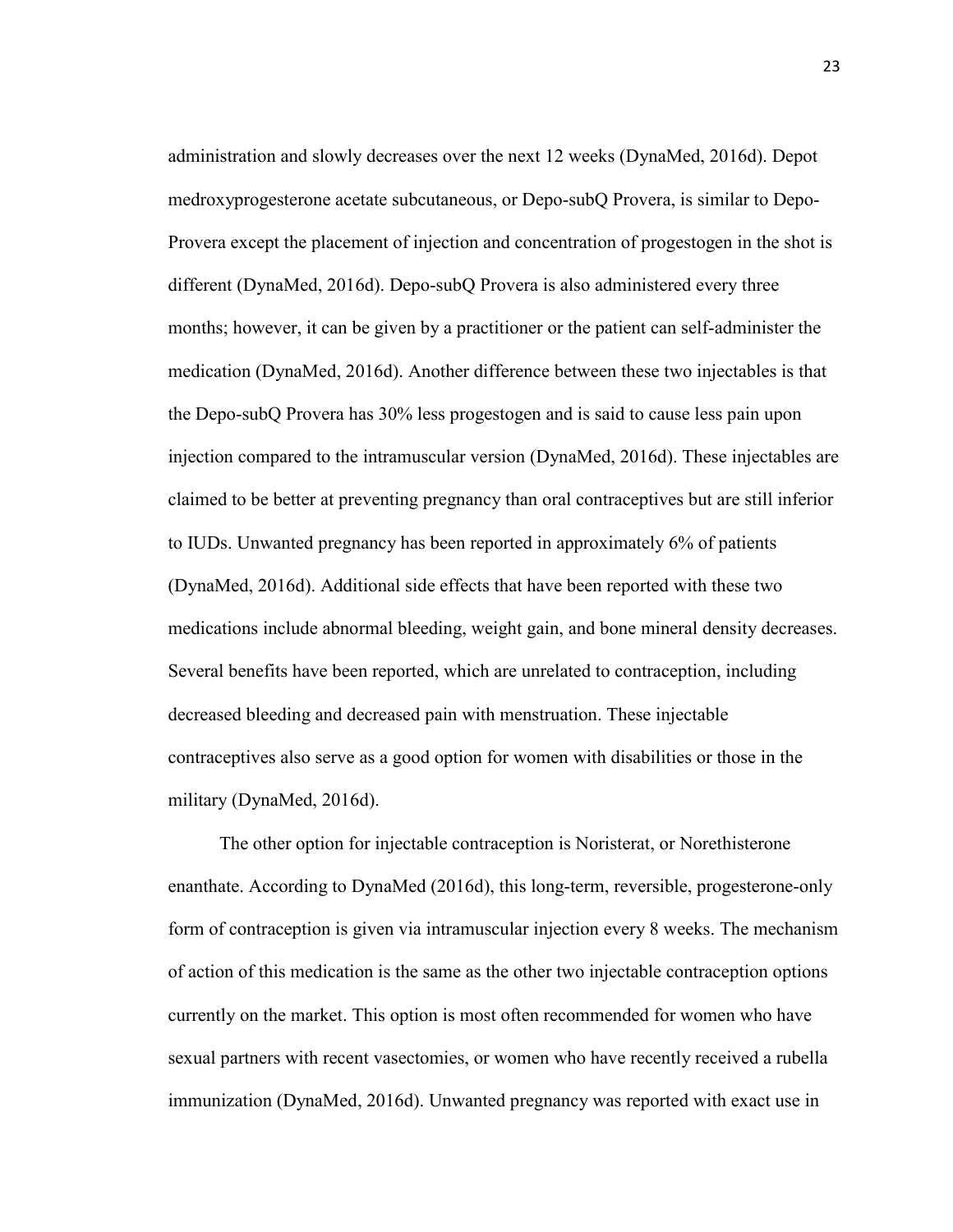0.4% of cases. Side effects and non-contraceptive benefits are similar to those of the depot medroxyprogesterone medications (DynaMed, 2016d).

 Implantable contraception is another invasive option currently available for women of childbearing age throughout the world. According to DynaMed (2016c), the two implantable options include Implanon and Nexplanon, both of which are characterized as estronogesterel-releasing implants. The primary mechanism of action with these options is through the "prevention of ovulation by suppression of hypothalamic-pituitary-ovarian axis" via the gradual release of progestin (DynaMed, 2016c, Etonogestrel-releasing Implant section). Implantable contraceptives also work by decreasing the transportation of sperm by increasing the density of cervical mucus, as well as decreasing the likelihood of implantation by influencing the thickness of the endometrium (DynaMed, 2016c).

 Both estronogesterel-releasing implants are classified as reversible, long-acting forms of contraception. According to DynaMed (2016c), both Nexplanon and Implanon are progestin-only subdermal options that are approved by the FDA for up to three years of continuous use. The only difference between the two implants is that Nexplanon has a redesigned inserter. Another aspect differentiating this form of contraception from many of the other forms currently on the market is that practitioners are required by the FDA to go through specific training to learn the appropriate methods of inserting the device (DynaMed, 2016c).

 According to DynaMed (2016c), implantable contraception is reported to be the most reliable form of long-acting reversible contraception currently available. Unwanted pregnancy was reported in only 0.05% of women within one year of having the device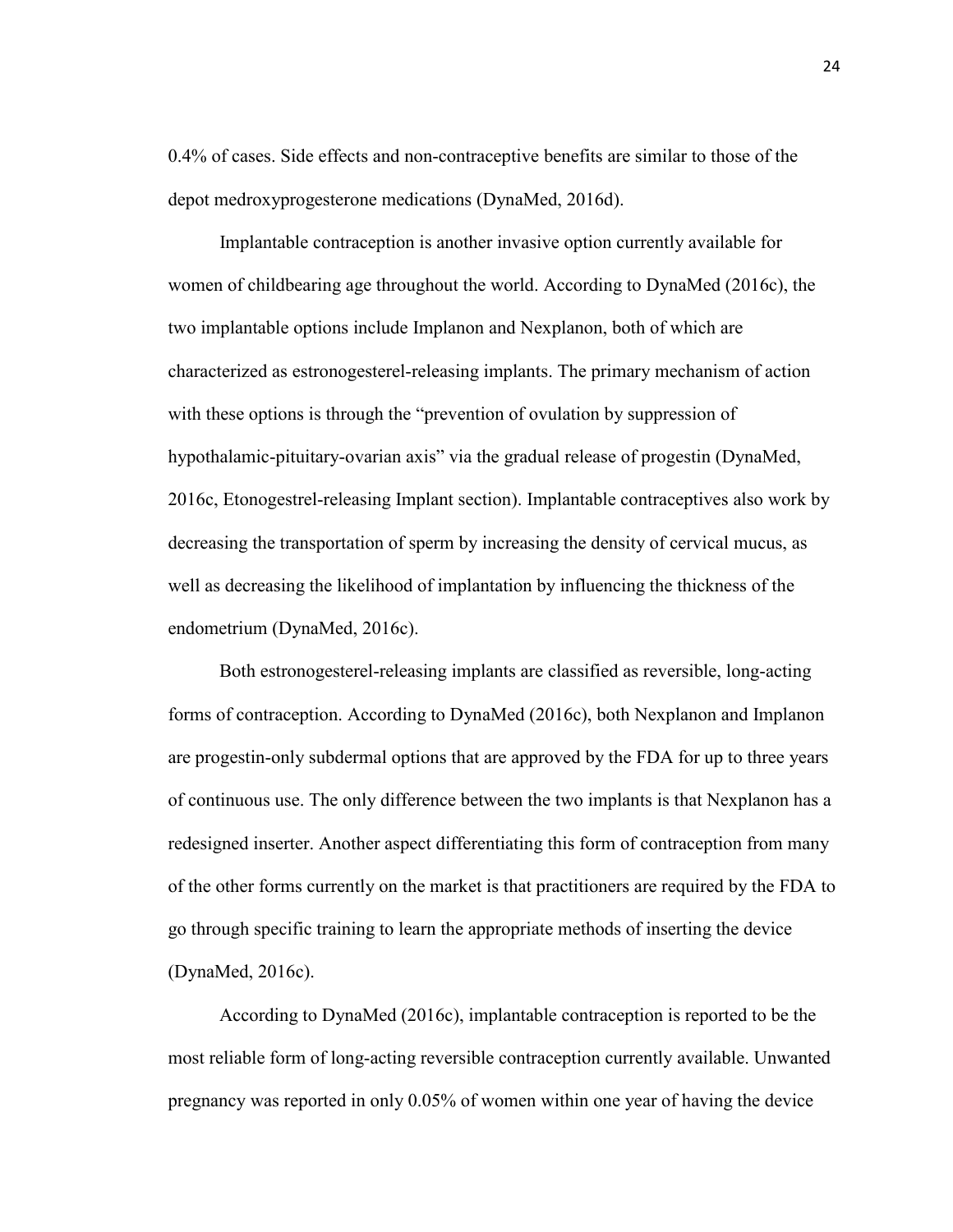implanted, and less than 0.001% of women reported an unwanted pregnancy in the full term (3 years) of use (DynaMed, 2016c). Despite their reliability, there are multiple ways in which these devices can fail including inappropriate timing of the device insertion, noninsertion that is not recognized by the patient or practitioner, and various negative drug interactions. The main non-contraceptive benefit reported was the decrease in severe pelvic pain (DynaMed, 2016c). Non-beneficial side effects of the implants have been specifically related to the hormone released, including: bleeding irregularities, headaches, weight fluctuation, skin changes, breast pain, nausea, decreased sexual drive, and changes in mood (DynaMed, 2016c). Implantable contraception has not been shown to increase the risk of pulmonary embolism, deep vein thrombosis, or osteoporosis (DynaMed, 2016c).

 Oral contraceptives are the final form of reversible contraception discussed in this study. This method is arguably the most widely used type of all birth control currently available. Oral contraceptives can be divided into two categories: combined hormonal contraception and progesterone only contraception. According to DynaMed (2016a), combined hormonal oral contraception contains both progestogen and estrogen and are available in a pill form for women to take daily. The mechanism of action for these pills is mediated through the decrease in follicle-stimulating hormone and luteinizing hormone levels. Ovulation is inhibited as a result of these specific options (DynaMed, 2016a). In addition, estrogen and progestogen change the endometrial surface and density of cervical mucus as means of inhibiting implantation (DynaMed, 2016a). A standard combined oral contraception pack comes with 28 pills, 21 of which actually contain hormones and 7 that are classified as placebo or sugar pills (DynaMed, 2016a). The first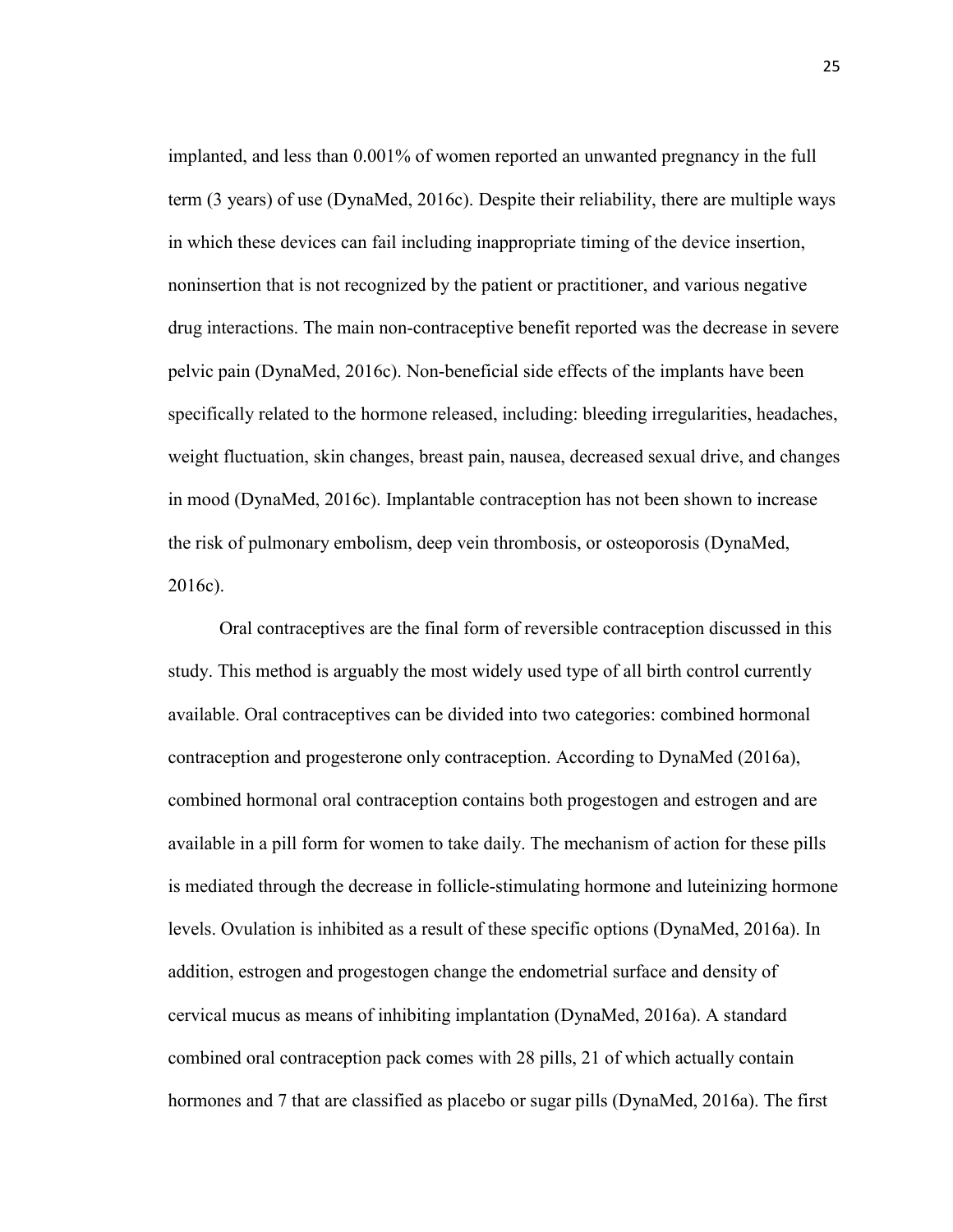week of pills work by preventing ovulation; the second and third weeks of pills continue to interfere with ovulation (DynaMed, 2016a). The final week of the cycle is most often characterized by normal menstrual bleeding as a result of the lack of hormones contained in the placebo pills (DynaMed, 2016a).

 According to DynaMed (2016a), the efficacy of combined hormonal oral contraception is completely dependent on the individual's use; unlike the other methods discussed, compliance with this medication varies widely from person to person. Oral contraceptives are the only form of birth control discussed that are required to be physically ingested each day by the woman; as a result, use of this form of contraception is widely imperfect with higher rates of failure to prevent pregnancy. Pregnancy rates were reported in 0.3% of patients with consistent, meticulous use, whereas 9% of women reported unwanted pregnancy in the first year of using combined oral contraception with inconsistent/typical use (DynaMed, 2016a). Combined hormonal oral contraception is contraindicated for several populations, including women who are obese, women with a history of breast cancer, severe migraines, a hereditary coagulation abnormality, pulmonary embolism, or deep vein thrombosis (DynaMed, 2016a). Additionally, several negative side effects have been reported with combined oral contraceptives, including increased bleeding, breast pain, nausea, worsening acne, and mood swings (DynaMed, 2016a). More significant side effects reported include greater chance of ischemic stroke or venous thromboembolism (DynaMed, 2016a). Several benefits have been reported unrelated to contraception, which include acne clearance, improvement of menstrual cramps, suppression of menstrual bleeding, and improvements in symptoms of polycystic ovarian syndrome (DynaMed, 2016a).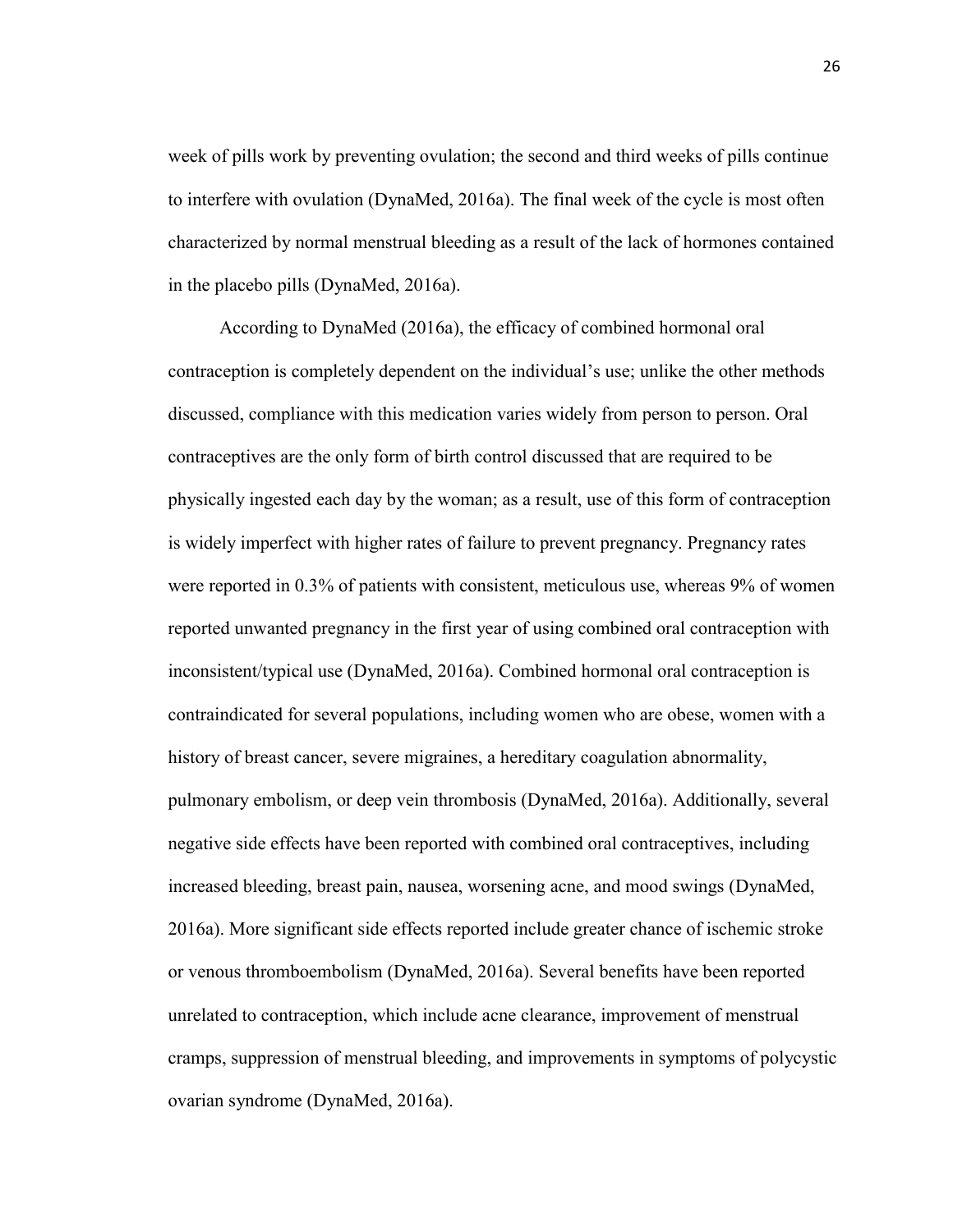The second type of oral contraception currently available is a category of progestogen-only pills. These pills contain no estrogen and are considered to be the "mini-pill" compared to their combined hormone counterpart (DynaMed, 2016a). According to DynaMed (2016a), progestogen-only pills are the most widely used form of oral contraception currently available to women in society today. The primary mechanism of how progestogen-only pills prevent pregnancy is through the decreased transportation of sperm by changing the consistency of cervical mucus, as well as decreasing the chances of implantation through effects on the endometrium (DynaMed, 2016a).

 The reason why progestogen-only contraception has become so widespread is due to the well-documented decrease in overall contraindications when compared to combined-oral contraception. According to DynaMed (2016a), progestogen-only contraception is considered ideal for women who choose oral contraception but have health issues, which were previously stated as contraindications for the combined-oral contraceptive pills. Progestogen-only oral contraceptives are also considered the gold standard for postpartum women (DynaMed, 2016a). Progestogen-only pills are taken daily, similar to combined oral contraceptive pills; as a result, the percentage of unwanted pregnancy reported is exactly the same among users of both types of oral contraceptives (DynaMed, 2016a). The most commonly reported side effects include changes in menstrual bleeding and mood swings, which appear to be unrelated to depression (DynaMed, 2016a).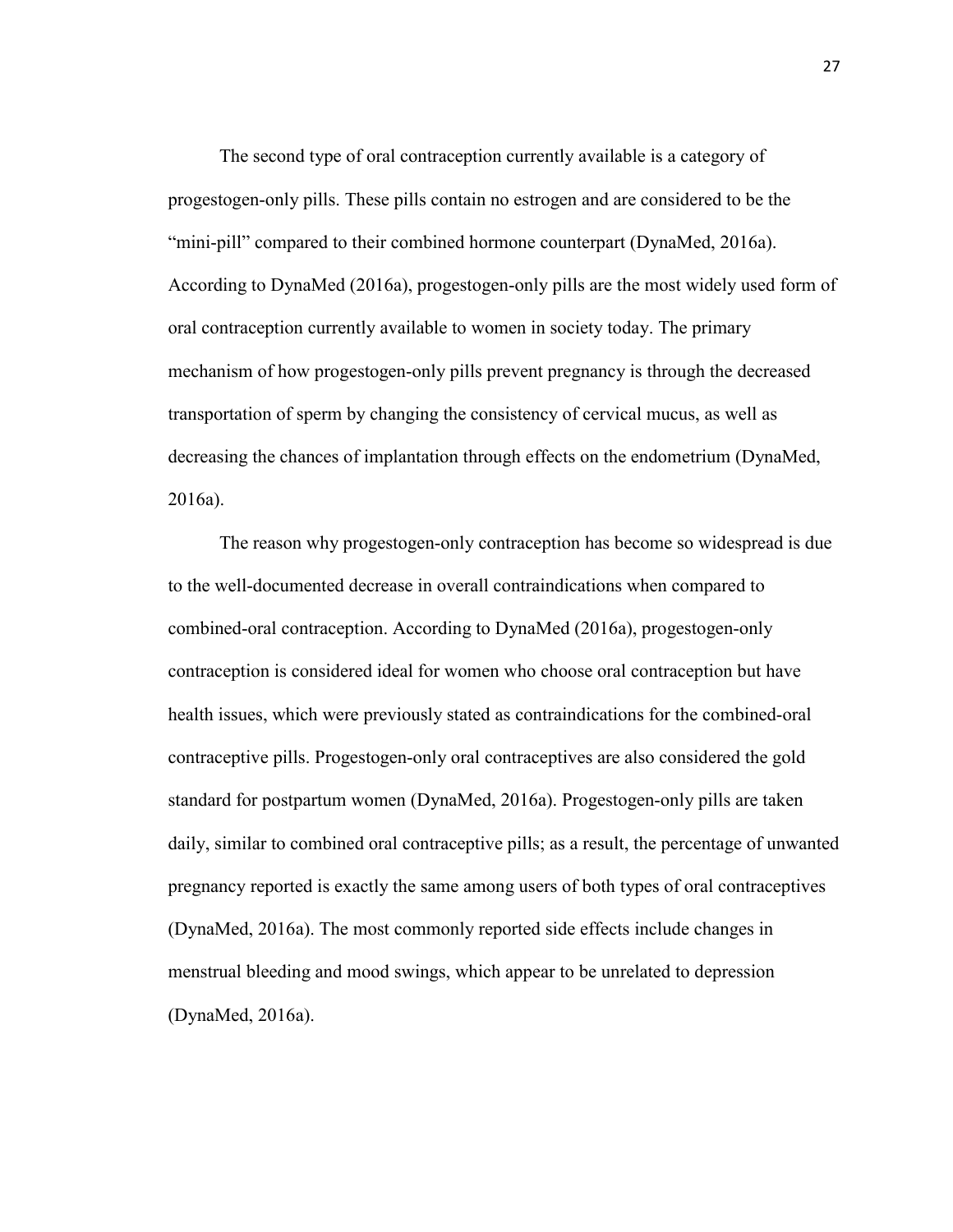#### **Ethical Arguments For and Against Contraception**

The use of contraception in the prevention of pregnancy has been one of the most highly debated topics throughout women's health history. Within that debate, ethical arguments are often made to support and refute the idea of contraception. Though the topic is still widely split, an aim of this study is to analyze the ethical arguments made by both sides regarding the recommendation or discouragement of the use of contraception. Despite our best efforts at searching the literature, however, there are few sources available that specifically address the ethical arguments of birth control use or avoidance.

One of the strongest arguments made by those individuals, both secular and religious, who support the use of contraception is that it supports the human right of the woman by allowing the willful choice of whether or not to have children. This choice of when to bear children ultimately supports the concept that women have the ability to control their own lives (BBC News, 2014a). An additional argument made by supporters of birth control is that sexual intimacy has multiple purposes within a marriage. The defense is made that sex is not only a means of procreation, but it is an expression of love as well. Sexual intimacy is used as a means of signifying and celebrating the union between husband and wife (Hollinger, 2013)**.** For this reason, those in favor of contraception contend that it improves marriages by allowing couples to spend more time with each other, and subsequently increasing physical intimacy by eliminating the fear of unintentionally conceiving (BBC News, 2014a). Supporters of contraception additionally believe the use of birth control has many personal health and familial benefits. Individuals largely agreed that the prevention of unwanted pregnancies in turn prevents couples from having children they are unable to support; therefore, the use of birth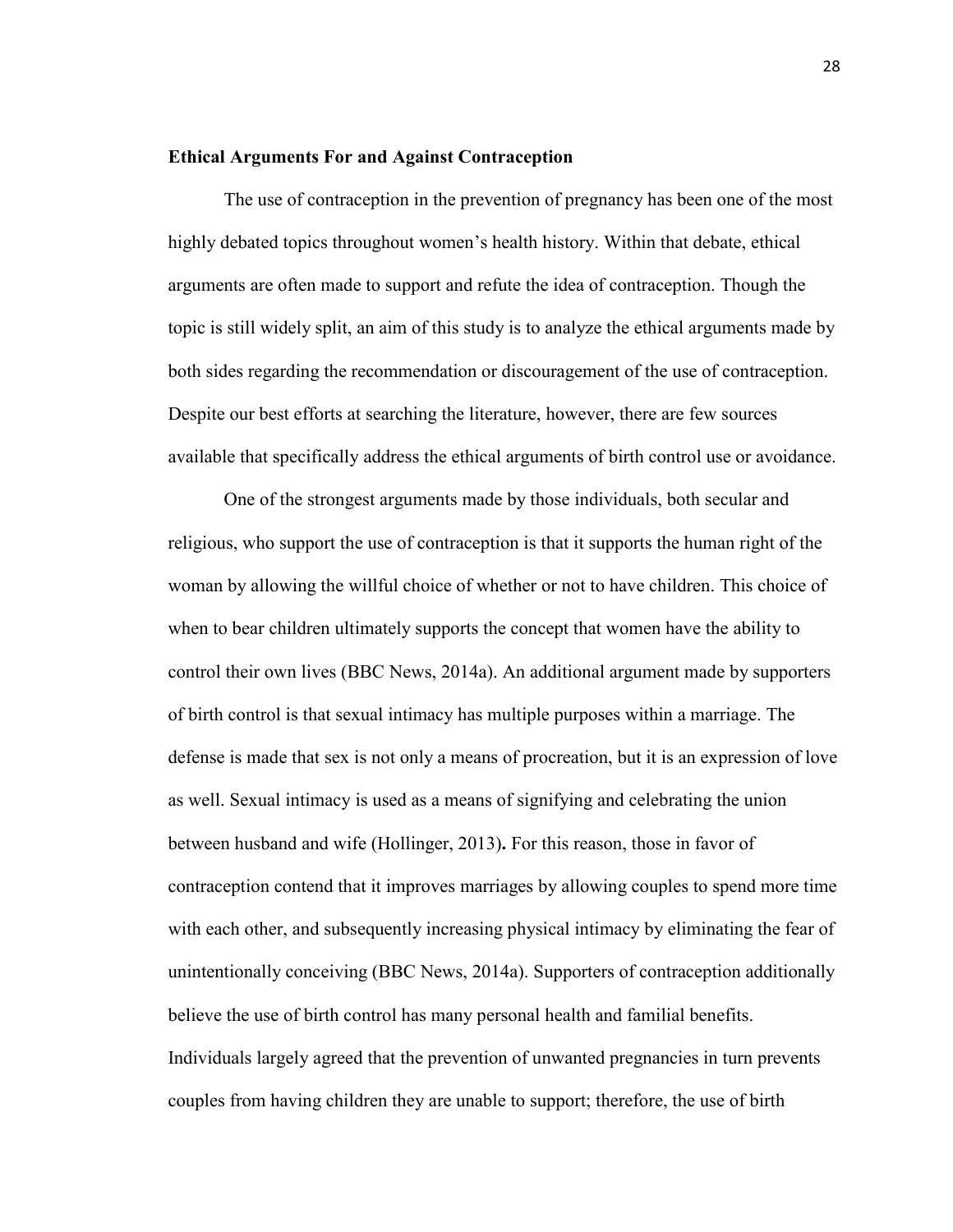control is actually argued to be a financially responsible choice for many couples (BBC News, 2014a). Contraception also enables a woman to remain sexually active with her partner despite having predisposed medical conditions that would put her health in danger if she were to become pregnant (BBC News, 2014a). An argument has been made stating that contraception use has "demographical benefits" in that if unwanted pregnancies are prevented, there is more population control, which inadvertently leads to a decline in poverty numbers (BBC News, 2014a). All of these are ethical arguments made by those individuals who are in favor of the use of contraception (BBC News, 2014a).

On the contrary, those individuals who are against the use of contraceptive methods have several arguments as to why they believe birth control is ethically debatable. One of the biggest arguments by secular and religious individuals is that of "the nature of sex argument" (Hollinger, 2013, p. 687). This opposing view emphasizes procreation as the most important purpose of sexual intimacy; therefore, partaking in such activities without procreation as the end result is a way "to satiate lust" (Hollinger, 2013). More specifically, those who oppose birth control argue that the use of contraception makes partaking in sexual activities outside of marriage easier and more tempting because unwanted pregnancy is no longer a consequence of sexual intimacy. This activity ultimately leads to a separation between sexual intimacy and procreation (BBC News, 2014b). Individuals in opposition of birth control additionally argue that the use of contraception has several negative consequences relating to health and humanity (BBC News, 2014b). Many contraceptive methods have undesirable side effects when used, which were previously discussed in the last section of this chapter, and may therefore negatively influence a woman's health with use (BBC News, 2014b). Another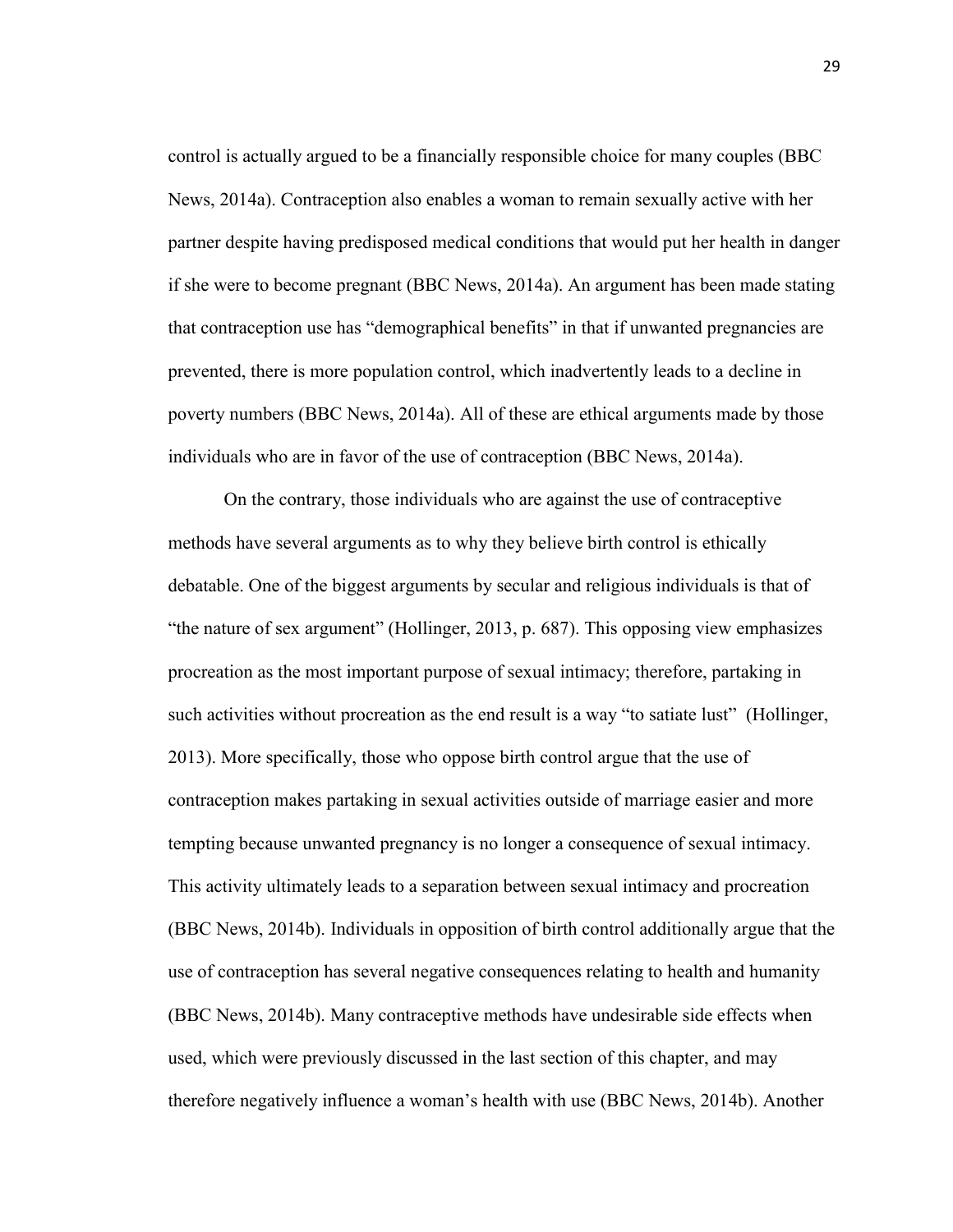negative consequence of contraception is that it prevents the formation of life of a person who is a member of the human family. The final argument proposed by individuals against birth control is that contraception use may be abused in the future in regards to population control, which would ultimately lead to depopulation (BBC News, 2014b).

#### **Christian Religious Teachings on Contraception**

Writings or interpretations of scripture on this subject date back to hundreds of years ago and are still much debated in modern times (Tyndale House Publishers (THP), 2004). Two specific passages that are often referenced as an opposition to birth control in the Bible include the following: the first is in Genesis 1:28 which says "Then God blessed them and said 'be fruitful and multiply. Fill the earth and govern it. Reign over the fish in the sea, the birds in the sky, and all the animals that scurry along the ground'" (THP, 2004, p. 3). This passage provides the basis of one of the earliest known arguments supporting the fact that God encourages procreation. The second passage often referenced is Genesis 38: 9-10, which says:

…Onan was not willing to have a child who would not be his own heir. So whenever he had intercourse with his brother's wife, he spilled the semen on the ground. This prevented her from having a child who would belong to his brother. But the Lord considered it evil for Onan to deny a child to his dead brother. So the Lord took Onan's life, too (THP, 2004, p 32).

In this passage, some theologians would argue that God regards sexual intimacy without the intent of procreation as intrinsically wrong (Christopher, 2006).

Three of the most widely practiced denominations of Christianity within our world today include Catholicism, Protestantism, and Orthodoxy (Religion Facts, 2015).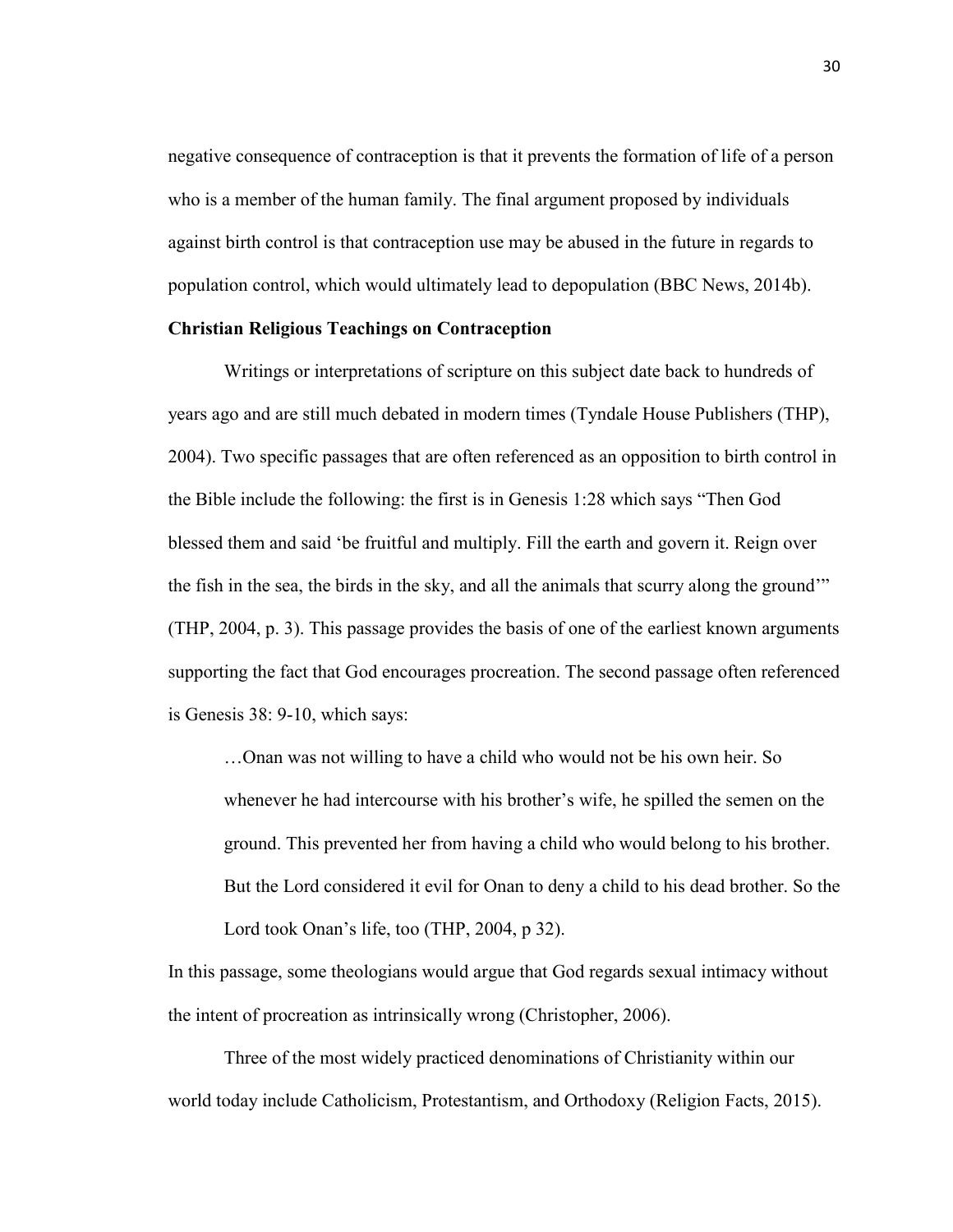This study will focus on the religious views of contraception of these three Christian denominations. Conflicting views on this topic between different Christian denominations have not always been as strong. According to a recent journal published by Girgis (2016), the authors suggested that all Christian denominations seemed to share the same views in regards to the immoral nature of contraception, that any sexual act by husband and wife that was not focused on procreation was morally wrong (Girgis, 2016). The Catholic Church generally continues to uphold these teachings as practiced for the approximately last 2000 years; however, many Protestants have started to break away of this teaching, and many other denominations have been quick to follow (Girgis, 2016).

The Roman Catholic Church bans the use of artificial birth control methods to prevent pregnancy. According to Christopher (2006), those who practice Catholicism firmly believe that procreation is the intent of sexual relations within a marriage. Catholics additionally teach that anyone who deliberately chooses to interfere with this process is sinful as a result (Christopher, 2006). However, many Catholics believe that if a family is not ready or does not want to have children, the use of natural family planning and abstinence are the only two acceptable forms of birth control within the Catholic Church (Christopher, 2006).

Protestants generally agree that the use of birth control methods within a marriage are to be a mutual decision between partners. In his review, Christopher noted that those who practice Protestantism appear to believe that a couple has the right to decide if and when they wish to procreate (Christopher, 2006). Additionally, the decision to conceive for a couple is often influenced by multiple factors including but not limited to: timing,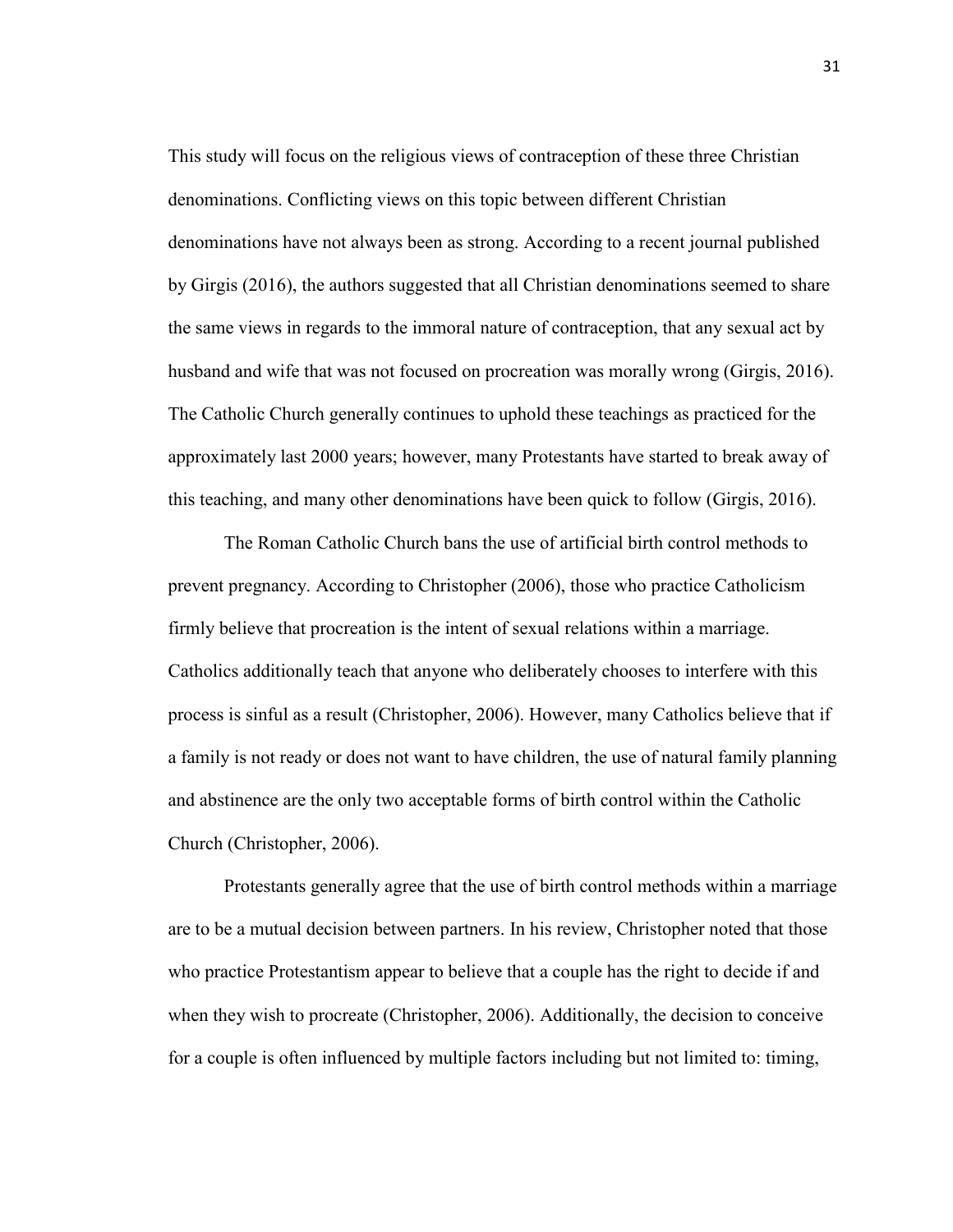finances, the number of children they wish to have, the needs of the children they already have, and health within the family (Christopher, 2006).

According to an article written by Hopko (2016), those who practice the Orthodox faith in America believe that sexual relations within a marriage are not only a means of procreation, but also an expression of love. Therefore, a couple has the right to decide for themselves whether or not to use birth control methods to prevent conception (Christopher, 2006). The Orthodox faith teaches that if the life of a child will bring more harm to the relationship than joy, then the means by which the couple chooses to prevent that hardship is insignificant (Hopko, 2016).

#### **Studies Investigating Religion and Contraception**

Four studies were analyzed in regards to contraception, religion, and clinical practice. Overall, these studies showed that medical practitioners who prescribe contraception in society have a moral opposition to various medical practices including contraception, as well as practitioners that believe they have the right to voice moral opposition to requests to patients (Curlin, et al, 2007). Several studies also supported the view that contraception is widely used by couples in society despite the strength of religious beliefs or influence of cultural factors (Srikanthan & Reid, 2008).

 A study published in the New England Journal of Medicine by Curlin et al. (2007) sought to look at the patient-practitioner relationship in regards to personal and religious differences. In 2003, Curlin and colleagues sent out a paper 12-page survey to 2000 random physicians of all specialty types in the United States. After receiving the answered questionnaires, the three main questions that researchers analyzed included the following: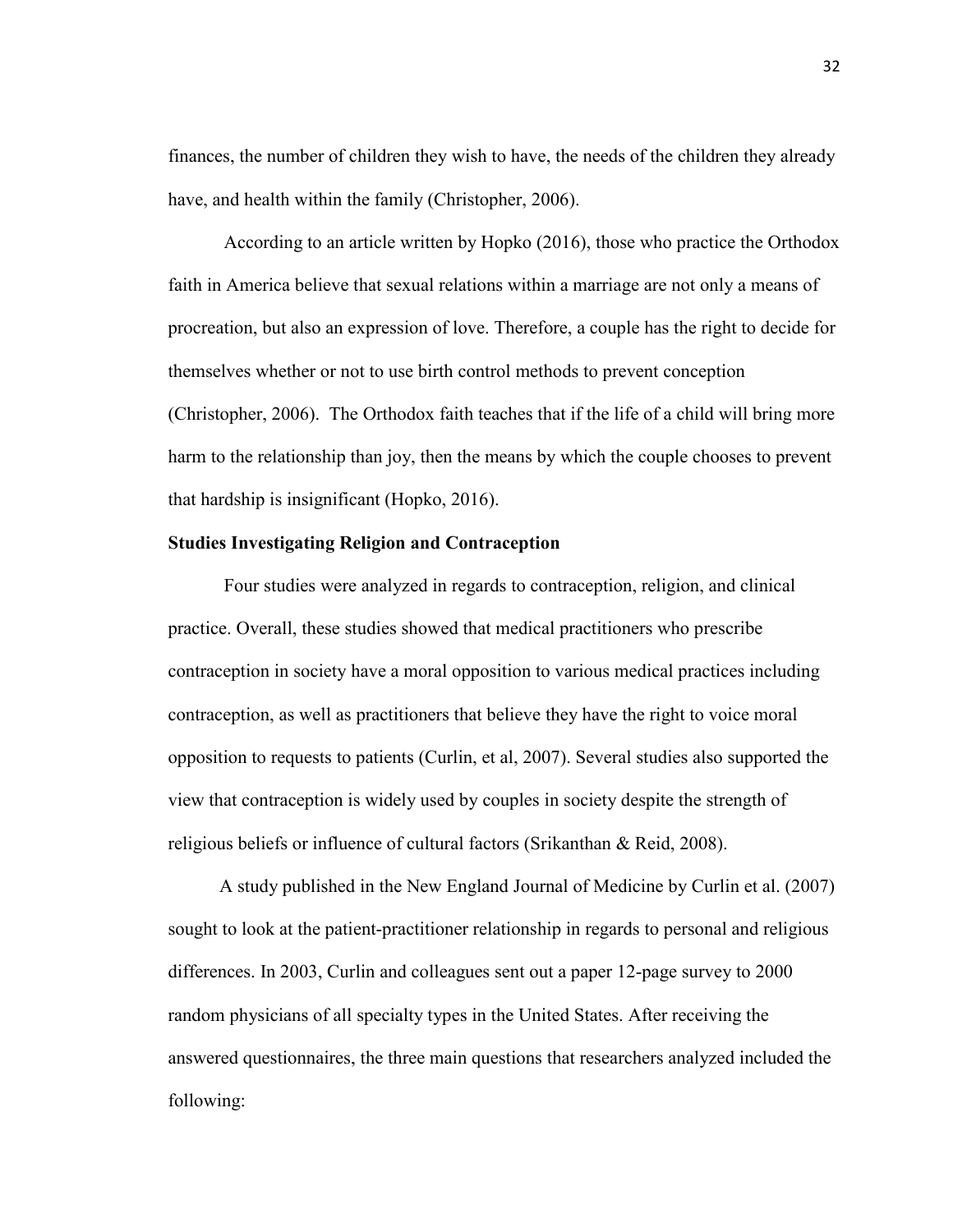- 1. If a patient requests a legal medical procedure, but the patient's physician objects to the procedure for religious or moral reasons, would it be ethical for the physician to plainly describe to the patient why he or she objects to the requested procedure?
- 2. Does the physician have an obligation to present all possible options to the patient, including information about obtaining the requested procedure?
- 3. Does the physician have an obligation to refer the patient to someone who does not object to the requested procedure? (Curlin, et al, 2007, para. 5).

Strength of religious beliefs and what religion each physician affiliated with was also examined in the questionnaire. The survey additionally asked respondents to give their opinions or moral objections to controversial situations in medicine including physicianassisted suicide, abortions, and contraception prescriptions for teenagers (Curlin, et al., 2007). The researchers had a response rate of approximately 63%. Of the physicians who responded to the survey, 63% believed the practitioner is correct in voicing objections of moral nature to the patient, 86% responded that the practitioner should then be able to advise the patient of all options regarding the proposed issue, and 71% believed that the practitioner should, as a result of opposition, refer the patient to another practitioner who does not have contradicting views towards the request (Curlin, et al., 2007). It was also discovered that those practitioners who affiliated with either Catholicism or Protestantism were more inclined to say that a physician has the right to voice moral oppositions to a request; however, these physicians were also less likely to say that referring a patient to another practitioner without conflicts is appropriate. One of the limitations discussed within this study was the fact that the 2000 surveys sent out included physicians of all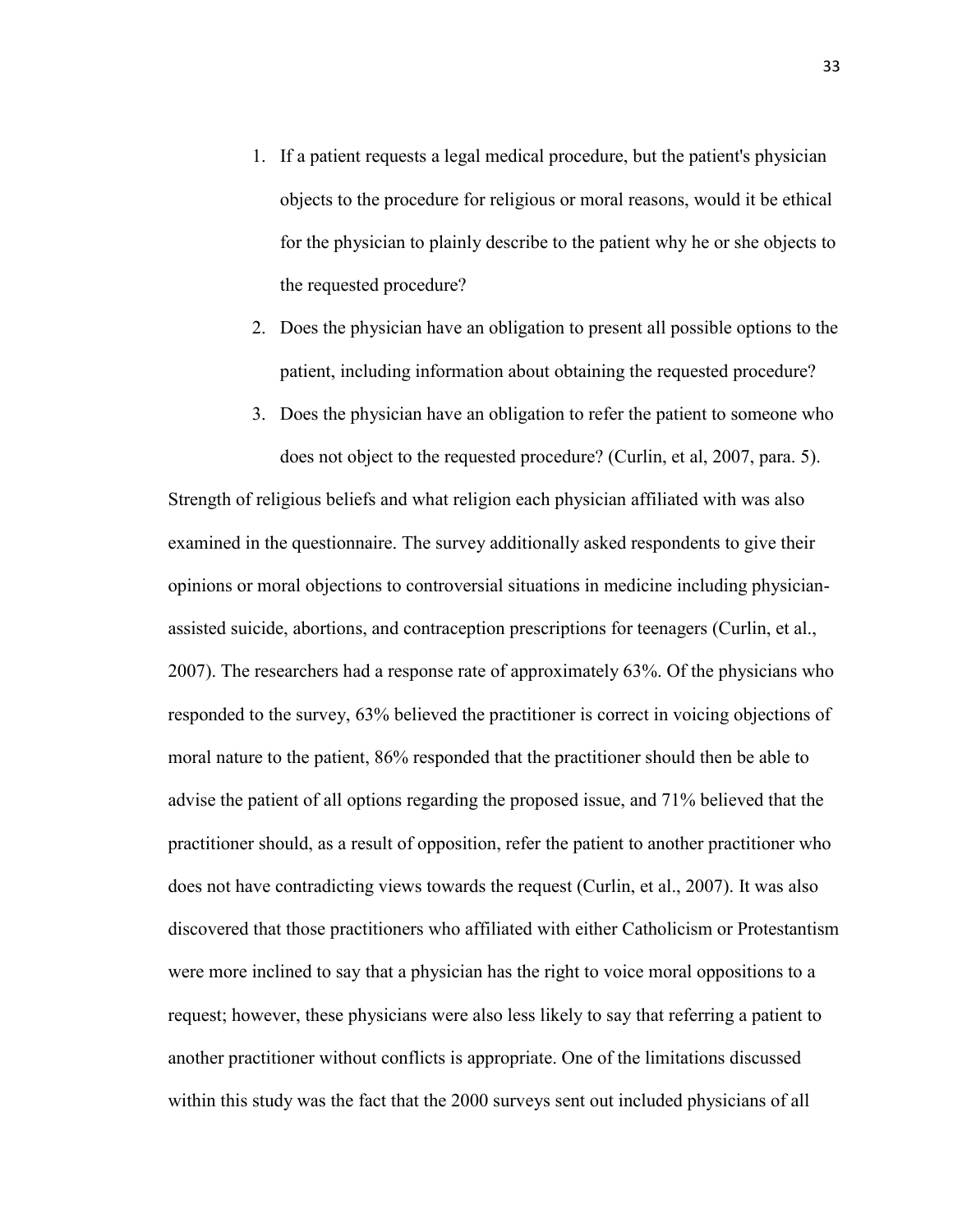specialties. As a result, physicians of various specialties which have little experience with the controversial topics proposed in the questionnaire were still required to respond (Curlin, et al., 2007). As a result, they admitted that some of the results may have been skewed due to the lack of experience with morally complex patient-practitioner interactions. Another stated limitation was that researchers had no way of knowing if the respondents answers to the questionnaire actually apply to their daily clinical practice. Researchers, as a result, proposed that their research should be considered preliminary, and that any studies done on this topic in the future should attempt to include more patient reports or direct observation of patient-practitioner interactions (Curlin, et al., 2007).

Srikanthan and Reid conducted a study in 2008 that analyzed the relationship between religion or culture on the use or acceptance of different methods of contraception. The method of this study utilized a literature review and consultation of experts in various religious fields, including those of Buddhism, Hinduism, Judaism, Islam, Christianity, and Chinese religions (Srikanthan & Reid, 2008). When specifically analyzing this study in regards to Christian teachings and the acceptance of contraception by Christians, researchers analyzed several denominations of Christianity including Roman Catholicism, Eastern Orthodoxy, and Protestantism (Srikanthan & Reid, 2008). In relation to cultural trends, researchers discovered that religion did not play a primary role in the patient's decision to approve or disapprove of contraception use within Christian households in the United States (Srikanthan & Reid, 2008). Conversely, cultural and socioeconomic aspects including education had more of an impact on contraception use and family size compared to religious beliefs (Srikanthan & Reid, 2008). Some of these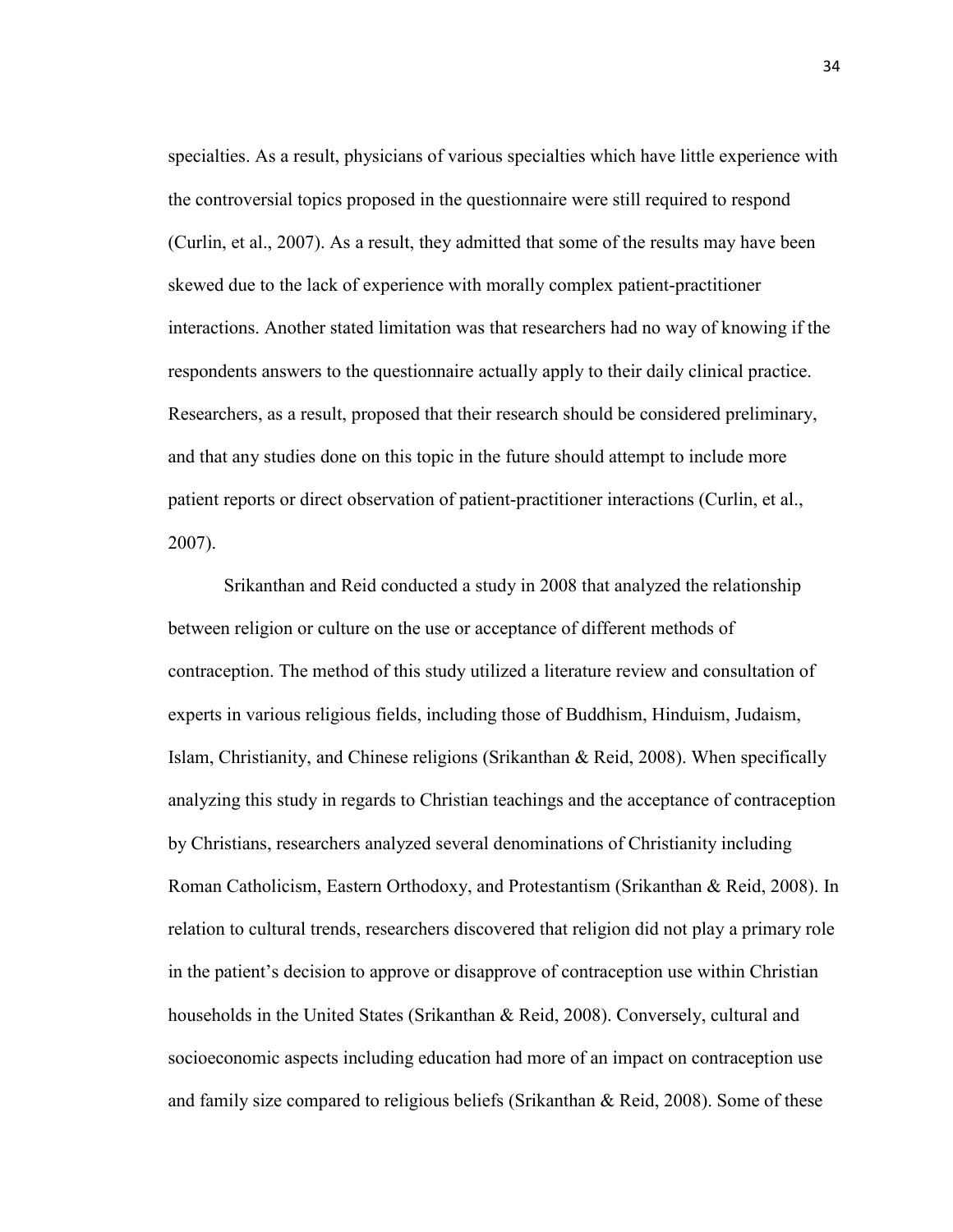cultural and socioeconomic aspects included communication between couples, differing gender roles, views on family size, access to healthcare and therefore contraception, or various other restrictions relating to culture (Srikanthan & Reid, 2008). Despite these results, researchers emphasized that the conclusions made during the study are quite generalized and may not be applicable to every care. As a result, researchers recommended that practitioners should be aware that each situation and each patient may present differently than what was discovered in this study (Srikanthan & Reid, 2008).

In a later study done by Gold et. al. (2010), researchers sought to find a relationship between female adolescents' religious beliefs, sexual behaviors, and contraceptive use. 572 women participated in a randomized controlled trial that was then analyzed by researchers in a secondary analysis (Gold, et al, 2010). The women, ages 13- 21, were included in a trial that looked at different interventions intended on preventing unwanted pregnancy and sexually transmitted infections (Gold, et al, 2010). Of the 572 women studied, approximately 75% confirmed belief in some religion, and around 68% confirmed to have been previously sexually active at least one time (Gold, et al, 2010). Only half of the adolescents studied noted that their religious beliefs influenced their decisions to have sexual relations (Gold, et al, 2010). Researchers discovered in this analysis that women who reported strong religious beliefs or affiliations had a lower likelihood of pregnancy, multiple sexual partners, or a history of sexually transmitted disease compared to those with little to no religious affiliation (Gold, et al, 2010). Interestingly, however, a significant correlation was not found between strength of religious beliefs and contraception use or frequency of sexual relations (Gold, et al, 2010).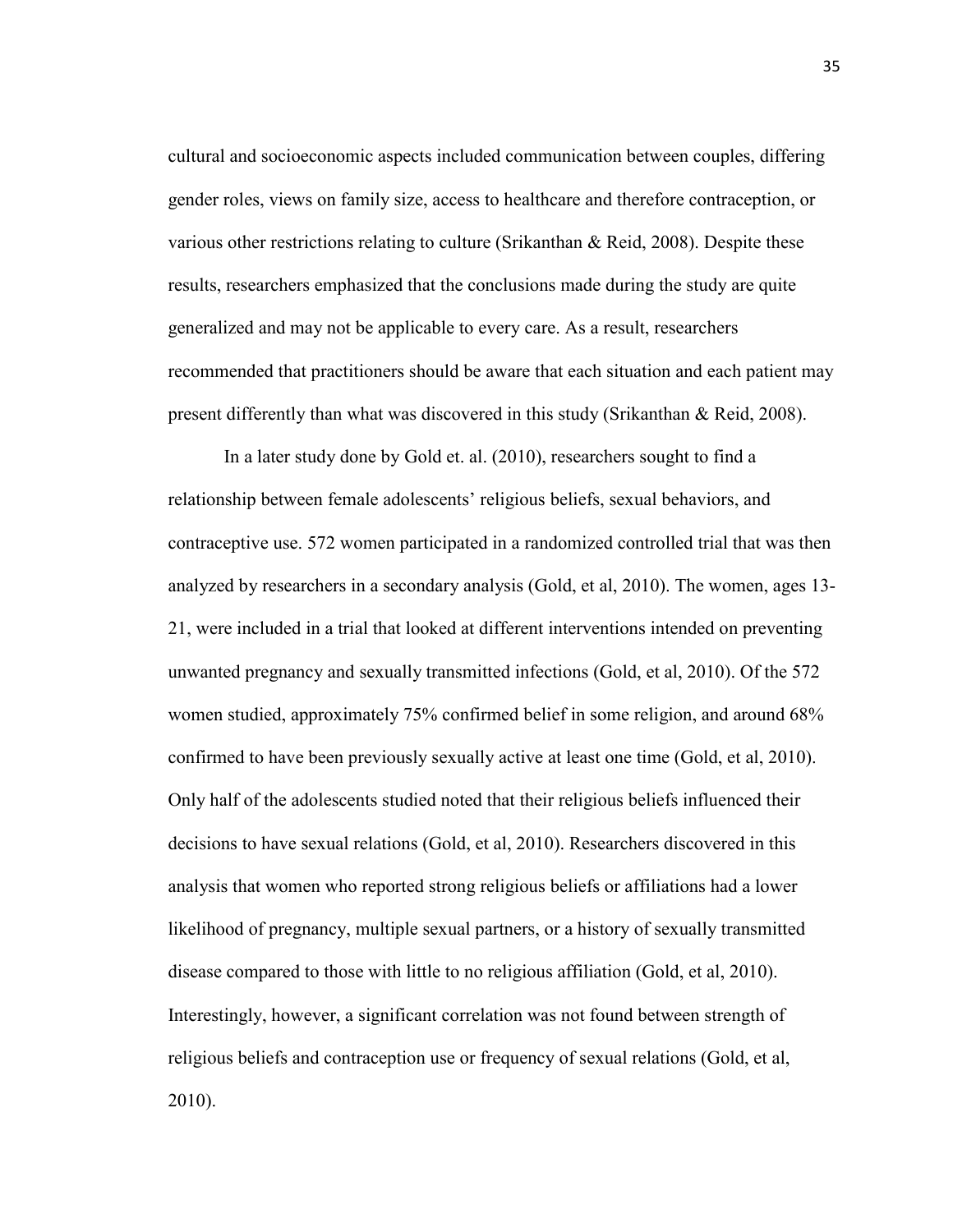A study performed by Lawrence, Rasinski, Yoon, and Curlin in 2011 was designed to "characterize beliefs about contraception among obstetrician-gynecologists" (Lawrence, Rasinski, Yoon, & Curlin, 2011, para. 1). This study investigated the beliefs of 1,154 obstetrician-gynecologists to see which contraceptive methods, if any, they were opposed to prescribing. To obtain their data, researchers developed a confidential selfadministered yes-no questionnaire that assessed whether or not each of the participating physicians had a moral or ethical opposition to prescribing oral contraceptives, progesterone implants and/or injections, IUDs, diaphragms/cervical cap with spermicide, condoms, or tubal ligations (Lawrence, et. al., 2011). The survey also asked whether or not these practitioners would prescribe any of the above stated methods at the request of the patient (Lawrence, et. al., 2011). Researchers additionally assessed the importance of religion in the lives of the physicians participating by having them rate religion as being either not very important/fairly important, or very important/most important (Lawrence, et. al., 2011). Using statistical analysis, the researchers found that "overall, 4.9% of US Ob/Gyn physicians have a moral or ethical objection to a contraceptive method, and 6.8% would not offer one or more contraceptives if patients requested it" (Lawrence, et. al., 2011, para. 14).

#### **Summary of Literature Review**

Evidence would seem to indicate that there is a disconnect between the teachings of various Christian denominations in regards to contraception and the use or approval of contraception by women in society today. There is additional evidence that suggests that some medical practitioners do indeed have moral oppositions to the prescription or use of contraception (Curlin, et al., 2007). Many medical practitioners believe that it is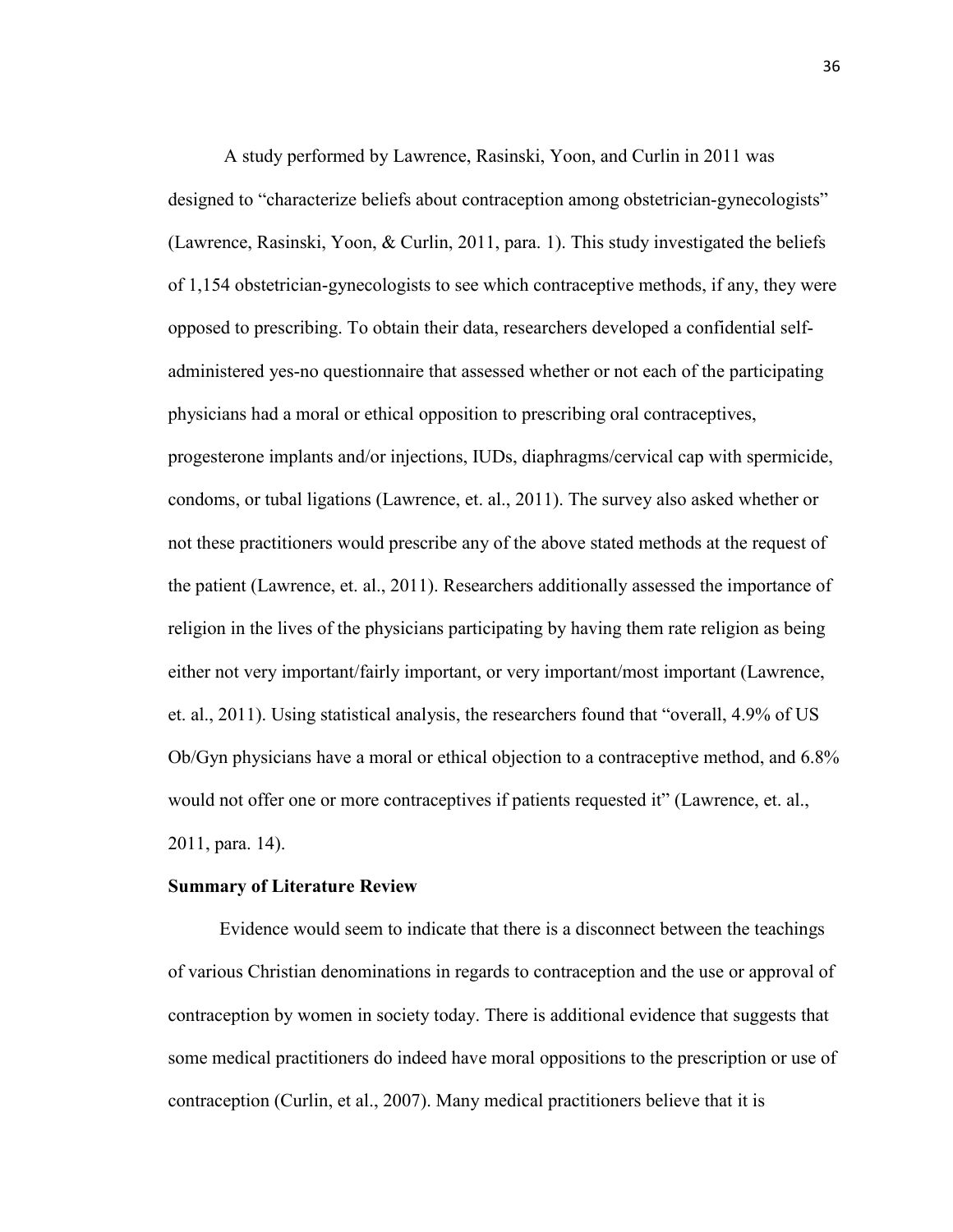acceptable to voice opinions and conflicts of interest to patients in regards to this topic (Curlin, et al., 2007). Other practitioners have moral objections to prescribing contraceptives, and some even refuse to prescribe various contraceptive options based on their beliefs (Lawrence, et. al., 2011). However, the question can still be raised whether or not practitioners of certain religious backgrounds do indeed allow their moral beliefs to influence their prescribing of various forms of contraception to patients. In the next chapter, the methodology of the study will be discussed.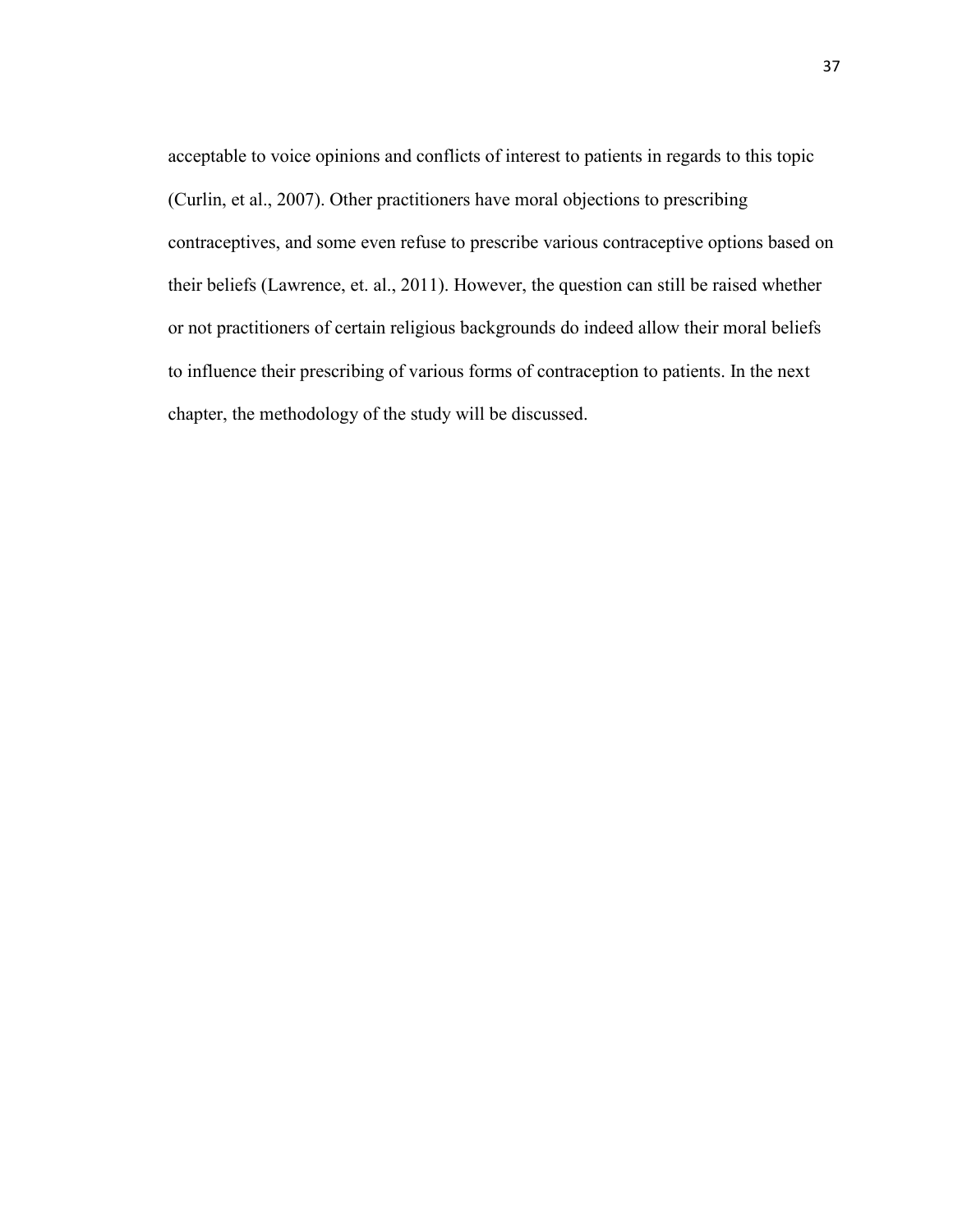## **Chapter 3: Methodology**

## **Introduction**

 The purpose of this study was to determine what impact, if any, the religious affiliations and beliefs of medical practitioners have on the prescribing of long-term, reversible contraceptive options to patients. Furthermore, this study analyzed which religion each practitioner identifies with and any objections to the prescribing of various forms of long-term, reversible contraceptive methods (intrauterine devices, oral contraceptive pills, injectables, and implantables). The design of this study, study population, experimental procedures, study tools, statistical methods, and potential limitations are all included in this chapter.

#### **Study Design**

 This study was a descriptive, cross-sectional, quantitative pilot study targeting Ob/GYN physician assistants who have memberships with the Association of Physician Assistants in Obstetrics and Gynecology (APAOG). The study was looking to determine a relationship between religious affiliations and long-term, reversible contraception prescribing habits. Information regarding demographics, religious views and affiliations, and contraceptive prescribing methods of the study population were collected through a Qualtrics survey. The survey was accessed via a hyperlink received through e-mail to the members of the APAOG. Confidentiality in practitioner response was ensured through the use of a web-based program and no personal information was collected from participants. The use of e-mail was thought to potentially increase the response rate of participants. The dependent variable was: Physician assistant's prescribing habits of long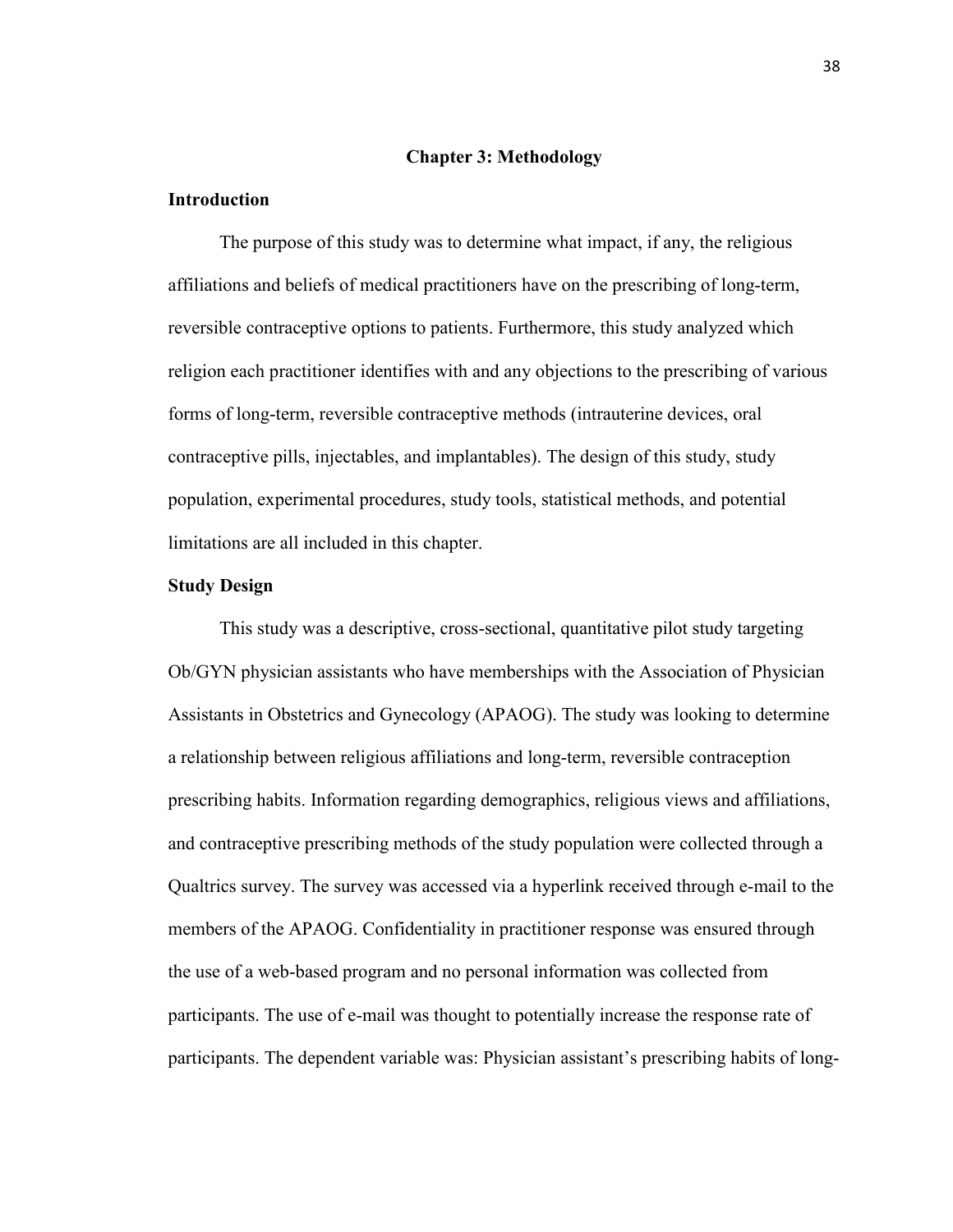acting, reversible contraception, and the independent variable was: Religious views (Catholic, Orthodox, Protestant, Other).

## **Study Population**

The organization whose members were surveyed was the Association of Physician Assistants in Obstetrics and Gynecology (Appendix A). This study includes both male and female PAs who are currently practicing or have practiced in obstetrics and gynecology within the last 10 years. This was the designated population because it is thought that practitioners who work in Ob/GYN specialties have the most contact with patients using or inquiring about contraception. This study included all religious affiliations and any Christian religion other than Catholic, Orthodox, or Protestant will be grouped together as other. Participants who practice faith within a religion that is not considered Christian were excluded from the study analysis and results.

## **Experimental Procedures**

In the summer of 2017, an email was sent to the work email addresses of Ob/GYN physician assistants who have memberships with the APAOG. The researchers were required to become student members at APAOG, which warranted a \$25 one-time student fee. The email contained a cover letter with a statement of informed consent that illustrated the purpose of the study and a hyperlink that allowed each participant to access the survey (Appendix B and C). The email indicated that by clicking on the hyperlink and proceeding to the survey, the practitioner was giving informed consent to participate in the study. A reminder email was sent at 2 and 4 weeks following the initial email in hopes of increasing the response rate (Appendix D). After six weeks, the researchers no longer accepted responses from participants. No personal data was collected from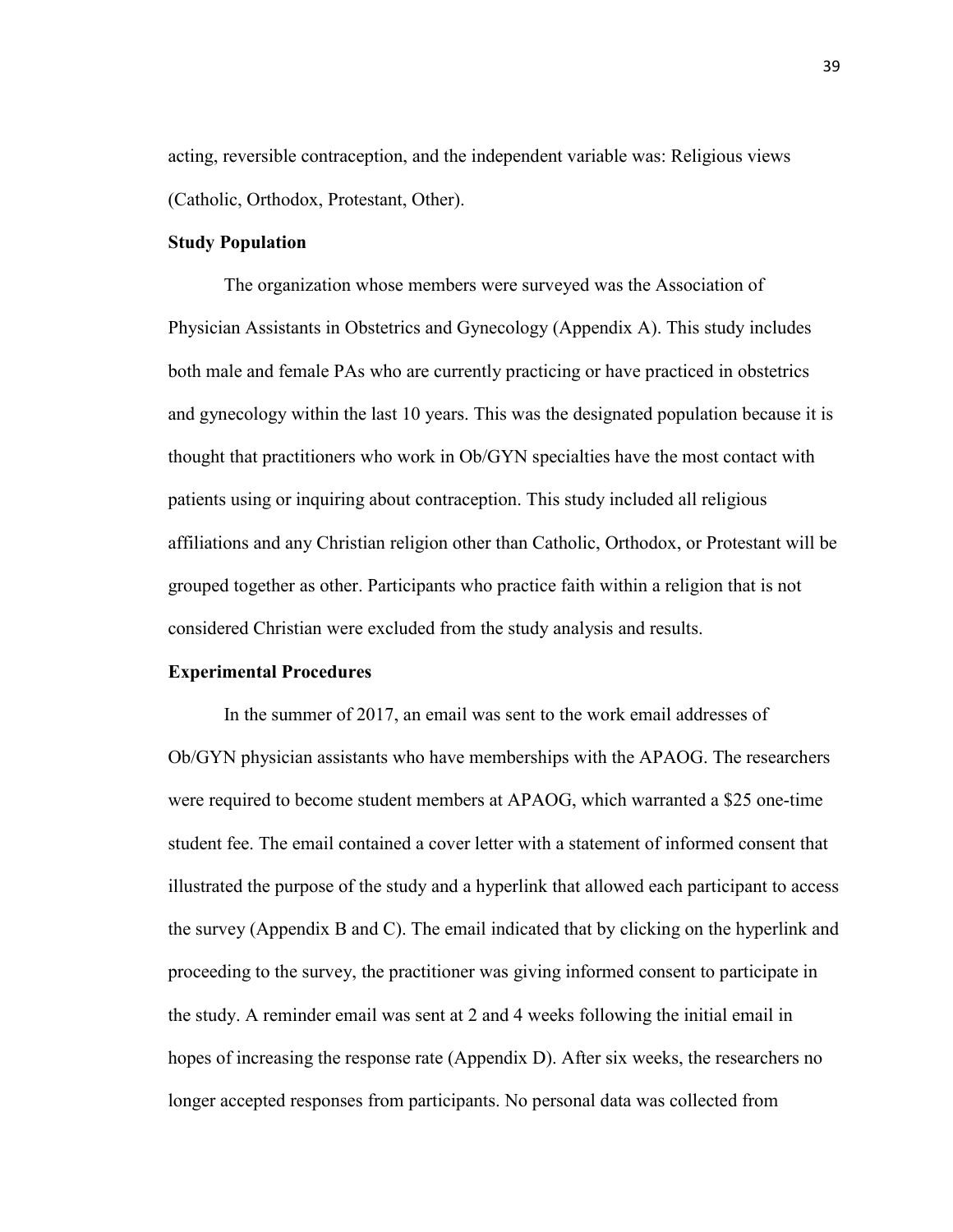participants to ensure confidentiality. Due to the sensitive nature of the survey in regards to religion, participants were informed multiple times that they were able to stop the survey at any time without any repercussions from APAOG or Bethel University. All electronic data, while being collected and analyzed, was kept on a password-protected computer owned by the researchers. After completion of the study, the data will be kept on an external storage device locked in the PA program office for a minimum of five years, per securing requirements for Bethel University's Physician Assistant Program.

## **Study Tools**

The researchers created a survey including demographic questions, religious background questions, questions regarding prescribing habits of practitioners, and questions addressing religious influence on patient-practitioner interactions relating to contraception. The validity and reliability of the survey designed for this study was not established because the survey instrument was developed by the researchers for this particular study and had not been used previously. Researchers utilized an expert panel consisting of Bethel PA Program faculty members prior to the distribution of the survey to ensure the survey questions were easy to understand and were relevant the research questions.

## **Statistical Methods**

An initial sample size of 30 participants was anticipated. Data was collected from the online survey program Qualtrics, and underwent analysis. Each response was adjusted and analyzed numerically using an adjusted Likert scale. Excel and Real Statistics were used to create several Chi-Squared and Fischer tests to compare the provider's religious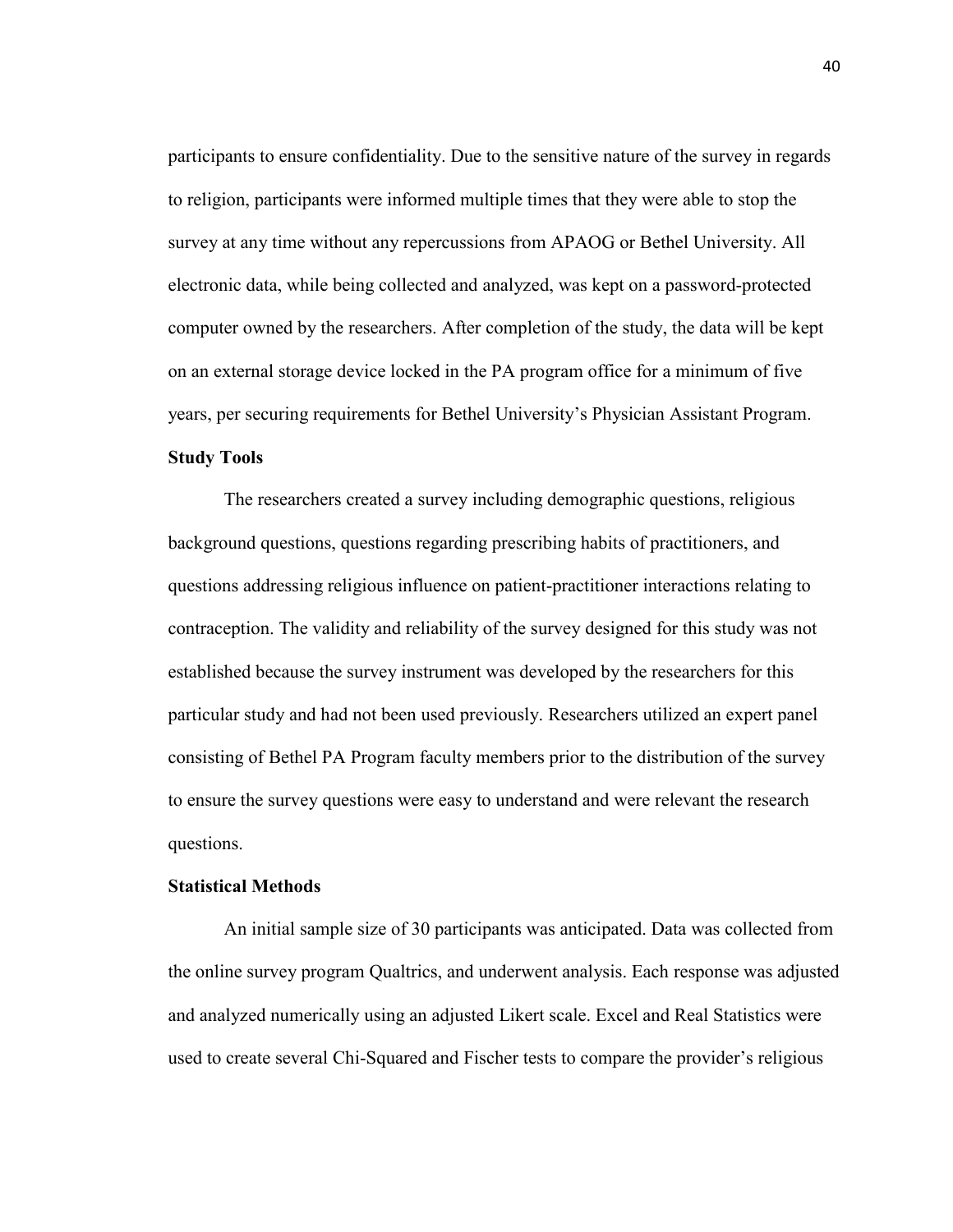views and their beliefs related to prescribing each of the contraceptive methods listed. The responses of each participant were scored to determine the statistical analysis.

## **Limitations and Delimitations**

A delimitation of this study includes the narrowing of the population to medical practitioners who are Christians and practice Catholicism, Protestantism, Orthodoxy, and other Christian denominations. This study only analyzes the four most widely-used, reversible, long-acting birth control methods, including IUDs, injectables, implants, and oral pills. Furthermore, this study is limited to the scope of women's health practitioners. The main purpose behind these delimitations is due to the fact that practitioners in these clinics have weekly interactions with patients in regards to long-term reversible contraception. These practitioners are the ones most often prescribing and managing the contraception options for their patients. It is these practitioners who likely have the most experience with conversations in regards to religion and contraception, and therefore, they will likely be able to give us the best insight on the relationship of prescribing contraceptives and religious beliefs. Regarding possible biases, it is recognized that the survey questions may potentially contain researcher bias in the wording. The use of an expert panel review of the survey instrument hoped to eliminate this bias.

#### **Conclusion**

 study methods involved sending out an electronic survey to members of the APAOG as means of discovering a relationship between religious affiliations and longacting, reversible contraception prescribing habits of practitioners. Chapter 4 analyzes the results of the survey responses using statistical analysis, and Chapter 5 contains a discussion of the conclusions obtained from the survey results.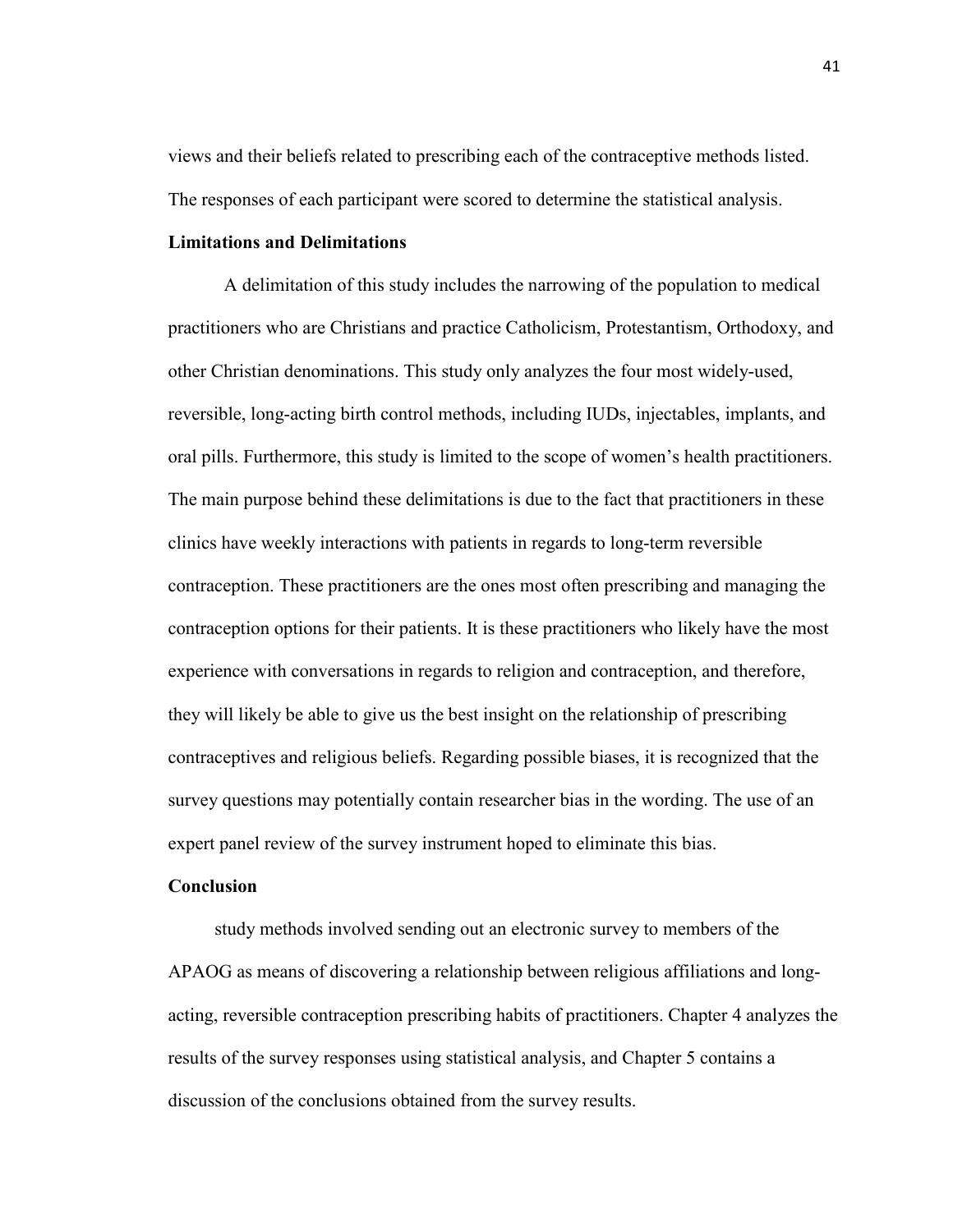## **Chapter 4: Results**

## **Introduction**

Chapter Four presents the findings of the study through data analysis. Population demographics were analyzed and are discussed first. Data was then organized according to religious affiliation, importance of religion in everyday life and medical practice, and influence of religion on contraception within the medical practice. The relationship between these variables was analyzed in attempt to answer the research question. Descriptive statistics were used to compare these variables and the results of this analysis are discussed in this chapter. The remainder of questions asked in the survey were not analyzed statistically due to the fact that they were not pertinent to the main research question.

## **Calculations**

Excel statistics with Real Statistics add-on was utilized to analyze the data. For analysis purposes, an adjusted Likert scale was used to convert categorical data to numerical data in order from one to five. This was utilized for several demographic comparisons. In addition, the four questions that were analyzed to answer the research question were not adjusted based on the Likert scale, but instead, were analyzed as is. For analysis purposes in this study, statistical significance was defined as  $p \le 0.05$ .

Due to the fact that we were comparing "categorical" data to "categorical" data, we initially did a Chi-Squared test for independence for each of the questions. Four pivot tables were created to compare the survey questions of significance to one another, including the participants chosen religion, the importance of religion in their medical practice, the influence of religion on discussions with patients on contraception, and the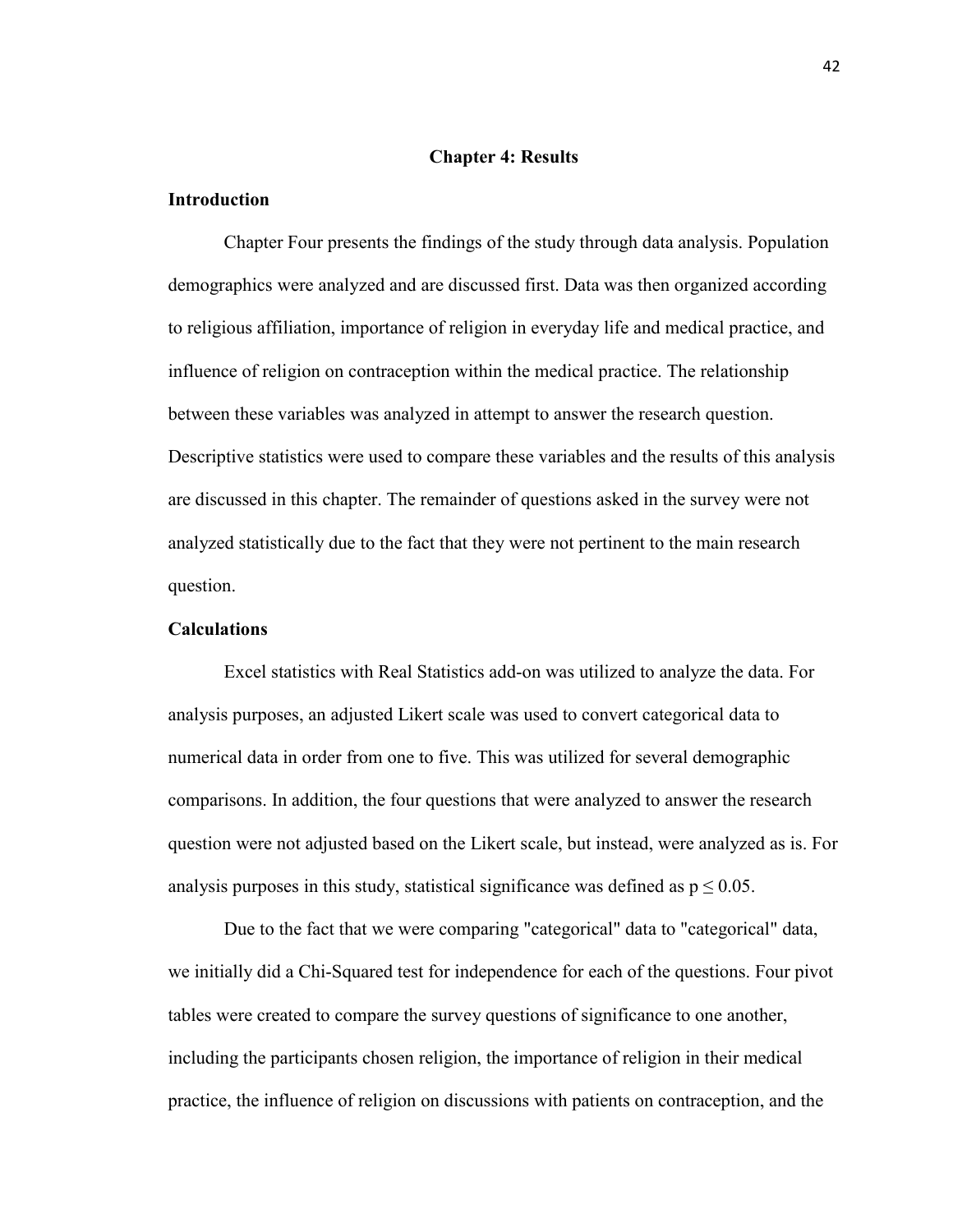influence of religion on the prescribing of contraception. Typically, at least five (5) values are necessary to utilize a Chi-Squared test for comparison; therefore, we elected to complete a Fischer Exact Test for several of the comparisons.

| Likert Scale         |                    |                      |                |                     |
|----------------------|--------------------|----------------------|----------------|---------------------|
|                      |                    |                      |                |                     |
| Not at all important | Slightly important | Moderately important | Very important | Extremely important |
| Not at all           | A little           | A moderate amount    | A lot          | A great deal        |

*Table 1: Adjusted Likert Scale*

#### **Survey Population**

The population for this survey consisted of physician assistants who are currently practicing or who have practiced in the fields of family practice or Ob/GYN within the last 10 years. Participants were surveyed through the Association of Physician Assistants in Obstetrics and Gynecology (APAOG) newsletter. The survey was sent out in the July APAOG newsletter, again two weeks later in a separate email blast, and a final time in the August 2017 newsletter. Twenty-four physician assistants responded to the survey. However, only 17 participants completed all 16 questions and therefore seven (7) surveys were completely removed from analysis. Some participants failed to continue the survey after being asked about their preferred religion, others failed to answer all of the questions on the importance of religion in their life and medical practice.

## **Population Description: Demographics**

100% of respondents were female. The age range of participants was widely varied, with 29.4% ages 30-39 and 23.5% at 40-49. The length of practicing in OB/GYN specialties was also varied, with 35.3% having practiced for 0-3 years, 23.5% for 4-6 years, and 23.5% for 15+ years. The majority of respondents see, on average, 13-16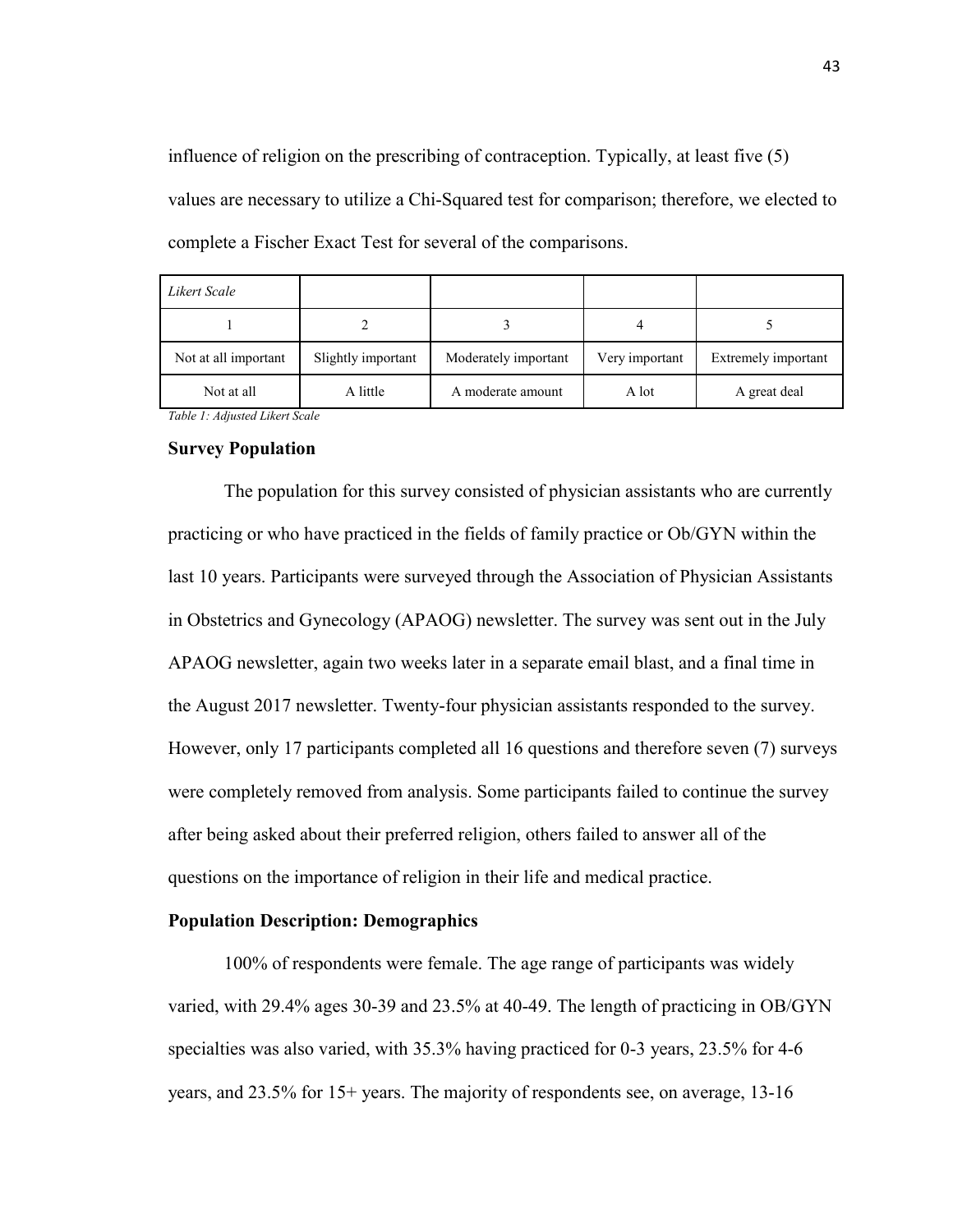patients per day (47.06%), with 35.3% discussing contraception with 4-7 patients per day and 41.2% discussing contraception with 11-14 patients per day. Twelve (12) participants responded that 25-75% of their patients are on some form of long-acting reversible birth control. The majority of participants responded that most of their patients are currently on oral contraception (70.6%), with intrauterine devices as the second most commonly used form at 29.4%.

|                           | <b>Number of Participants</b> | Survey % |
|---------------------------|-------------------------------|----------|
| Gender                    |                               |          |
| Female                    | 17                            | 100%     |
| Male                      | $\boldsymbol{0}$              | $0\%$    |
| Age                       |                               |          |
| $20 - 29$                 | $\mathfrak{Z}$                | 17.7%    |
| 30-39                     | 5                             | 29.4%    |
| 40-49                     | $\overline{4}$                | 23.4%    |
| 50-59                     | $\overline{3}$                | 17.7%    |
| $60+$                     | $\overline{c}$                | 11.8%    |
| <b>Years in Practice</b>  |                               |          |
| 0-3 years                 | 6                             | 35.3%    |
| 4-6 years                 | $\overline{4}$                | 23.5%    |
| 7-10 years                | $\overline{c}$                | 11.8%    |
| 11-14 years               | $\,1$                         | 5.9%     |
| $15+ years$               | $\overline{4}$                | 23.5%    |
| Average patients seen/day |                               |          |
| $5 - 8$                   | $\,1$                         | 5.9%     |
| $9-12$                    | $\overline{3}$                | 17.7%    |
| $13 - 16$                 | $8\,$                         | 47.0%    |
| $17 - 20$                 | 5                             | 29.4%    |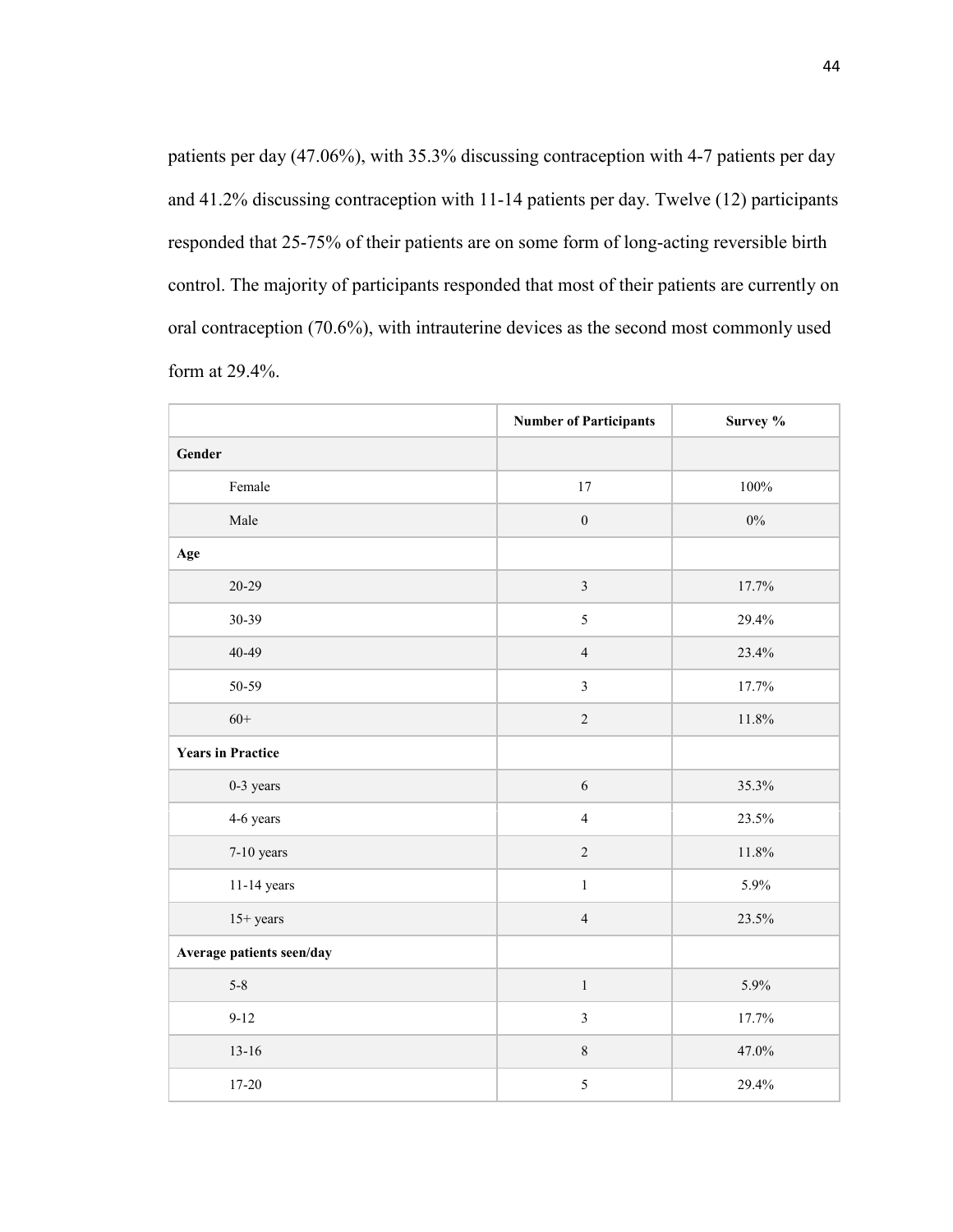| $21+$                                                          | $\boldsymbol{0}$ | $0\%$    |
|----------------------------------------------------------------|------------------|----------|
| Number of patients/day with whom contraception is<br>discussed |                  |          |
| $0 - 3$                                                        | $\mathfrak{Z}$   | 17.6%    |
| $4 - 7$                                                        | 6                | 35.3%    |
| $11 - 14$                                                      | $\overline{7}$   | 41.2%    |
| $15 - 18$                                                      | 1                | 5.9%     |
| $19+$                                                          | $\boldsymbol{0}$ | $0.00\%$ |
| % of Patients on Contraception                                 |                  |          |
| $0 - 25%$                                                      | $\sqrt{2}$       | 11.8%    |
| 26-50%                                                         | 6                | 35.3%    |
| 51-75%                                                         | 6                | 35.3%    |
| 76-100%                                                        | 3                | 17.6%    |
| Most common type of contraception patients are on              |                  |          |
| Oral contraceptive pills                                       | 12               | 70.6%    |
| <b>IUDS</b>                                                    | 5                | 29.4%    |
| Injectable contraceptives                                      | $\boldsymbol{0}$ | $0\%$    |
| Implantable contraceptives                                     | $\boldsymbol{0}$ | $0\%$    |

*Table 2: Demographic information of participants*

## **Population Description: Religion**

Participant answers based on religion were widely varied. Of the 17 participants who answered all survey questions, the majority identified as Protestant (41.2%). Other religions included 5.9% Catholic, 17.7% Other Christian, and 35.3% Other. When questioned about the importance of religion in everyday life, the majority of participants responded with "extremely important" (35.3%) (Figure 1). Only 1 participant responded that religion was not at all important, and all other responses included the following: 17.7%-very important, 23.5%- moderately, 17.7% -slightly. In contrast, when questioned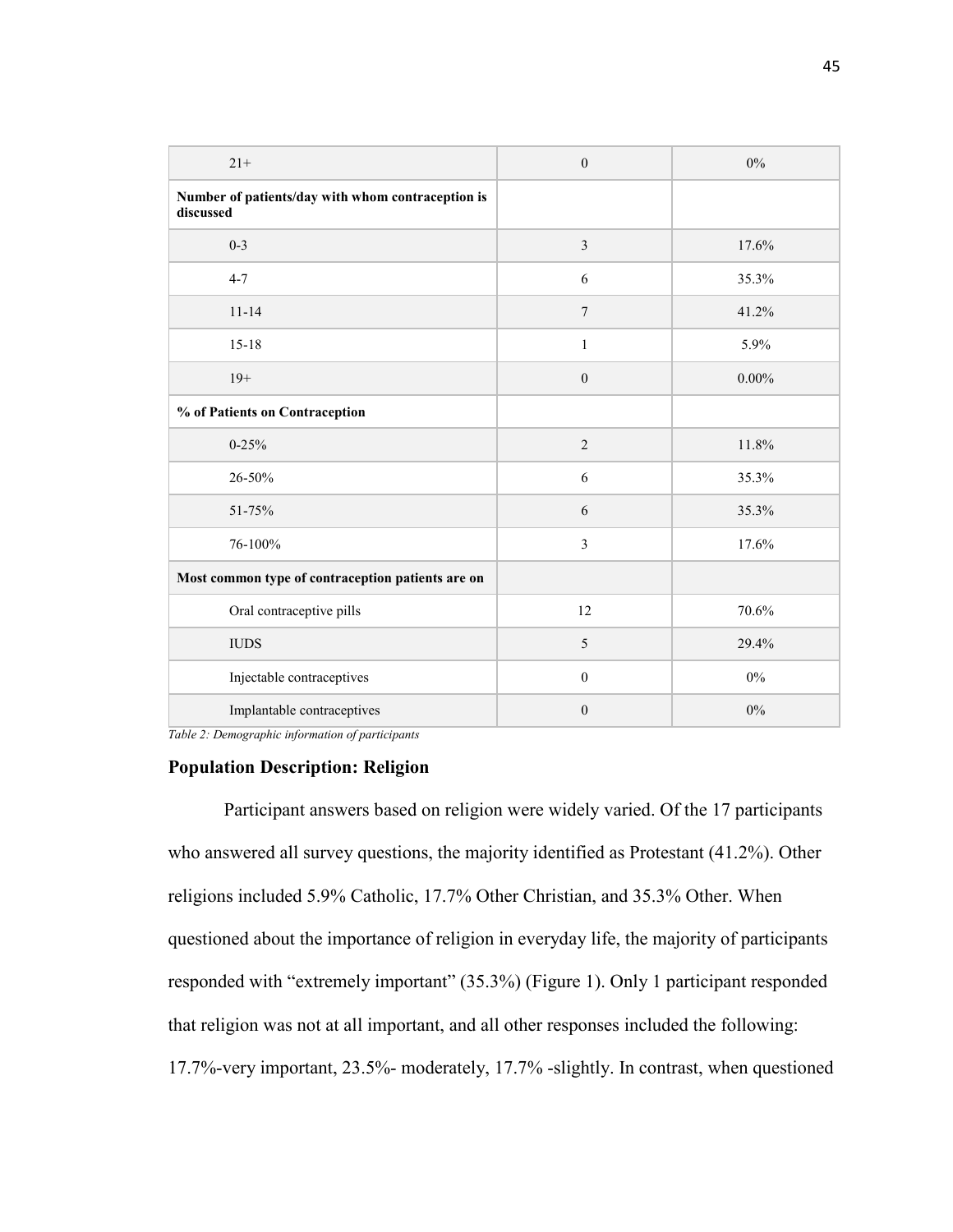about the importance of religion in their medical practice, the majority of participants responded with "not at all important" (35.3%) (Figure 2). Other responses included the following: 11.76%- "A great deal", 11.76%- "A lot", 25.53%- "A moderate amount", 17.65%- "A little". Only two participants responded that their religious views influence their conversations with patients about contraception, and only one participant responded that their religious views influenced their prescribing of contraception.



 $\overline{7}$ 

 $\overline{2}$ 1  $\mathbf 0$ 

A great deal

represent the number of physician assistants

Figure 2- Importance of religion in everyday medical practice of participants. Y-axis values represent the number of physician assistants

Figure 1- Importance of religion in everyday life of participants. Y-axis values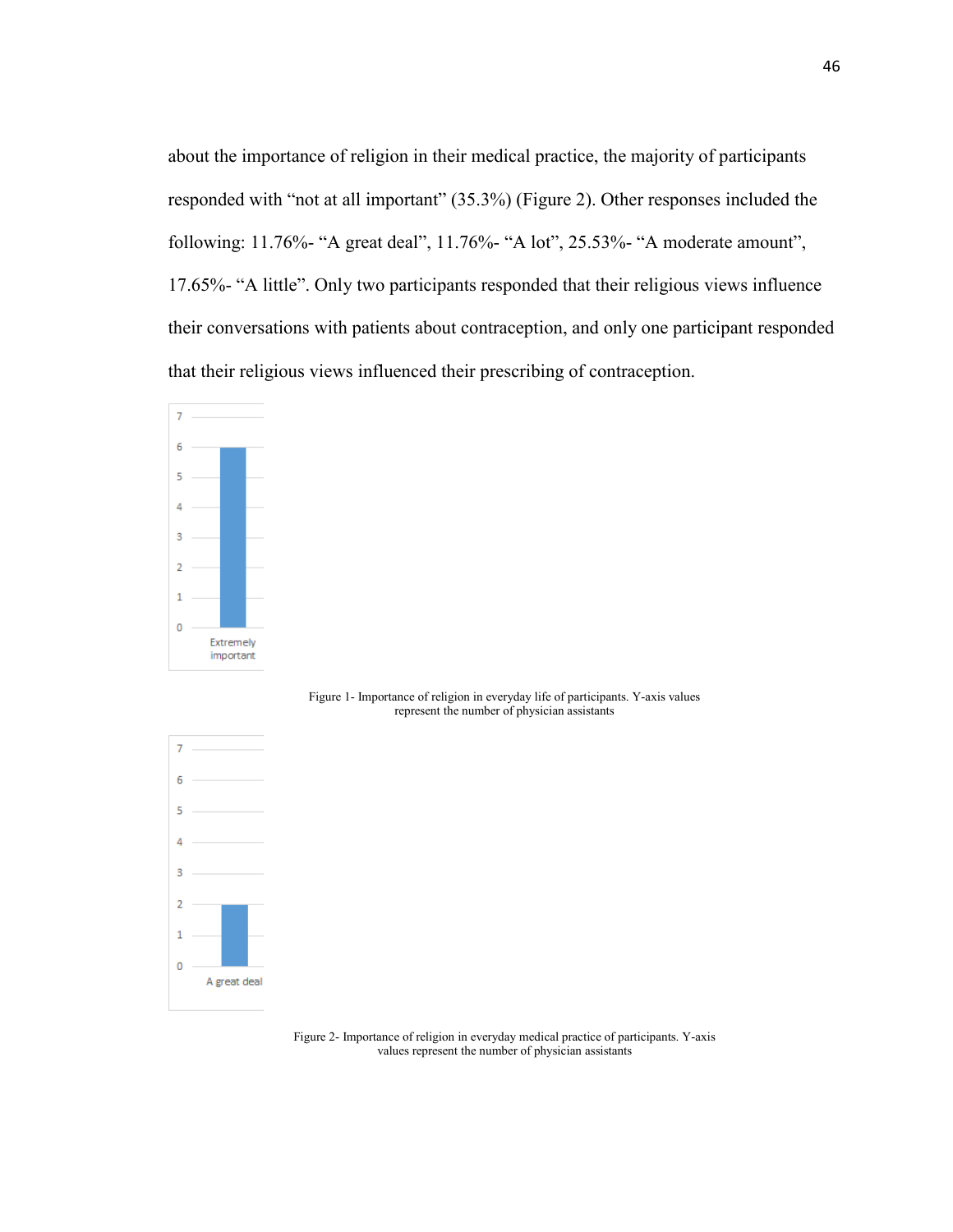## **Correlations Based on Religion**

A Chi-Squared test using the RealStatistics add-in on Microsoft Excel compared individual religion and influence of religion on discussions regarding contraception (Figure 3). Individual religion was the independent variable and influence of religion on conversations regarding contraception was the dependent variable. No significance was found with a  $p = 0.69$ .



Figure 3- Mosaic plot of the Chi-Squared analysis made comparing the religion of participants to their response when asked if religion influences the conversations they are having with patients regarding contraception.

A Chi-Squared test using the RealStatistics add-in on Microsoft Excel compared individual religion and influence of religion on prescribing of contraception (Figure 4). Individual religion was the independent variable and influence of religion on prescribing of contraception was the dependent variable. No significance was found with a  $p = 0.24$ .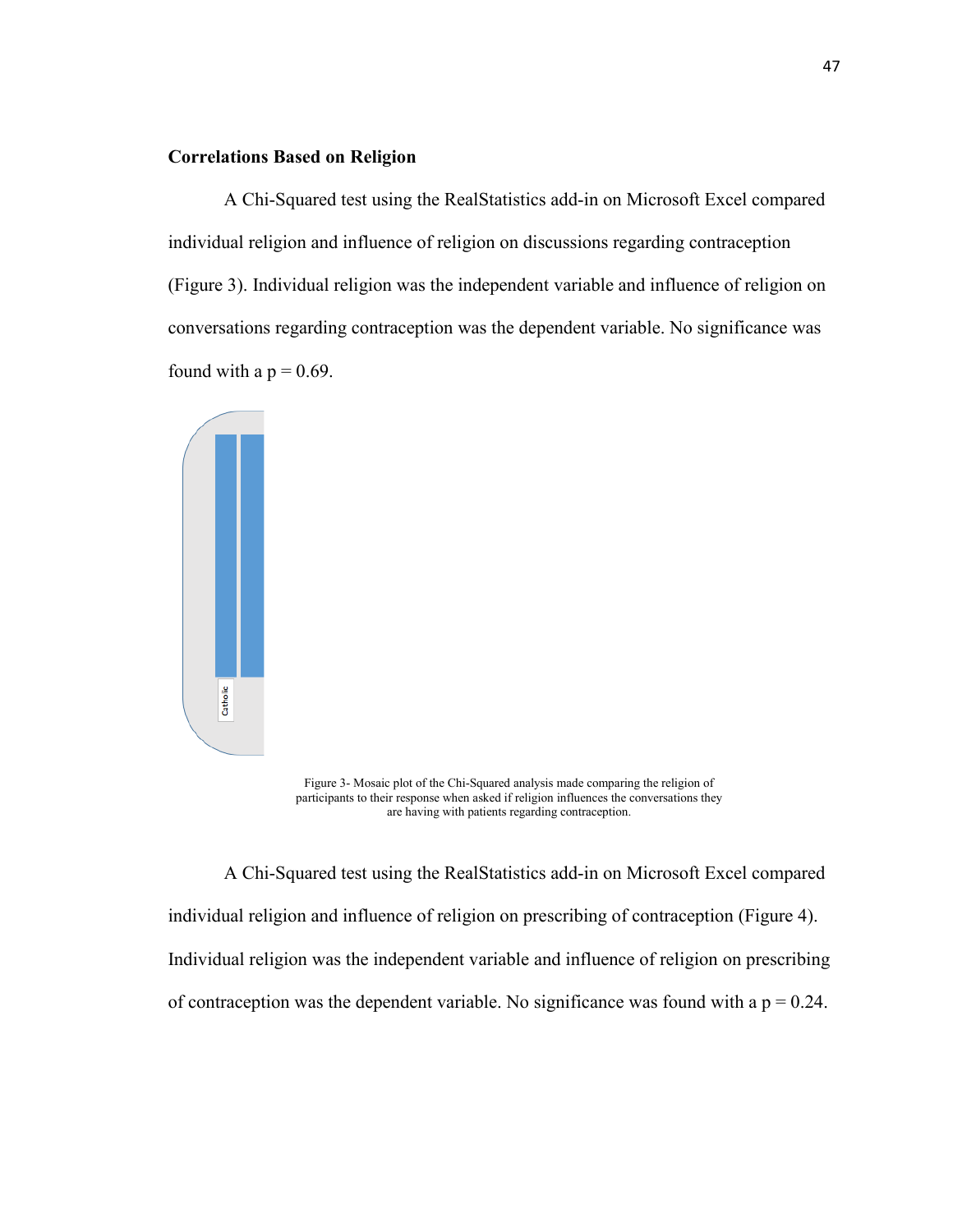

Figure 4: Mosaic plot of the Chi-Squared analysis made comparing the religion of participants to their response when asked if religion influences the prescribing of contraception to patients.

A Fischer exact test using the RealStatistics add-in on Microsoft Excel compared importance of religion on medical practice and influence of religion on discussions regarding contraception (Figure 5). Importance of religion on medical practice was the independent variable and influence of religion on conversations regarding contraception was the dependent variable. Statistical significance was found with a  $p = 0.00$ .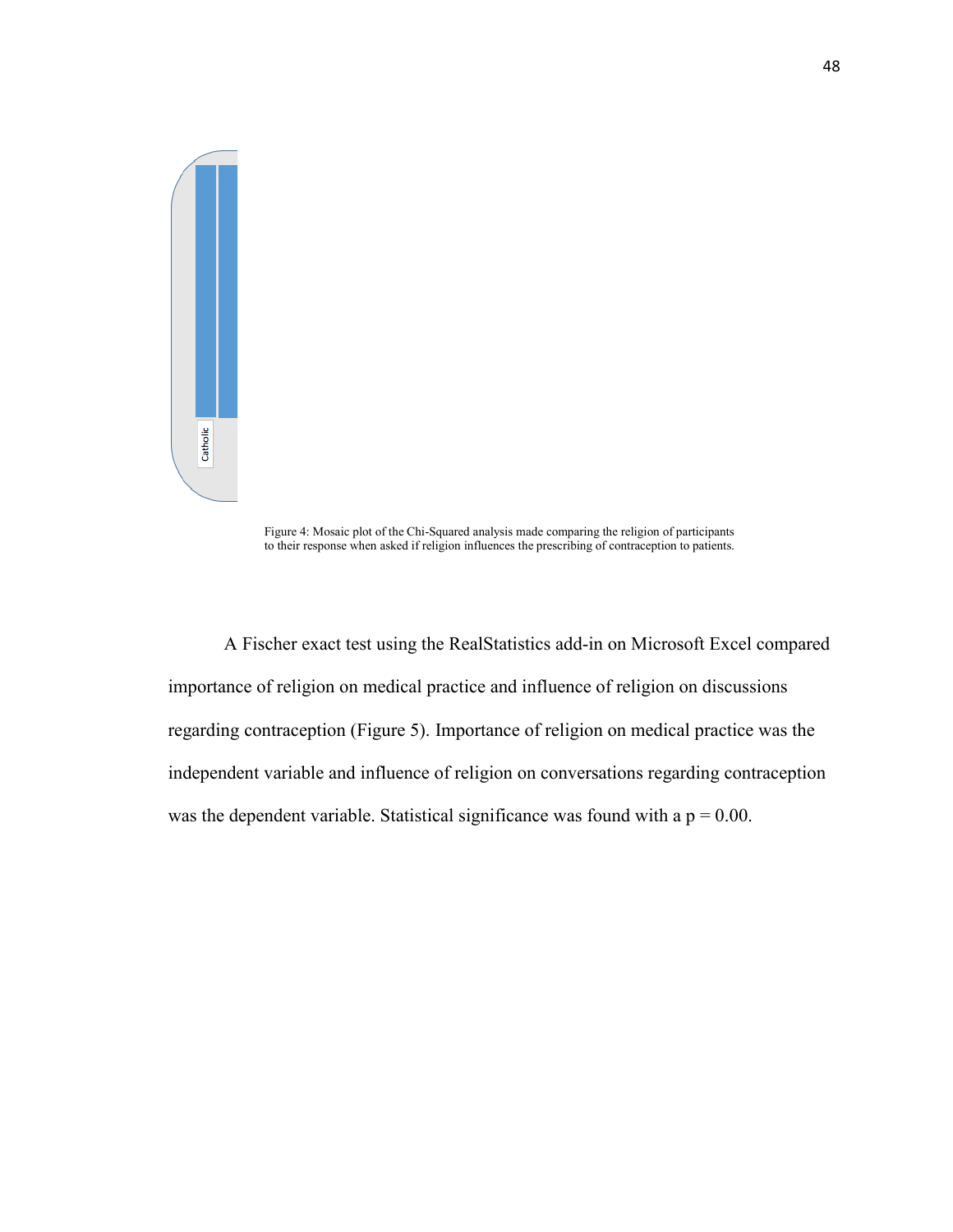

Figure 5: Mosaic plot of the Fischer Exact test made comparing the importance of religion in everyday medical practice of participants to their response when asked if religion influences the conversations they are having with patients regarding contraception

A Fischer exact test using the RealStatistics add-in on Microsoft Excel compared importance of religion on medical practice and influence of religion on prescribing of contraception (Figure 6). Importance of religion on medical practice was the independent variable and influence of religion on prescribing of contraception was the dependent variable. No significance was found with a  $p = 0.09$ .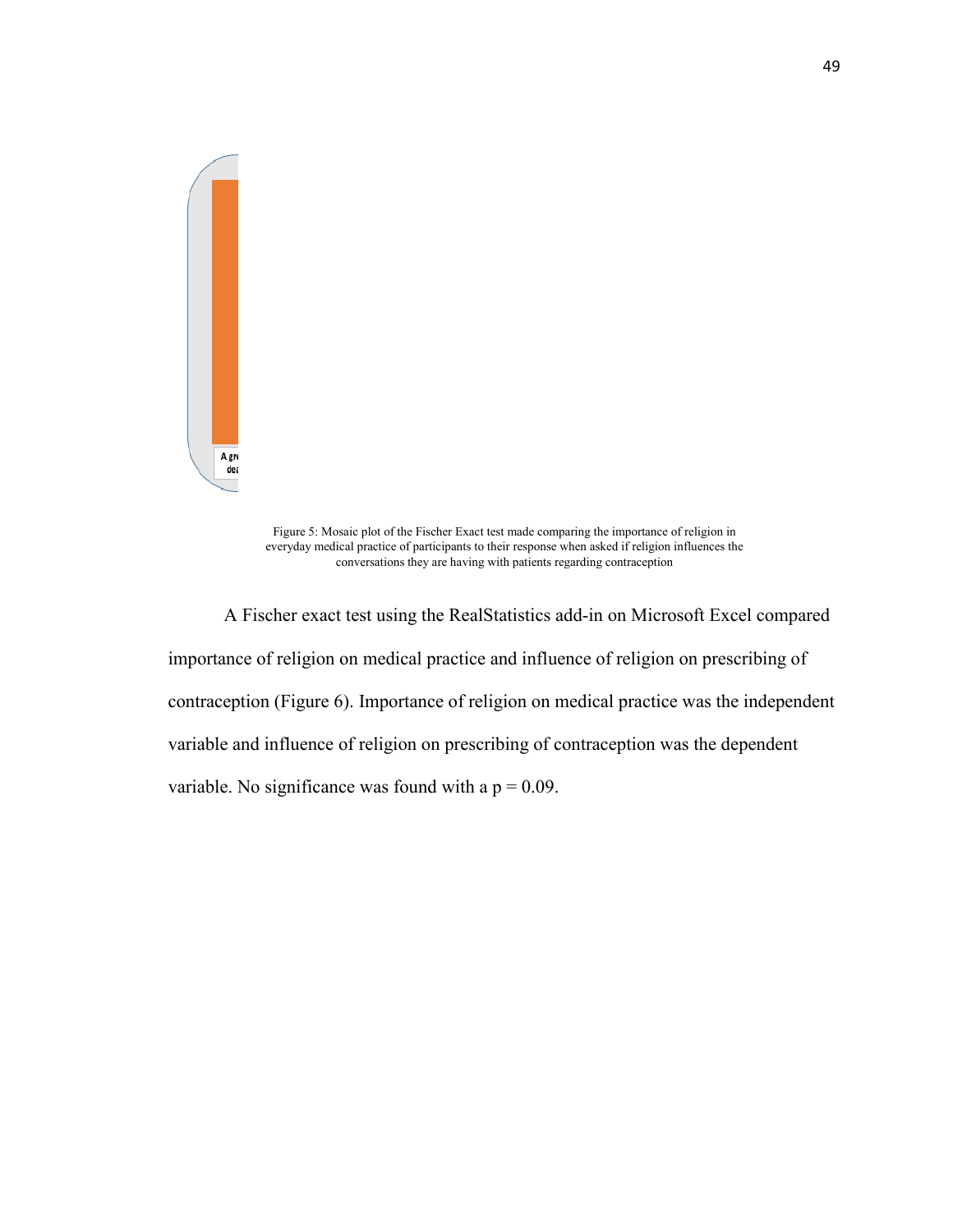

Figure 6: Mosaic plot of the Fischer Exact test done comparing the importance of religion in everyday medical practice of participants to their response when asked if religion influences the conversations they are having with patients regarding contraception.

## **Additional Analysis**

In an additional comparison, it was discovered that 13/17 participants responded that their religious views play a more significant role in their everyday life compared to their everyday medical practice (Figure 7). Only one (1) participant responded that religion was more important in their medical practice compared to their life, and two (2) participants responded that religion plays equal importance in their everyday life and medical practice.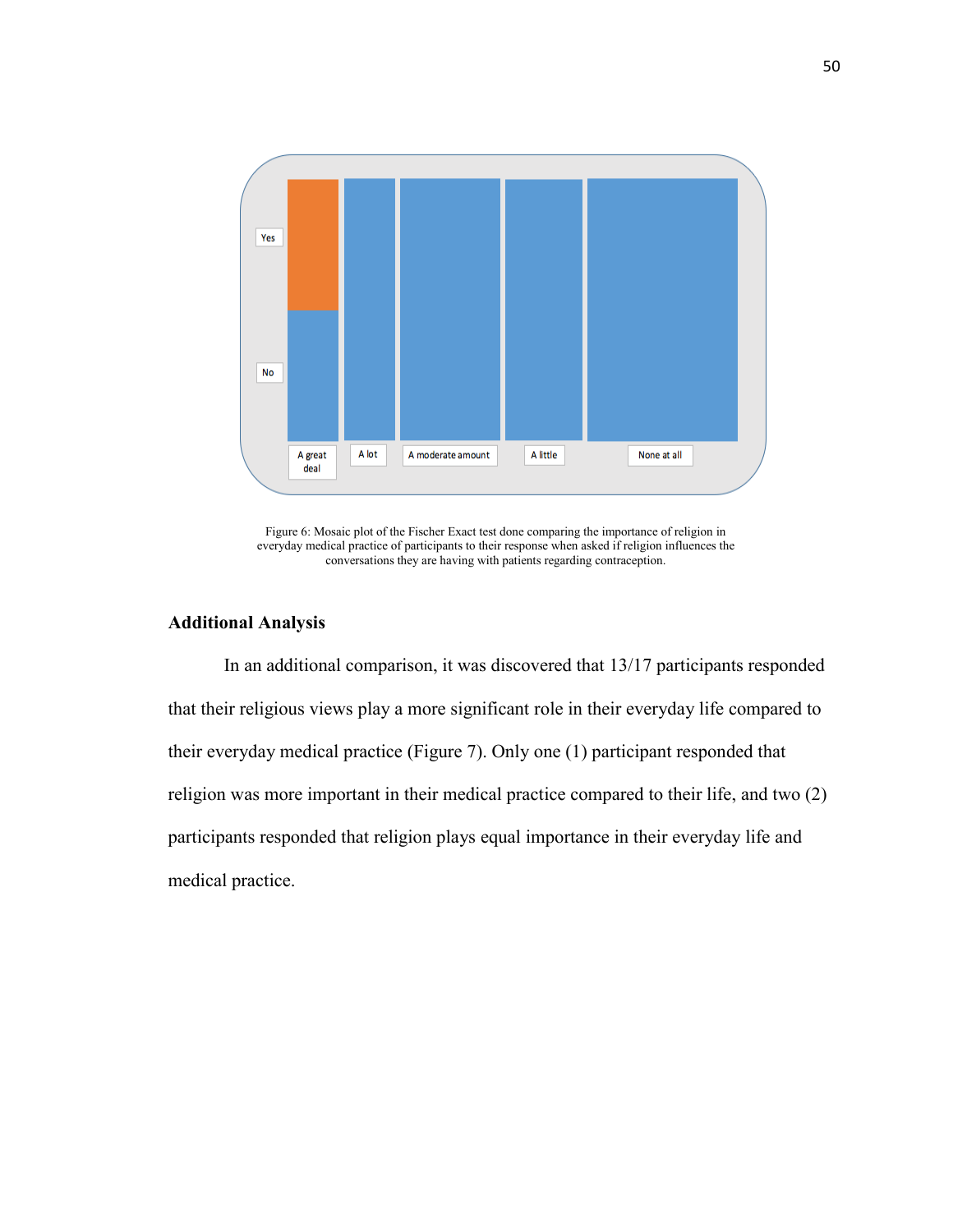

Figure 7: Comparison of participant's responses of the importance of religion in their life compared to their everyday medical practice.

## **Summary**

This chapter discussed the results of data analysis. Descriptive statistics were used to analyze the population. These revealed some variability across each demographic, where despite 100% of participants being female, there was age variation and practice length variation. Correlation studies using Chi-Squared tests and Fischer Exact tests were performed to determine whether relationships existed between specific religion and contraception prescribing, as well as importance of religion in medical practice and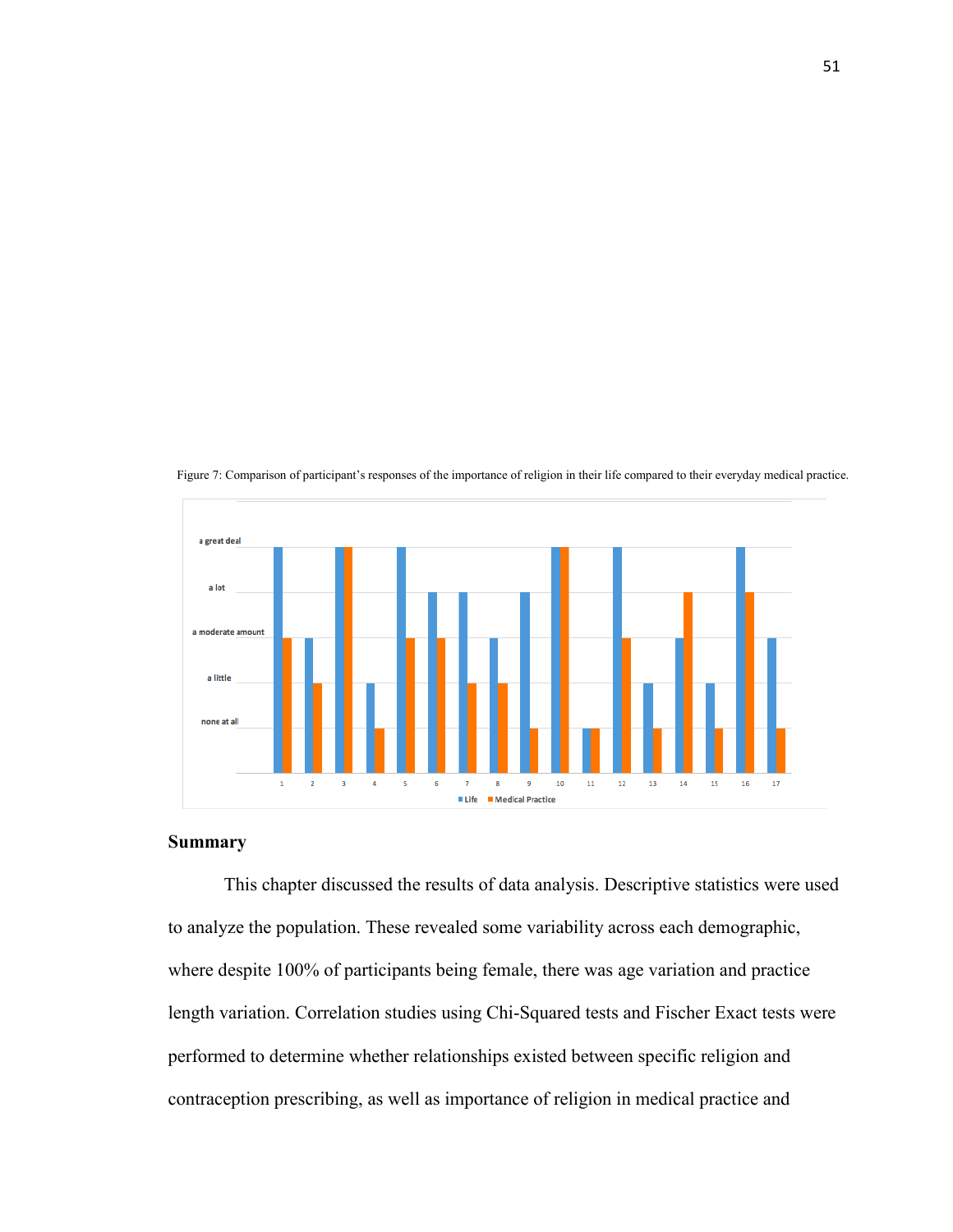contraception prescribing. These studies all revealed high P-values except in the case of comparing the importance of religion in everyday medical practice and influence of religion on conversations with patients in regards to contraception, in which a P-value of 0.00 was achieved. Due to the small sample size, this study was considered to be a pilot study. Chapter 5 includes the interpretation of results found in Chapter 4 in addition to conclusions and discussions based on said results.

#### **Chapter 5: Discussion and Conclusions**

## **Introduction**

For centuries, the use of artificial contraception has been a highly debated topic across different religions. This debate continues to remain strong even today. Living in a country made up of diverse cultural backgrounds and beliefs, religious differences may influence the way contraception is prescribed. It has been discovered that women all over the world use contraception on a regular basis despite their religious affiliations (Daniels, Daughtry, & Jones, 2014). In addition, researchers have discovered that religion does not seem to play a primary role in a patient's decision to approve or disapprove of contraception use within Christian households in the United States (Srikanthan & Reid, 2008). Noting these facts, there is a lack of research regarding a significant correlation between religious views and importance of religion to practitioners and their tendencies in regards to contraceptives.

Researchers in this study sought to discover what type of relationship exists between religion and contraceptive prescribing habits of medical practitioners in our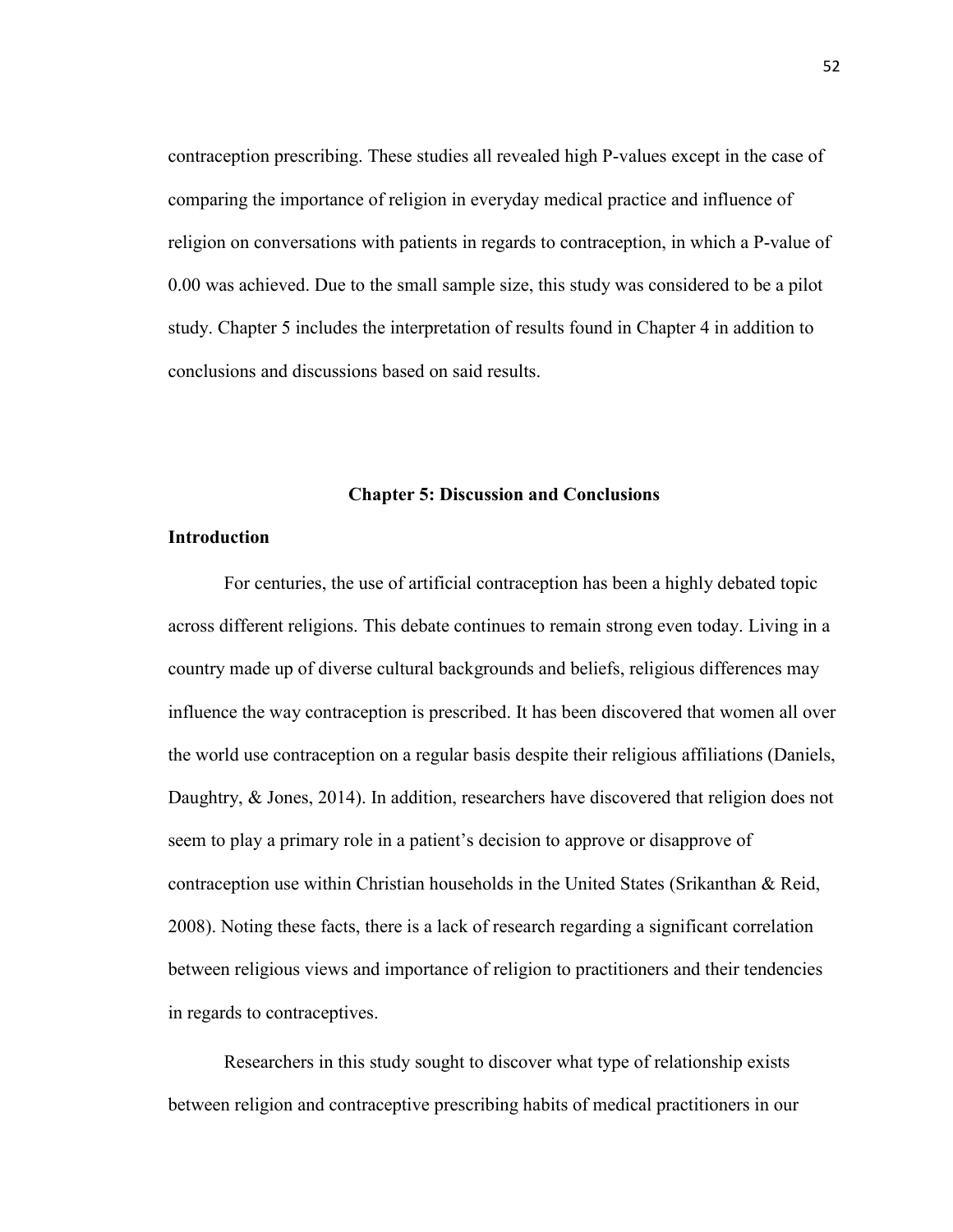world today. Chapter 5 discusses the lack of correlation found between religious views and objections to contraception in this particular study. In addition, recommendations for further research, as well as the limitations that were encountered during this study will also be addressed in hopes to shed light on potential explanation as to the lack of statistical significance found with regards to the research question.

## **Correlation of Religious Views and Objections to Contraception**

The purpose of this study was to answer the question of what role, if any, do religious beliefs or values have on the prescribing of long-acting, reversible contraceptives by medical practitioners. A majority of the 17 survey participants responded that their religious beliefs do not play a role in their current conversations with patients regarding contraception, or prescribing of contraception to patients in their current practice. However, when analyzing the results of this study through Chi-Squared testing, there was a statistical significance found when comparing the importance of religion on medical practice and the influence of religion on discussions regarding contraception ( $p = 0.00$ ). All other comparisons made in an attempt to answer the research question showed no statistical significance through Chi-Squared and Fischer Exact testing. These analyses included the specific religion compared to the impact of religion on conversations or prescribing of contraception, as well as the importance of religion in everyday medical practice compared to the impact of religion of specific prescribing done on contraception. Upon further analysis, it was confirmed that 76% of participants rated the importance of religion in their everyday medical practice less than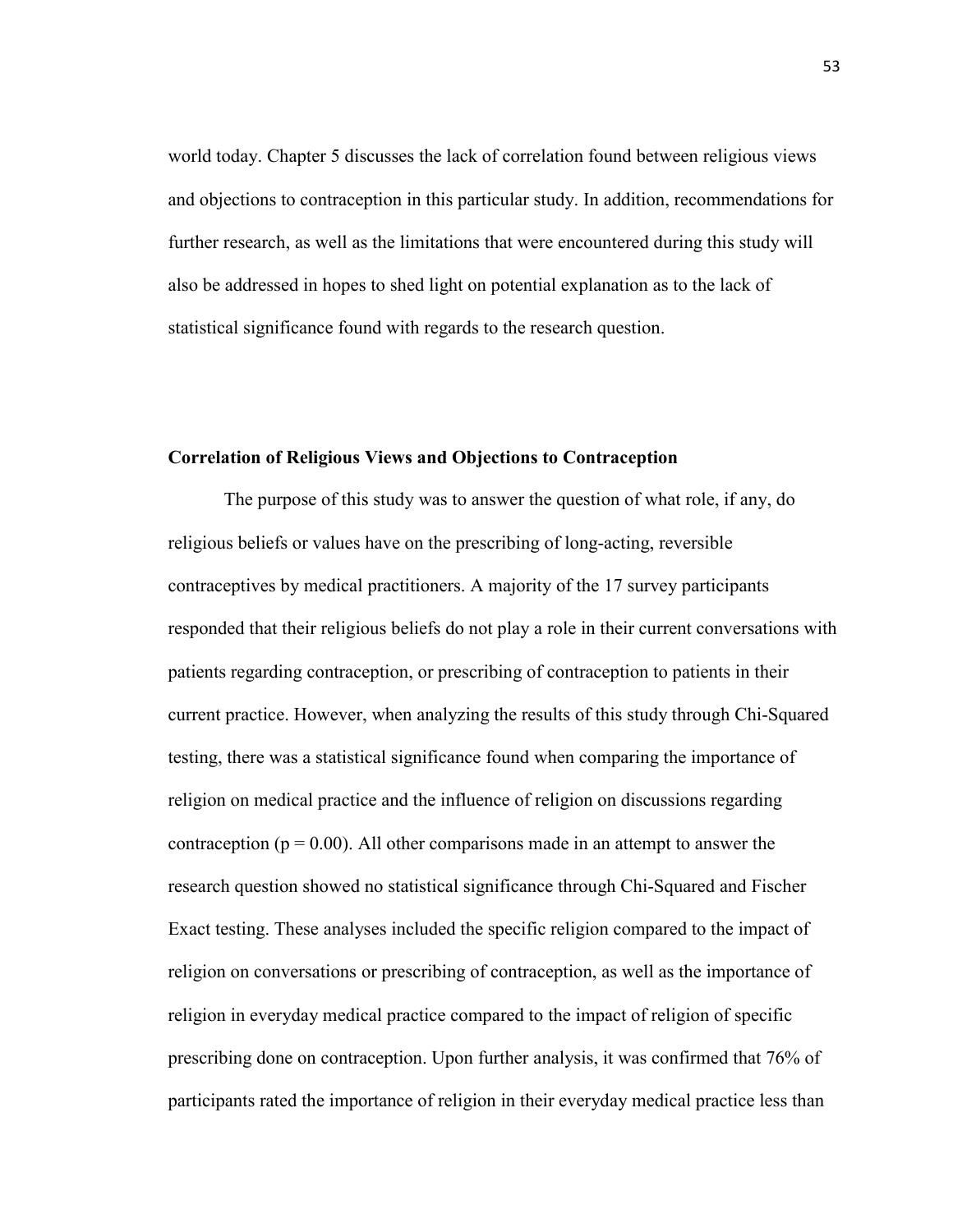in their everyday life. When looking at importance of individual religion in life, 76% of participants responded that religion plays at least a moderately important role, if not greater. On the contrary, when asked the same question but in regards to their medical practice, only 47% of participants responded that religion was at least moderately important, if not greater. These results imply that not only does religion not play a significant role in the prescribing of contraception, but for the majority of participants, religion does not have much of a role at all in everyday medical practice.

Despite finding some statistical significance between the beliefs of medical practitioners and the discussions they have with their patients in regard to contraceptive methods, it is challenging to conclude that there is actually a correlation between religious beliefs and prescribing habits of contraception. This may be due to the small sample size and lack of variability in demographics across participants. We had no male respondents, and 59% of the physician assistants who finished the survey had been practicing for six (6) years or less. Therefore, further research with a larger and more diverse sample size could be conducted to further clarify whether any relationship exists between these two variables.

## **Discussion**

There are few studies available that explore to what extent practitioners incorporate religion into their prescribing habits with regards to contraceptives. For this reason, this study was done in an attempt to find a correlation between the religious beliefs of prescribers and the impact that has on their practice in regards to contraception. It was also meant to serve as a reminder that practitioners are encouraged to incorporate their own faith and beliefs into their own personal practice, however they need to be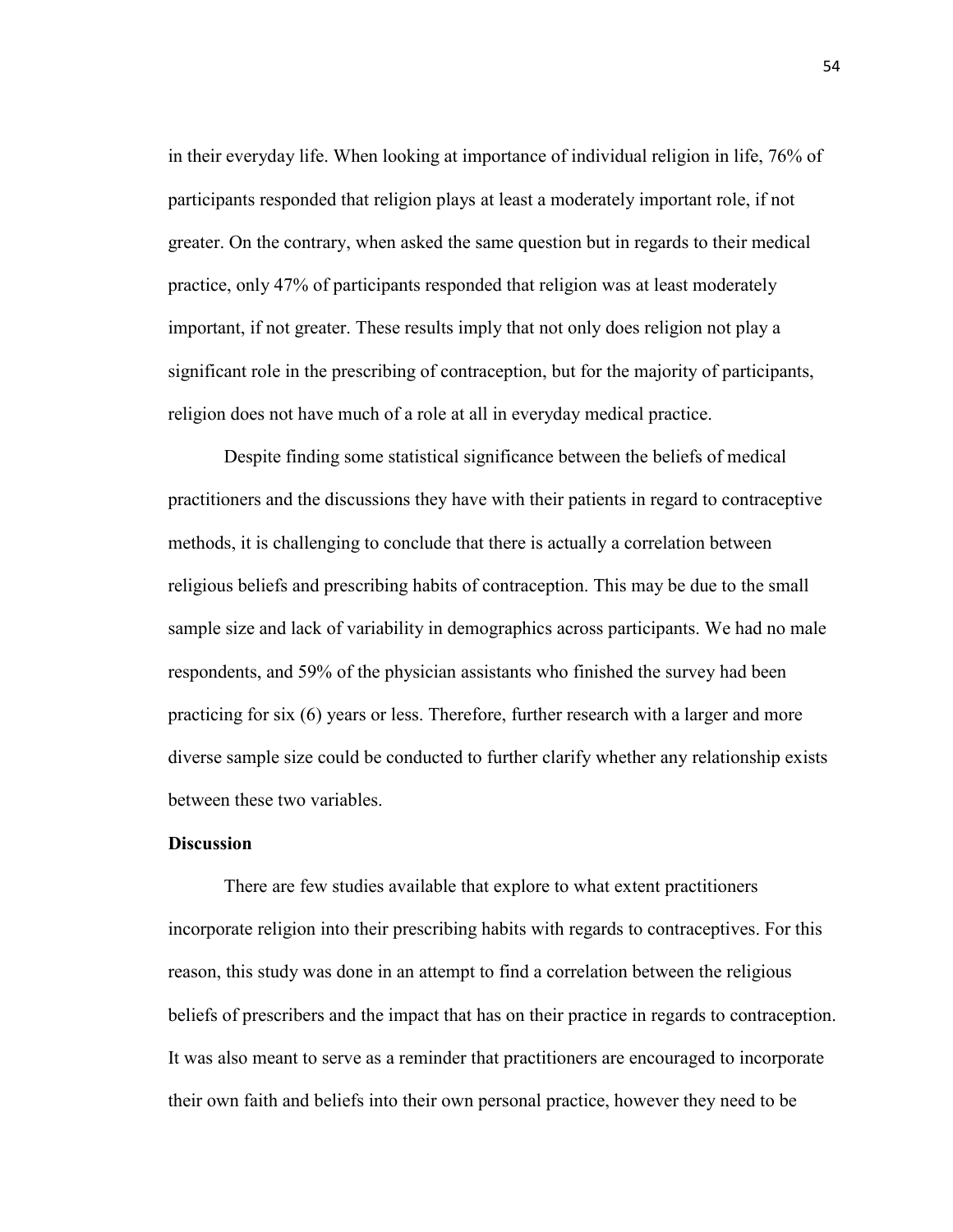cautious about not imposing their own beliefs and prejudices about contraception onto others.

In a study done by by Lawrence, Rasinski, Yoon, and Curlin in 2011, similar results were discovered. These researchers found that "overall, 4.9% of US Ob/Gyn physicians have a moral or ethical objection to a contraceptive method, and 6.8% would not offer one or more contraceptives if patients requested it" (Lawrence, et. al., 2011, para. 14). In this survey, 1,154 physicians responded to the survey, which in comparison to our 17 participants, shows significant more validity (Lawrence, et. al., 2011,). Lawrence's study, however, did not specifically ask participants about the importance of religion in everyday medical practice. The majority of participants in this survey identified as Non Evangelical Protestant (27%), and 34% of participants identified that religion is very important in their life (Lawrence, et. al., 2011,). Participants of our survey responded similarly, with 41.2% identifying as Protestant and 53% reporting religion as "extremely important" or "very important" in their everyday life.

Of those contraceptives methods surveyed in the Lawrence study - oral contraceptive pills, implants, intrauterine devices, diaphragms/cervical caps, condoms, and tubal ligation - the contraceptive method most objected to was intrauterine devices (4.4%)- with 3.6% of participants responding that they would not offer this specific type of contraception to patients (Lawrence, et. al., 2011,). Those participants who identified as more religious and attended 2+ religious services each month were more likely to have objections to contraceptive methods, 43% vs 5%, (Lawrence, et. al., 2011,).

This particular study was a helpful resource in conducting our study, however, we felt the information may be a bit outdated. The study was finalized in 2011, with the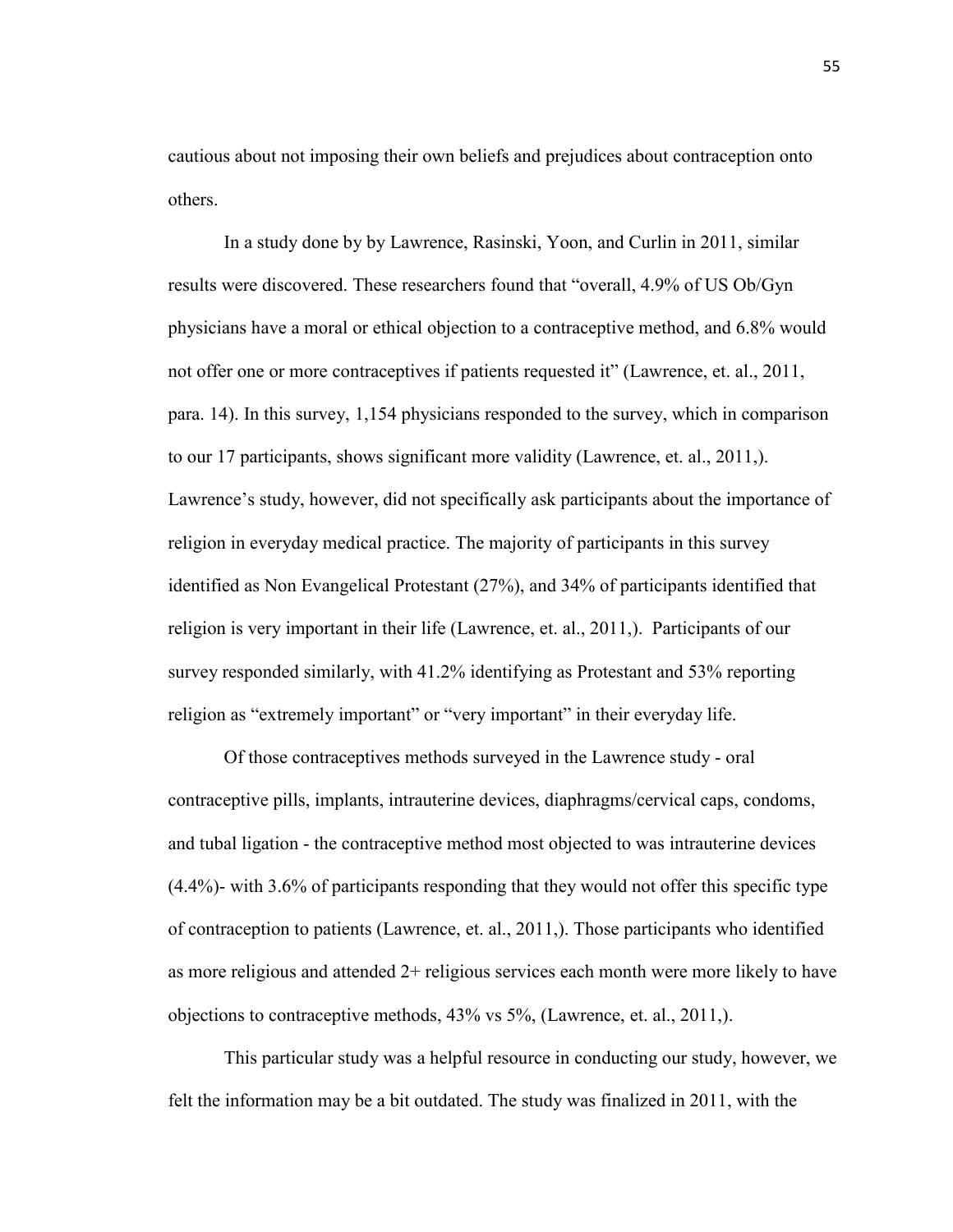majority of data collected in 2008 and 2009 (Lawrence, et. al., 2011,). Currently used intrauterine devices were fairly new at that point in time, with Mirena having been approved in 2000, and Skyla not even getting approval until 2013 (DynaMed, 2016b). There is always new research coming out in regards to the efficacy and side effect profile of various forms of contraception, as well as new drugs or devices being trialed on the market. Therefore, despite the findings of Lawrence, Rasinski, Yoon, and Curlin in 2011, we still felt as though additional research was warranted and further research would still be beneficial, specifically in regards to a correlation between the importance and incorporation of religion into medical practice and views/prescribing of contraceptives.

Some of the most interesting and promising features of this study were the personal responses we received from some of the participants who were genuinely interested in this study. After this survey was released to APAOG members, numerous emails were received from some of the participants expressing their interest in our study and the outcome of the results. Other participants provided suggestions that they thought should be included in future surveys. It was suggested that "none" and "other" be included options when asking about religious affiliations due to the diverse religious beliefs of participants. Furthermore, it was suggested that future researchers specify whether they are interested in all patients using contraceptive methods, such as postmenopausal women using hormone replacement therapy, or just those of reproductive age. Ultimately, this feedback demonstrates that people truly are interested in the topic of faith integration and the prescribing of contraception. Therefore, this study should serve as the starting point for future studies.

## **Limitations**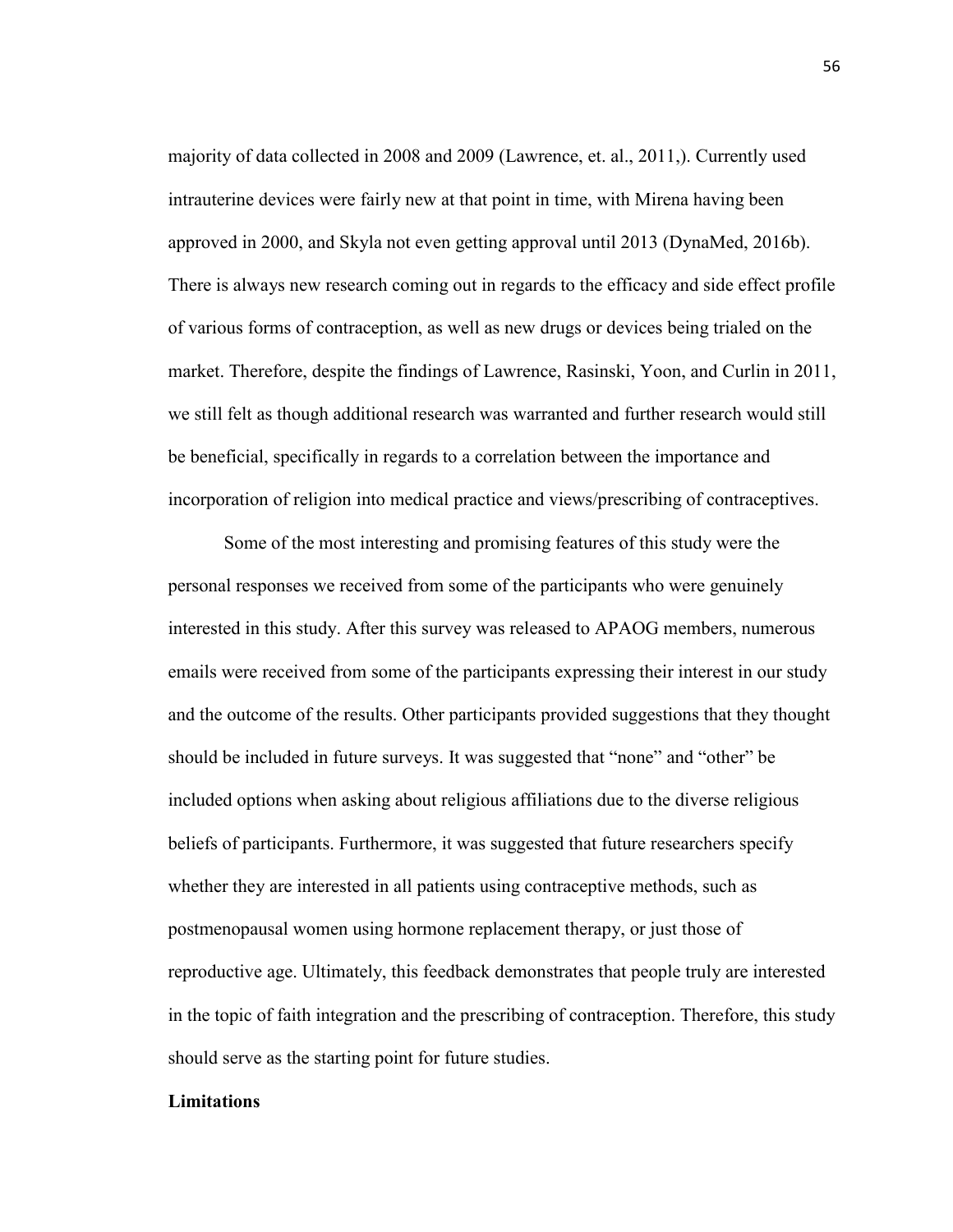A major limitation to this study was the sample size. Originally, twenty-four (24) physician assistants started this survey. However, after disqualifying factors and surveys with unanswered questions were eliminated, only seventeen (17) people fully completed all 16 questions in the survey. Furthermore, the target population was too narrow. By surveying only the Association of Physician Assistants in Obstetrics and Gynecology, this study was limited to only those who are currently members of this association, which, as of summer 2017, only had just over 250 members. survey was accessible to APAOG members through email, which was an additional limitation. Through the monthly newsletter sent out by APAOG, survey was only a small part of a long newsletter and may have been missed by several potential participants.

The researchers had several delimitations as well, including the limitation of religion to specific branches of Christianity. also only asked participants opinions of four of the most common long-acting, reversible forms of contraceptive currently available to patients. The sensitive nature of the survey was something researchers knew prior to collecting data would result in several participants stopping the survey or not responding to all the questions asked. Both contraception and religion can be somewhat touchy subjects. However, were not anticipating the sample size to be as small as it was, and we are hopeful that future researchers have better luck reaching a larger population.

#### **Recommendations for Further Research**

Regarding future research on the correlation between religious beliefs and contraceptive prescribing habits of practitioners, have several recommendations. First, reaching out to more OB/GYN providers may not only produce a larger sample size, it may also provide more statistically significant results that can be applied to more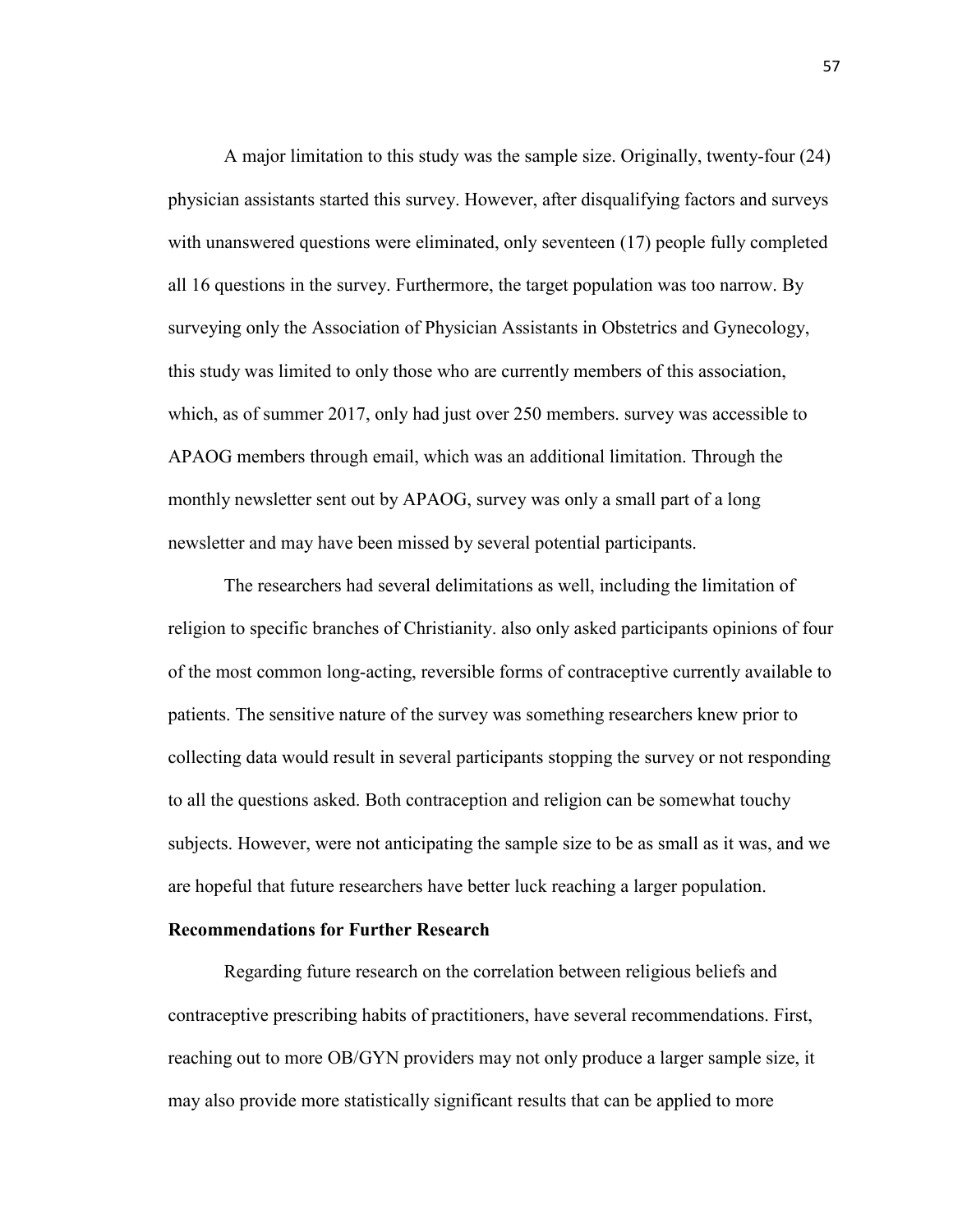OB/GYN providers. It is also recommended that future researchers tailor the survey so that only one question be accessible at a time. This would eliminate the possibility for accidental skipped questions, and thus prevent the need to remove unfinished surveys. also feel that expanding on the incorporation of religion and spirituality into the medical practice could result in some interesting correlations in the future, seeing as that was the only area of analysis that was noted to be of some statistical significance. Lastly, future researchers may be advised to include a larger number of options of religions currently practiced in society today, as well as more contraceptive methods due to the plethora of options available for patients today.

## **Conclusions**

The purpose of this study was to determine whether or not a correlation exists between the religious affiliations and beliefs of medical practitioners and their prescribing habits of long-term contraceptive options to patients. The primary conclusion made from this analysis was that individual religious beliefs do not seem to play a significant role in the prescribing habits of contraceptives with Ob/GYN physician assistants. Despite finding a correlation between importance of religion on everyday medical practice and influence of religion on conversations regarding conversation, the sample size of the survey did not allow for significant correlations to be made.

Based on research findings and literature review, it can be concluded that there is limited correlation between religious beliefs and opinions regarding contraception by medical providers. To the best of our knowledge, this was the first survey incorporating opinions of participants in regards to importance of religion on their everyday medical practice. Therefore, further research would be beneficial to continue analysis as to what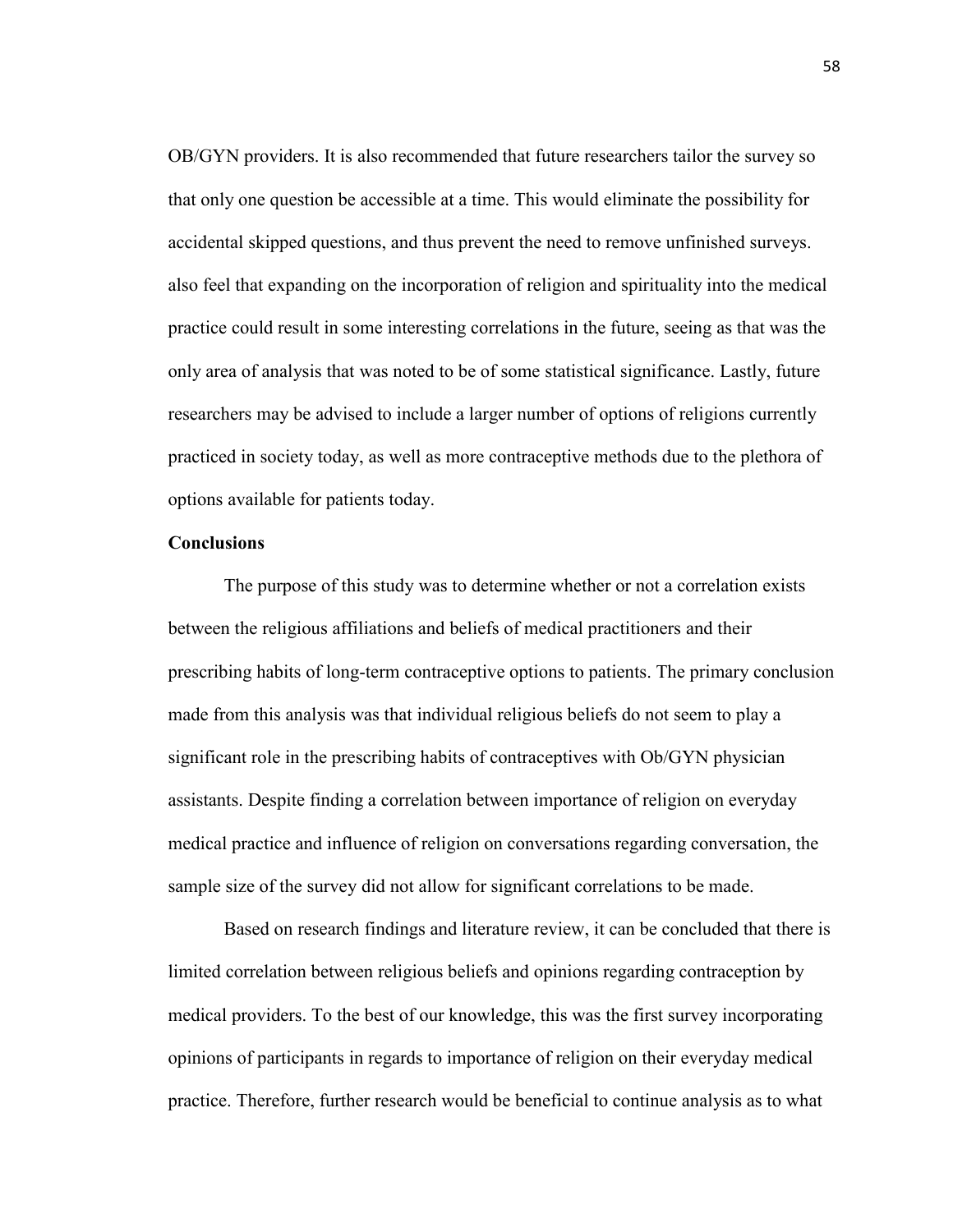role this variable may play on the growing area of contraception within medicine in society today.

## **References**

- BBC News. (2014a). Ethics Contraception: Moral case for contraception. Retrieved fro[m http://www.bbc.co.uk/ethics/contraception/in\\_favour.shtml](http://www.bbc.co.uk/ethics/contraception/in_favour.shtml)
- BBC News. (2014b). Ethics Contraception: Moral case against contraception. Retrieved fro[m http://www.bbc.co.uk/ethics/contraception/against\\_1.shtml](http://www.bbc.co.uk/ethics/contraception/against_1.shtml)
- Centers for Disease Control and Prevention (CDC). (2016). How effective are birth control methods? Retrieved fro[m](http://www.cdc.gov/reproductivehealth/contraception/)

<http://www.cdc.gov/reproductivehealth/contraception/>

- Christopher, E. (2006). Religious aspects of contraception. *Reviews in Gynaecological and Perinatal Practice, 6*(3-4), 192-198. doi:10.1016/j.rigapp.2006.05.003
- Contraception. (2008) *Gale Encyclopedia of Medicine*. Retrieved from [http://medical](http://medical-dictionary.thefreedictionary.com/contraception)[dictionary.thefreedictionary.com/contraception](http://medical-dictionary.thefreedictionary.com/contraception)
- Curlin, F. A., Lawrence, R. E., Chin, M. H., & Lantos, J. D. (2007). Religion, conscience, and controversial clinical practices. *New England Journal of Medicine, 356*(6), 593-600. doi:10.1056/NEJMsa065316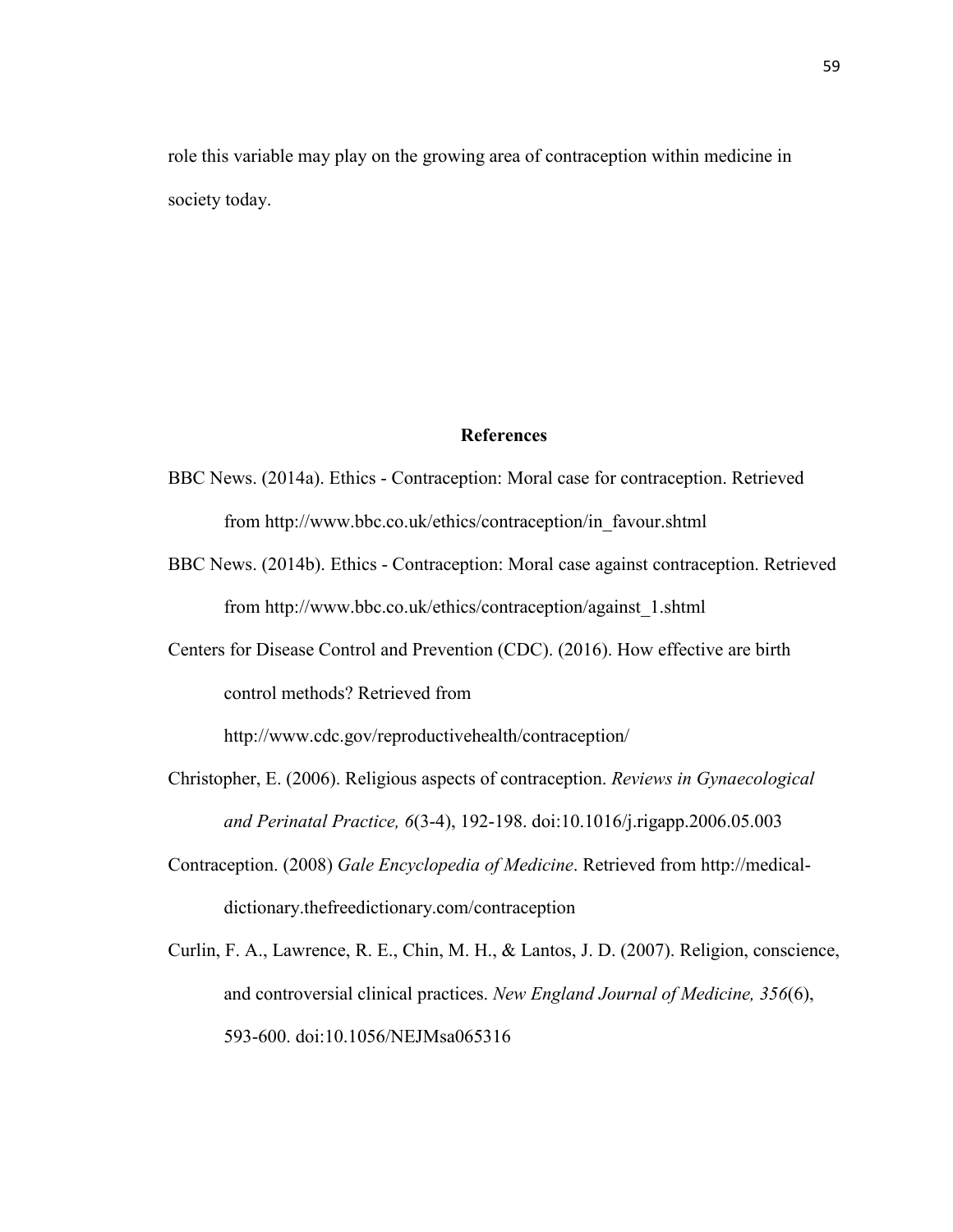Daniels, K., Daugherty, J., Jones, J., (2014). *Current contraceptive status among women aged 15–44: United States, 2011–2013*. NCHS data brief, no 173. Hyattsville, MD: National Center for Health Statistics. 2014. Retrieved fro[m](http://www.cdc.gov/nchs/data/databriefs/db173.pdf) <http://www.cdc.gov/nchs/data/databriefs/db173.pdf>

Drugs.com (2016). Progestogen. Retrieved from

<https://www.drugs.com/dict/progestogen.html>

DynaMed. (2016a). Oral contraceptives. Ipswich, MA: EBSCO Information Services. Retrieved from

[http://search.ebscohost.com.ezproxy.bethel.edu/login.aspx?direct=true&db=dnh&](http://search.ebscohost.com.ezproxy.bethel.edu/login.aspx?direct=true&db=dnh&AN=116852&site=dynamed-live&scope=site)

[AN=116852&site=dynamed-live&scope=site](http://search.ebscohost.com.ezproxy.bethel.edu/login.aspx?direct=true&db=dnh&AN=116852&site=dynamed-live&scope=site)

DynaMed. (2016b). Intrauterine devices (IUDs). Ipswich, MA: EBSCO Information

Services. Retrieved from

[http://search.ebscohost.com.ezproxy.bethel.edu/login.aspx?direct=true&db=dnh&](http://search.ebscohost.com.ezproxy.bethel.edu/login.aspx?direct=true&db=dnh&AN=115219&site=dynamed-live&scope=site)

[AN=115219&site=dynamed-live&scope=site.](http://search.ebscohost.com.ezproxy.bethel.edu/login.aspx?direct=true&db=dnh&AN=115219&site=dynamed-live&scope=site)

DynaMed. (2016c). Implantable contraceptive devices. Ipswich, MA: EBSCO

Information Services. Retrieved from

[http://search.ebscohost.com.ezproxy.bethel.edu/login.aspx?direct=true&db=dnh&](http://search.ebscohost.com.ezproxy.bethel.edu/login.aspx?direct=true&db=dnh&AN=115711&site=dynamed-live&scope=site)

[AN=115711&site=dynamed-live&scope=site](http://search.ebscohost.com.ezproxy.bethel.edu/login.aspx?direct=true&db=dnh&AN=115711&site=dynamed-live&scope=site)

DynaMed. (2016d). Injectable contraceptives. Ipswich, MA: EBSCO Information

Services. Retrieved from

[http://search.ebscohost.com.ezproxy.bethel.edu/login.aspx?direct=true&db=dnh&](http://search.ebscohost.com.ezproxy.bethel.edu/login.aspx?direct=true&db=dnh&AN=115195&site=dynamed-live&scope=site)

[AN=115195&site=dynamed-live&scope=site](http://search.ebscohost.com.ezproxy.bethel.edu/login.aspx?direct=true&db=dnh&AN=115195&site=dynamed-live&scope=site)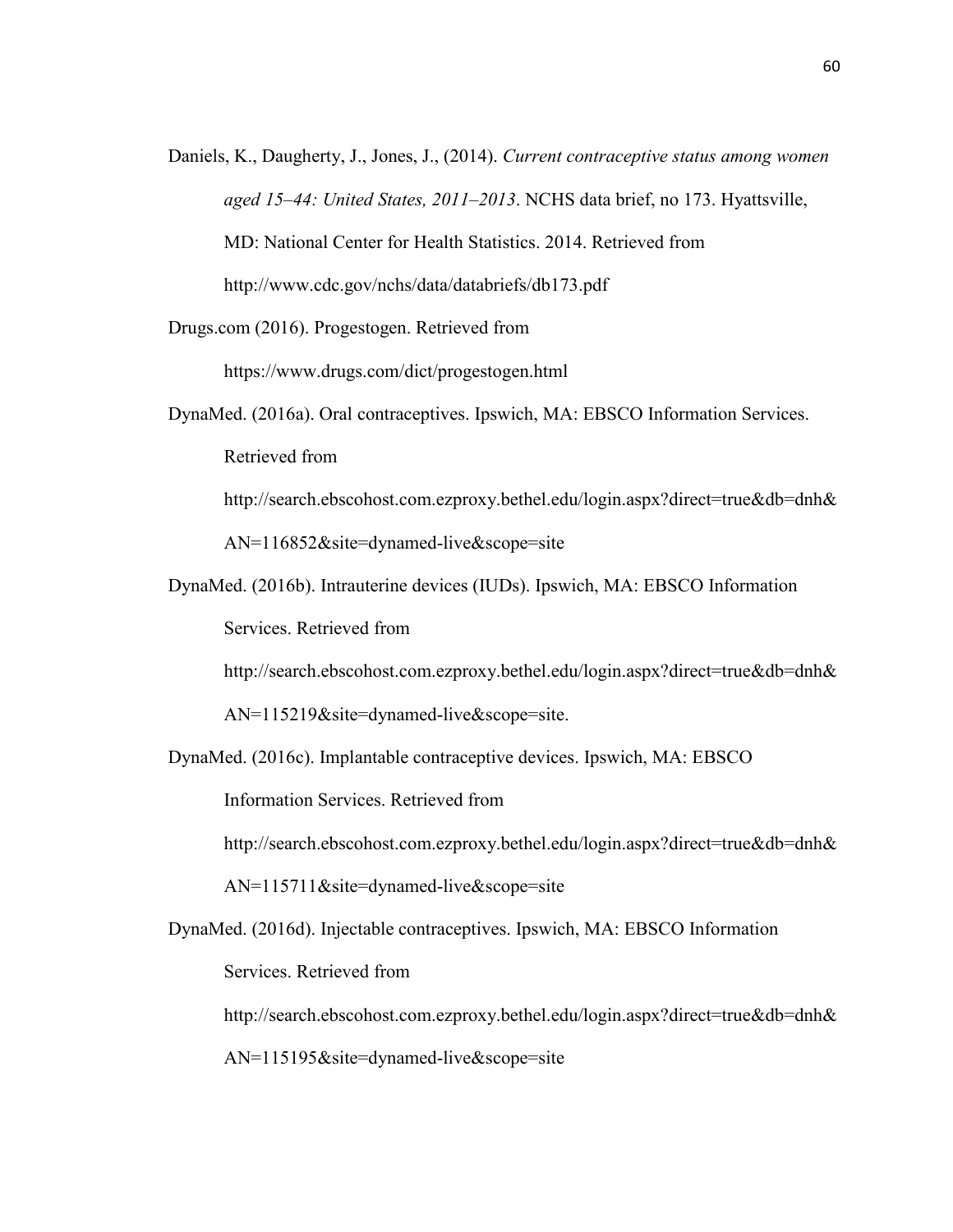- Girgis, S. (2016). The historic Christian teaching against contraception: A defense. Retrieved fro[m http://www.thepublicdiscourse.com/2016/08/17559/](http://www.thepublicdiscourse.com/2016/08/17559/)
- Gold, M. A., Sheftel, A. V., Chiappetta, L., Young, A. J., Zuckoff, A., DiClemente, C. C., & Primack, B. A. (2010). Associations between religiosity and sexual and contraceptive behaviors. *Journal of Pediatric and Adolescent Gynecology, 23*(5), 290-297. doi:10.1016/j.jpag.2010.02.012
- Goldstein, S. (2015, August 18). *Progesterone*. Retrieved from http://www.healthywomen.org/condition/progesterone
- Hollinger, D. P. (2013) The ethics of contraception: A theological assessment. *Journal of the Evangelical Theological Society. 56*(4). 683-696. Retrieved from [http://www.etsjets.org/files/JETS-PDFs/56/56-4/JETS\\_56-4\\_683-](http://www.etsjets.org/files/JETS-PDFs/56/56-4/JETS_56-4_683-96_Hollinger.pdf) [96\\_Hollinger.pdf](http://www.etsjets.org/files/JETS-PDFs/56/56-4/JETS_56-4_683-96_Hollinger.pdf)
- Hopko, T. (2016). Marriage. *The Orthodox Faith, 4*. Retrieved fro[m](https://oca.org/orthodoxy/the-orthodox-faith/spirituality/sexuality-marriage-and-family/marriage1) [https://oca.org/orthodoxy/the-orthodox-faith/spirituality/sexuality-marriage-and](https://oca.org/orthodoxy/the-orthodox-faith/spirituality/sexuality-marriage-and-family/marriage1)[family/marriage1](https://oca.org/orthodoxy/the-orthodox-faith/spirituality/sexuality-marriage-and-family/marriage1)
- Jones, R.K., and Dreweke, J., (2011). *Countering Conventional Wisdom: New Evidence on Religion and Contraceptive Use,* New York: Guttmacher Institute, 2011. Retrieved from [https://www.guttmacher.org/sites/default/files/report\\_pdf/religion](https://www.guttmacher.org/sites/default/files/report_pdf/religion-and-contraceptive-use.pdf)[and-contraceptive-use.pdf](https://www.guttmacher.org/sites/default/files/report_pdf/religion-and-contraceptive-use.pdf)
- Komonchak, J., (2003). "Humanae vitae" and its reception: Ecclesiological reflections. Retrieved from [http://search.proquest.com/openview/27c60b72e2c1e0ad4cc444748a860780/1?pq](http://search.proquest.com/openview/27c60b72e2c1e0ad4cc444748a860780/1?pq-origsite=gscholar&cbl=1821244)

[-origsite=gscholar&cbl=1821244](http://search.proquest.com/openview/27c60b72e2c1e0ad4cc444748a860780/1?pq-origsite=gscholar&cbl=1821244)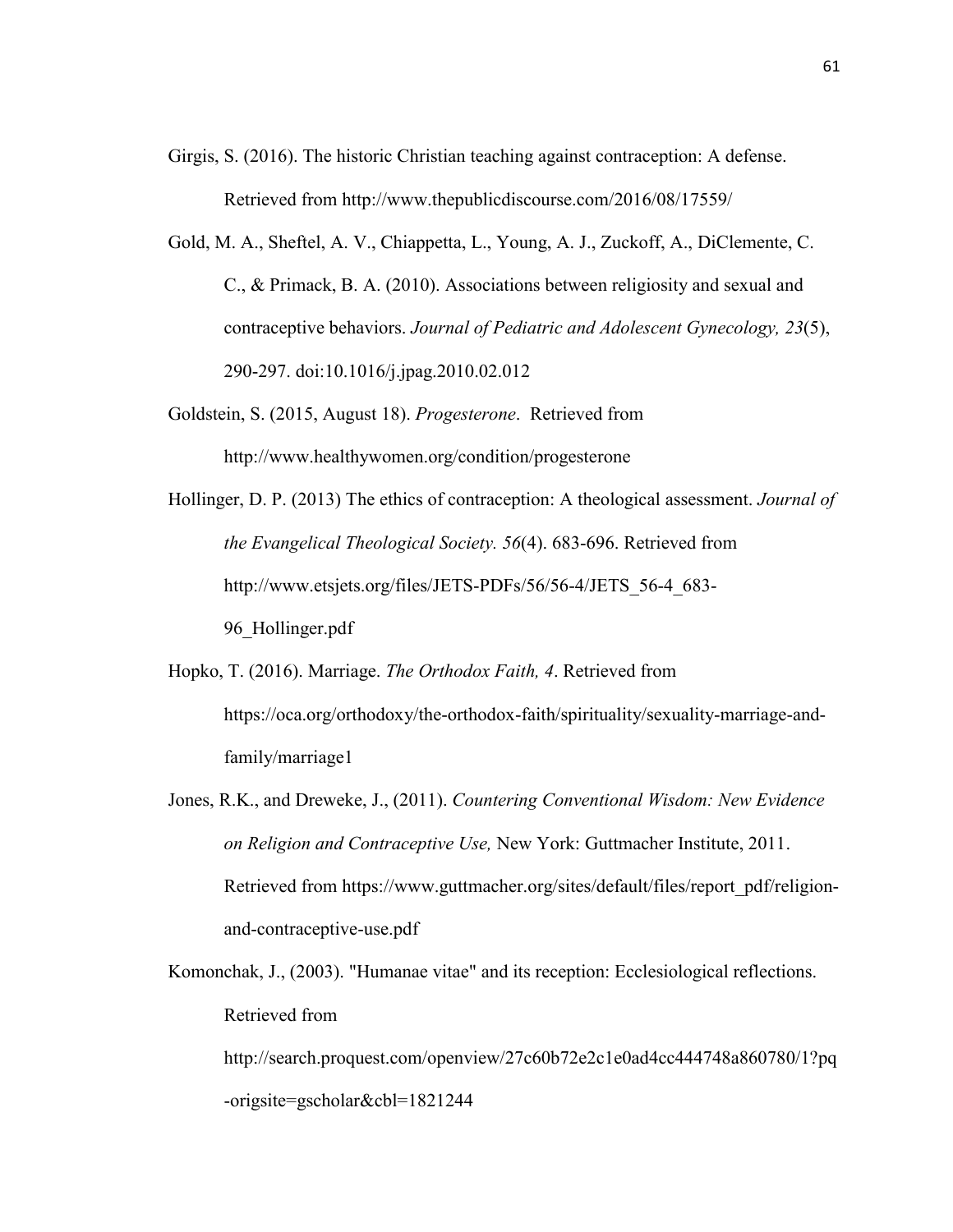- Lawrence, R. E., Rasinski, K. A., Yoon, J. D., & Curlin, F. A. (2011). Obstetriciangynecologists' views on contraception and natural family planning: A national survey. *American Journal of Obstetrics and Gynecology, 204*(2), doi:10.1016/j.ajog.2010.08.051
- LeMaire, W. J. (2016). The roman catholic church and contraception. International Journal of Reproduction, Contraception, Obstetrics and Gynecology, 5(6), 2065- 2068. Retrieved from http://www.scopemed.org/?jft=89&ft=89-1461097521

Manson, J., (2015, July 28). *Estrogen*. Retrieved fro[m](http://www.healthywomen.org/condition/estrogen)

<http://www.healthywomen.org/condition/estrogen>

- National Collaborating Centre for Women's and Children's Health. (2005). *Long-acting reversible contraception: The effective and appropriate use of long-acting reversible contraception* (2005). London: RCOG Press. Retrieved from <http://www.ncbi.nlm.nih.gov/books/NBK51051/>
- Paul VI (1968). *Humanae Vitae: Encyclical Letter of His Holiness Pope Paul VI, on the Regulation of Births*. Libreria Editrice Vaticana, 1968. Retrieved fro[m](http://w2.vatican.va/content/paul-vi/en/encyclicals/documents/hf_p-vi_enc_25071968_humanae-vitae.html) [http://w2.vatican.va/content/paul-vi/en/encyclicals/documents/hf\\_p](http://w2.vatican.va/content/paul-vi/en/encyclicals/documents/hf_p-vi_enc_25071968_humanae-vitae.html)vi enc 25071968 humanae-vitae.html
- Religion Facts. (2015). Christian Denominations. Retrieved fro[m](http://www.religionfacts.com/christianity/branches) [www.religionfacts.com/christianity/branches](http://www.religionfacts.com/christianity/branches)
- Srikanthan, A., & Reid, R. L. (2008). Religious and cultural influences on contraception. *Journal of Obstetrics and Gynaecology Canada: Journal D'Obstetrique Et Gynecologie Du Canada: JOGC, 30*(2), 129-137.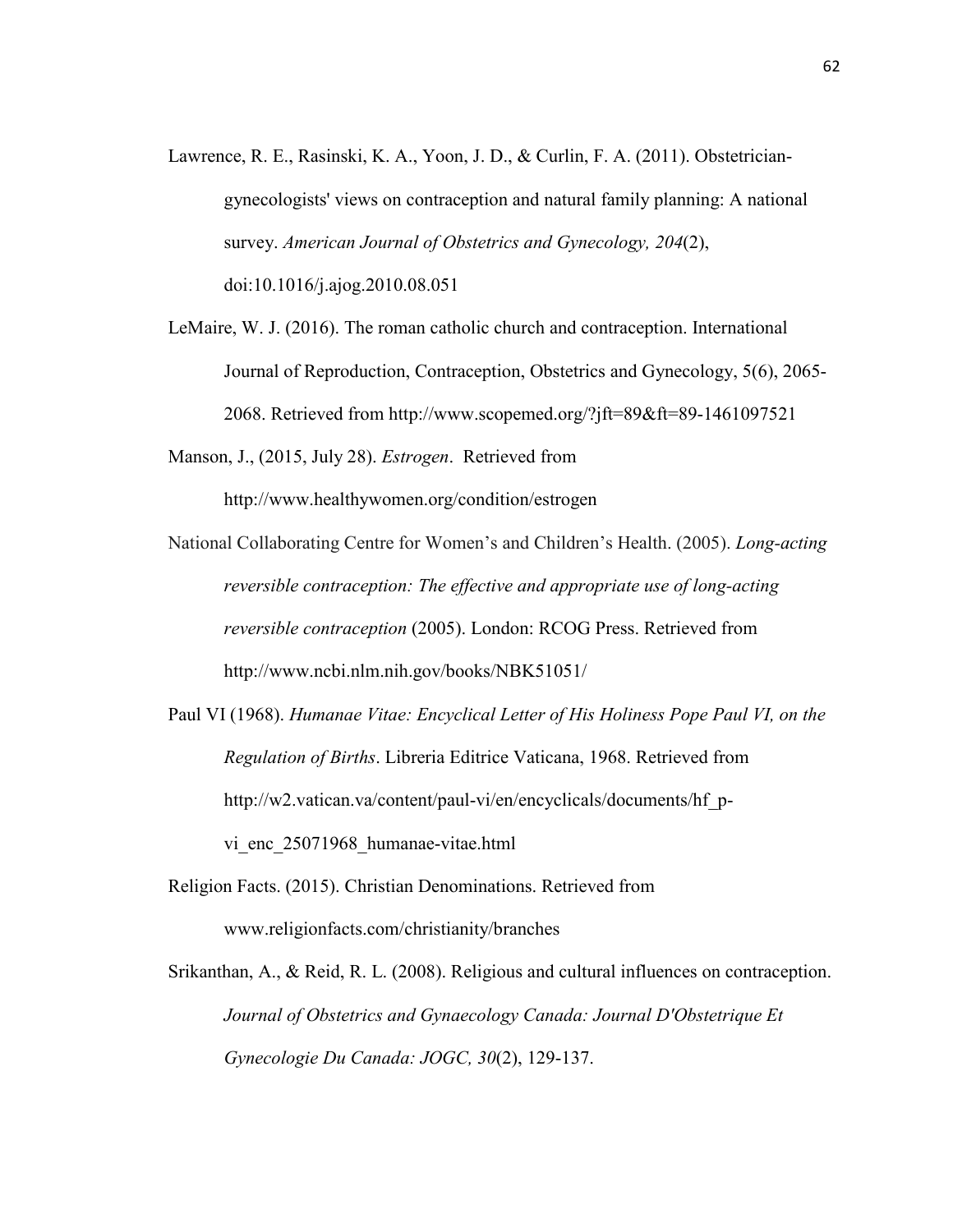- Tyndale House Publishers (THP). (2004). *Holy Bible: New Living Translation*. Wheaton, Ill: Tyndale House Publishers.
- Zimmer, E. A., Welie, J. V. M., & Rendell, M. S. (2013). Contraceptives and the law: A view from a catholic medical institution. *Journal of the American Medical Association*, *309*(19), 1999-2000. doi:10.1001/jama.2013.3730

# **Appendix A**

APAOG Approval Email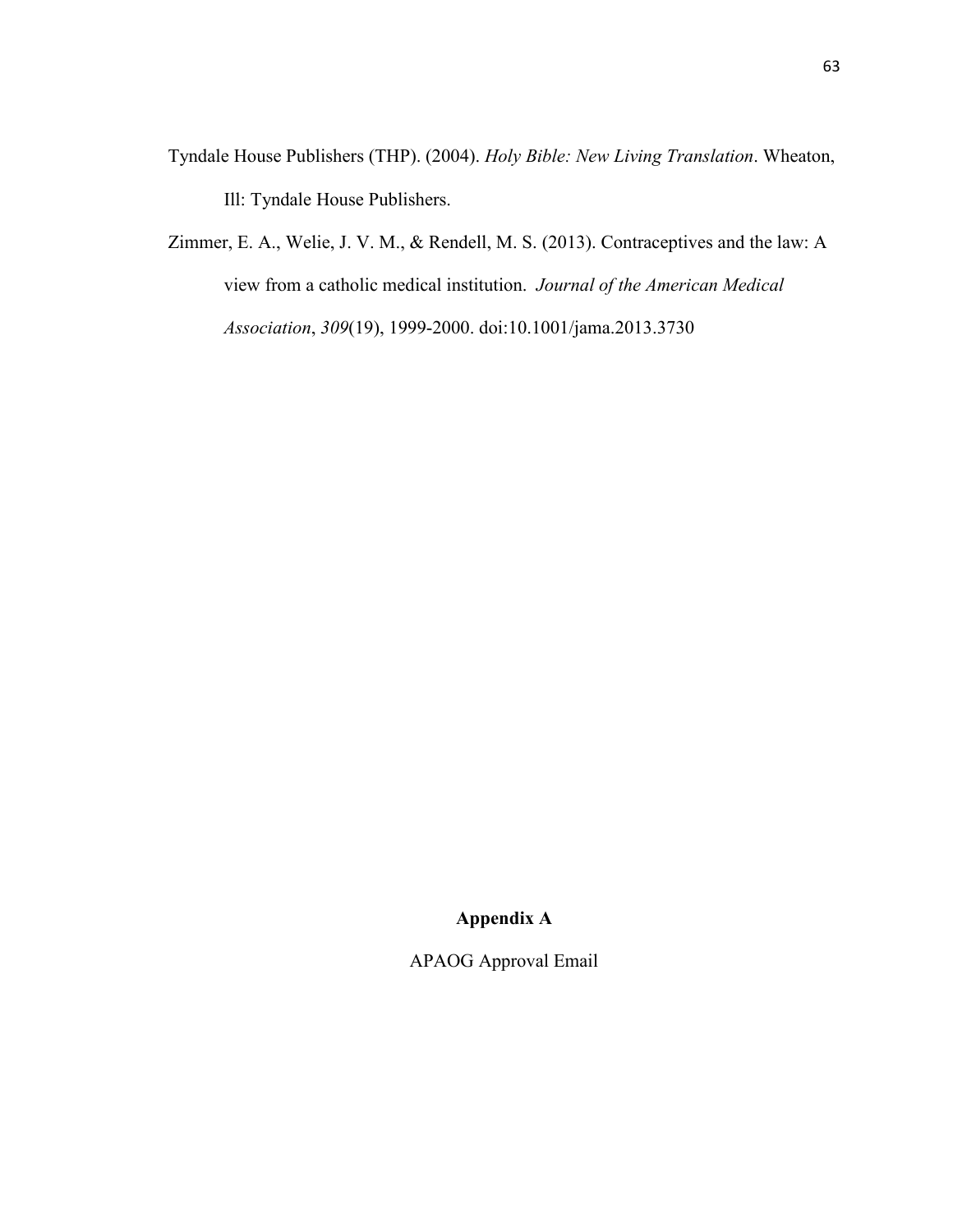# APAOG Approval Email

From: Ashley Monson <ashley@badgerbay.co>

## **Subject: RE: Bethel Survey Approval**

**Date:** July 18, 2017 at 2:08:15 PM CDT

**To:** Kayla Westling <kaw57258@bethel.edu>

I got approval! Again, we will send out to our members so please send over your drafted

text/intro.

Thank you,

Ashley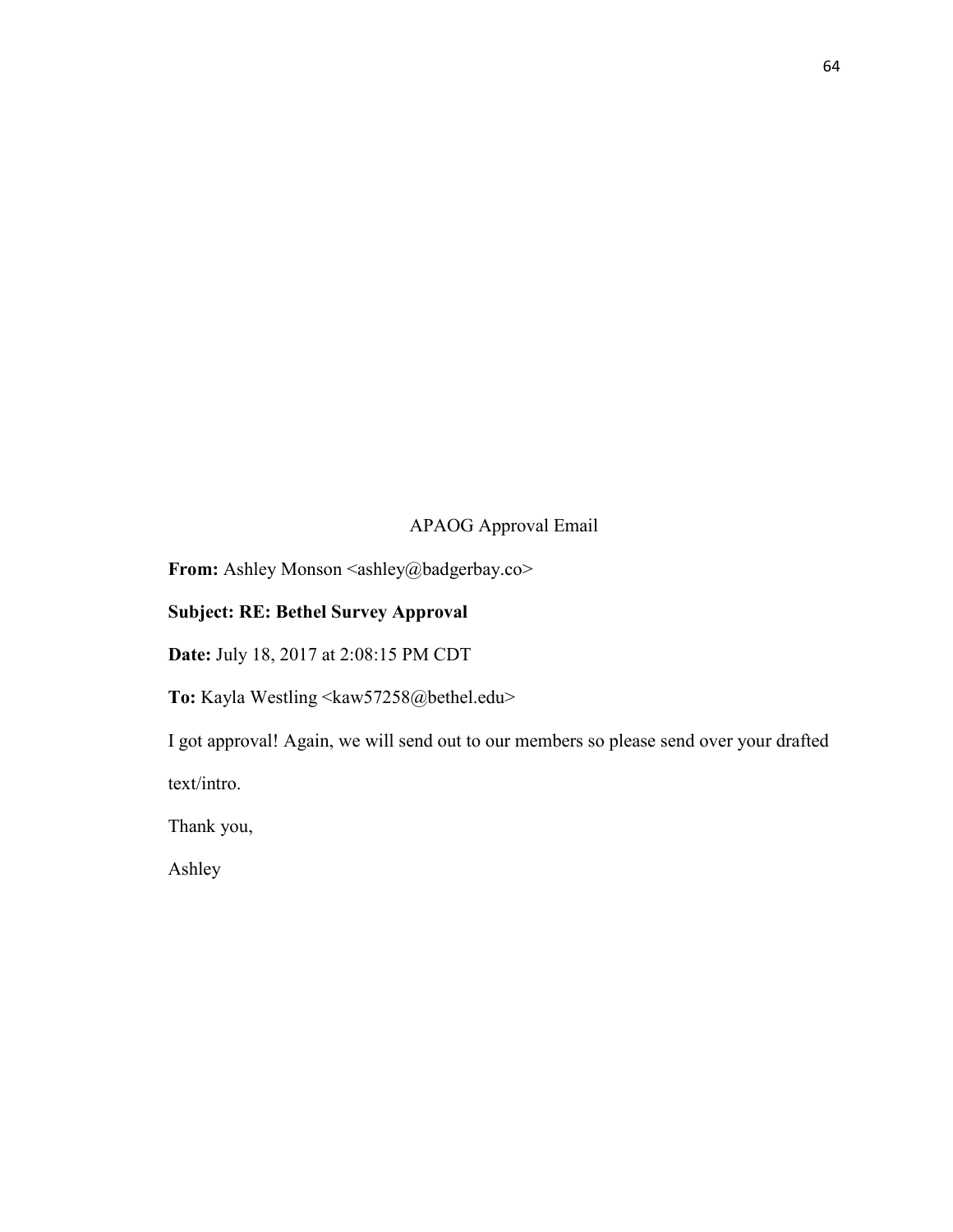Appendix B

Consent Form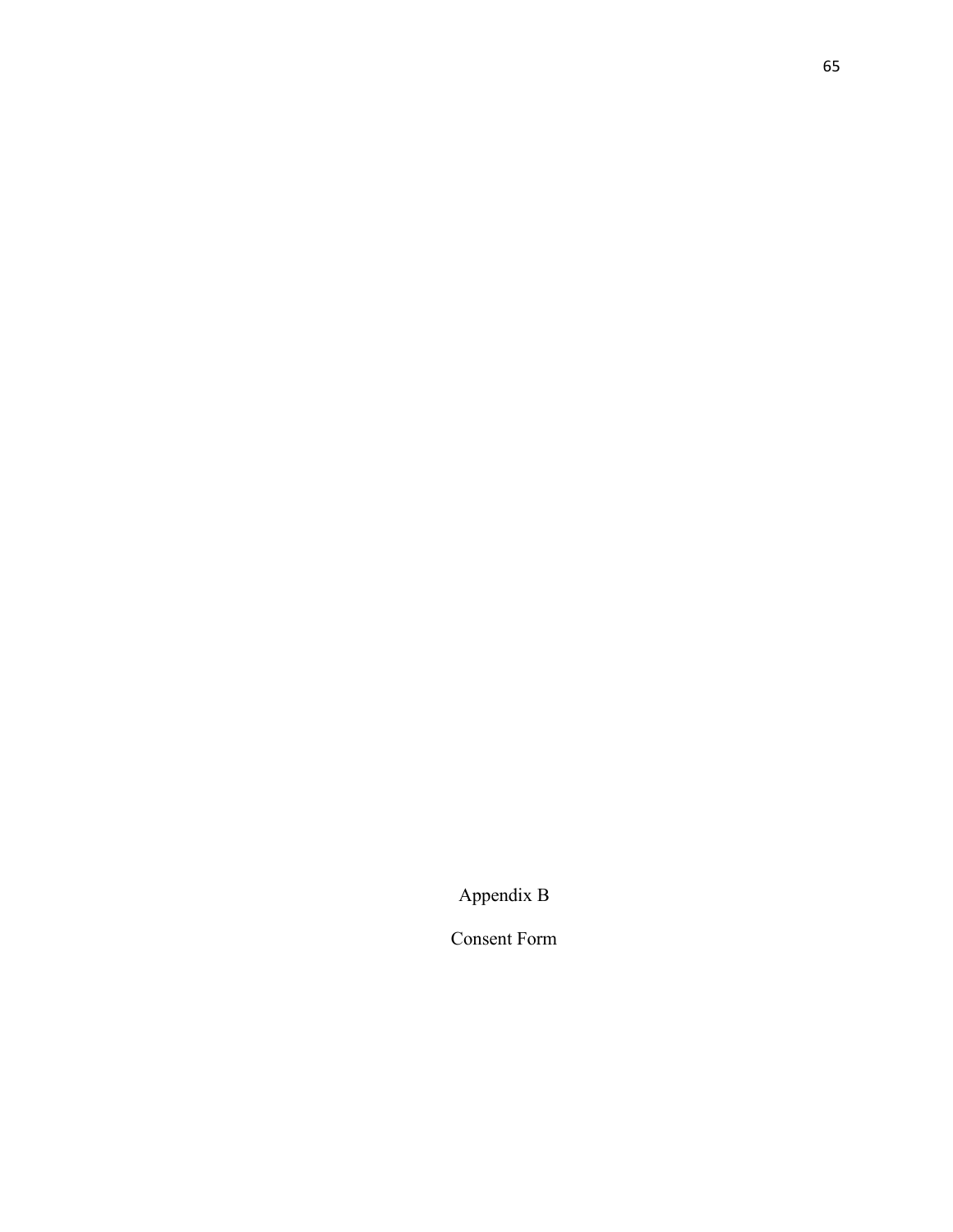## Consent Form

Dear APAOG Member,

We are physician assistant students from Bethel University's Physician Assistant Program, conducting research in partial fulfillment of the requirements for a Master's Degree in Physician Assistant Studies. Our study is investigating the impact of religious views on the prescribing of contraceptive methods. We hope to learn if there is any relationship between the religious views of practitioners and their prescribing habits of contraceptives. You were selected as a possible participant in this study because you practice in a specialty where it is common to manage patients on contraceptives on a weekly basis.

If you decide to participate, we will ask you 16 questions relating to your current demographics, religious views, and opinions towards various patient encounters that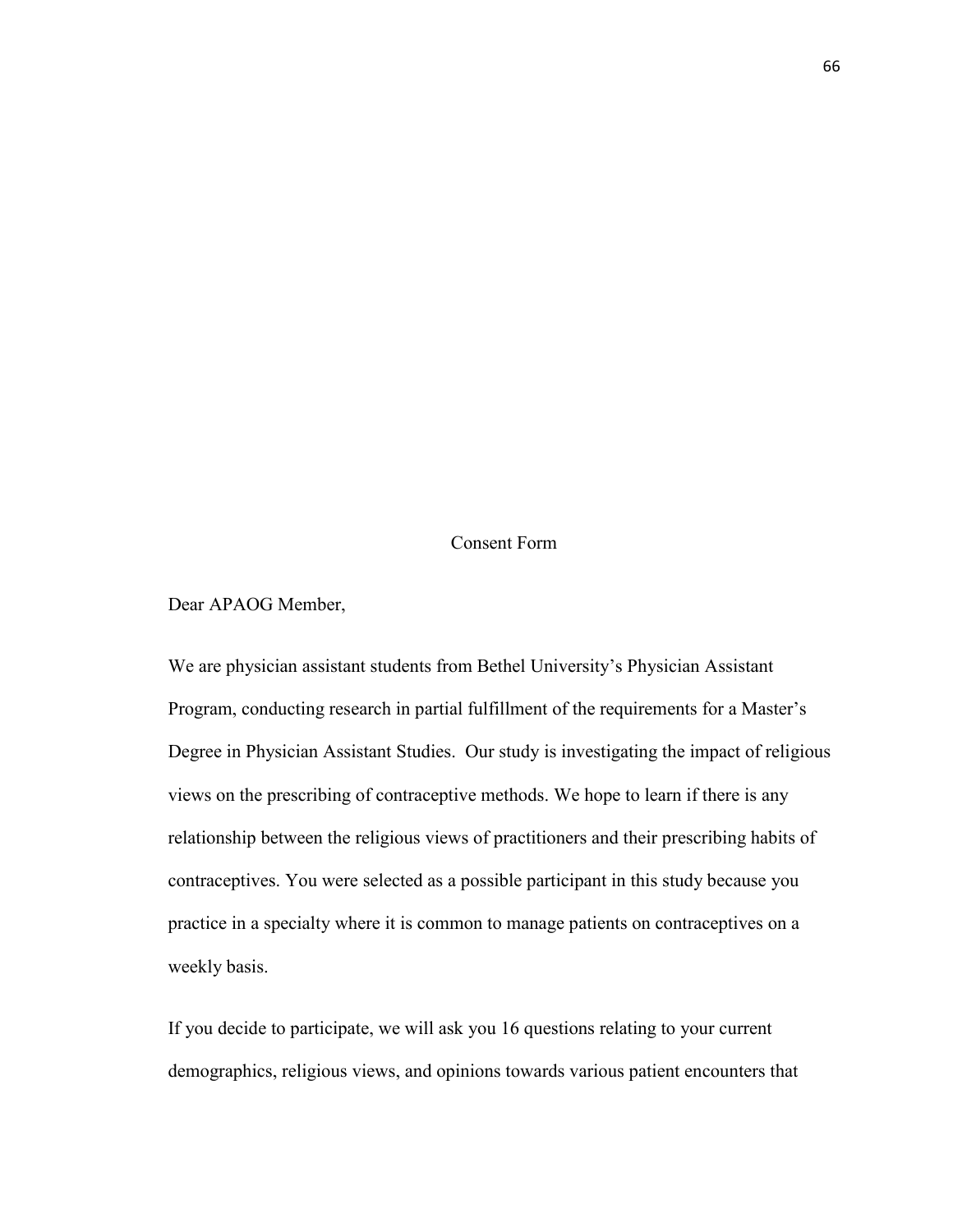relate to the prescribing and managing of contraception. We expect the survey to take approximately 10 minutes of your time. The contraceptive options we are specifically inquiring about include oral contraceptive pills (including combined oral contraceptive pills and progestogen-only contraceptive pills), intrauterine contraceptive devices (specifically Mirena and Skyla), injectable contraceptives (including Depo-Provera, Depo-subQ Provera, and Noristerat), and implantable contraceptives (including Implanon and Nexplanon). Some of the questions being asked are relating to a potentially sensitive topic, your religious views. You do not have to answer any question you feel uncomfortable with and may opt out of the survey at any time without any repercussion. Your decision whether or not to participate will not affect your future relations with APAOG or Bethel University in any way. Only aggregate data collected through the survey will be reported in the study.

This research project has been reviewed and approved in accordance with Bethel University's Levels of Review for Research with Humans. If you have any questions about the research and/or research participants' rights or wish to report a research related injury, please call or email

Kayla Westling, PA-S- 763-516-5055, kaw57258@bethel.edu

Ashley Overby, PA-S- 715-566-1090

Gregory Ekbom, MD, Research Chair- g-ekbom@bethel.edu

We understand that you have an extremely busy schedule and your time is limited. Please realize that your participation is vital to the success of this research. The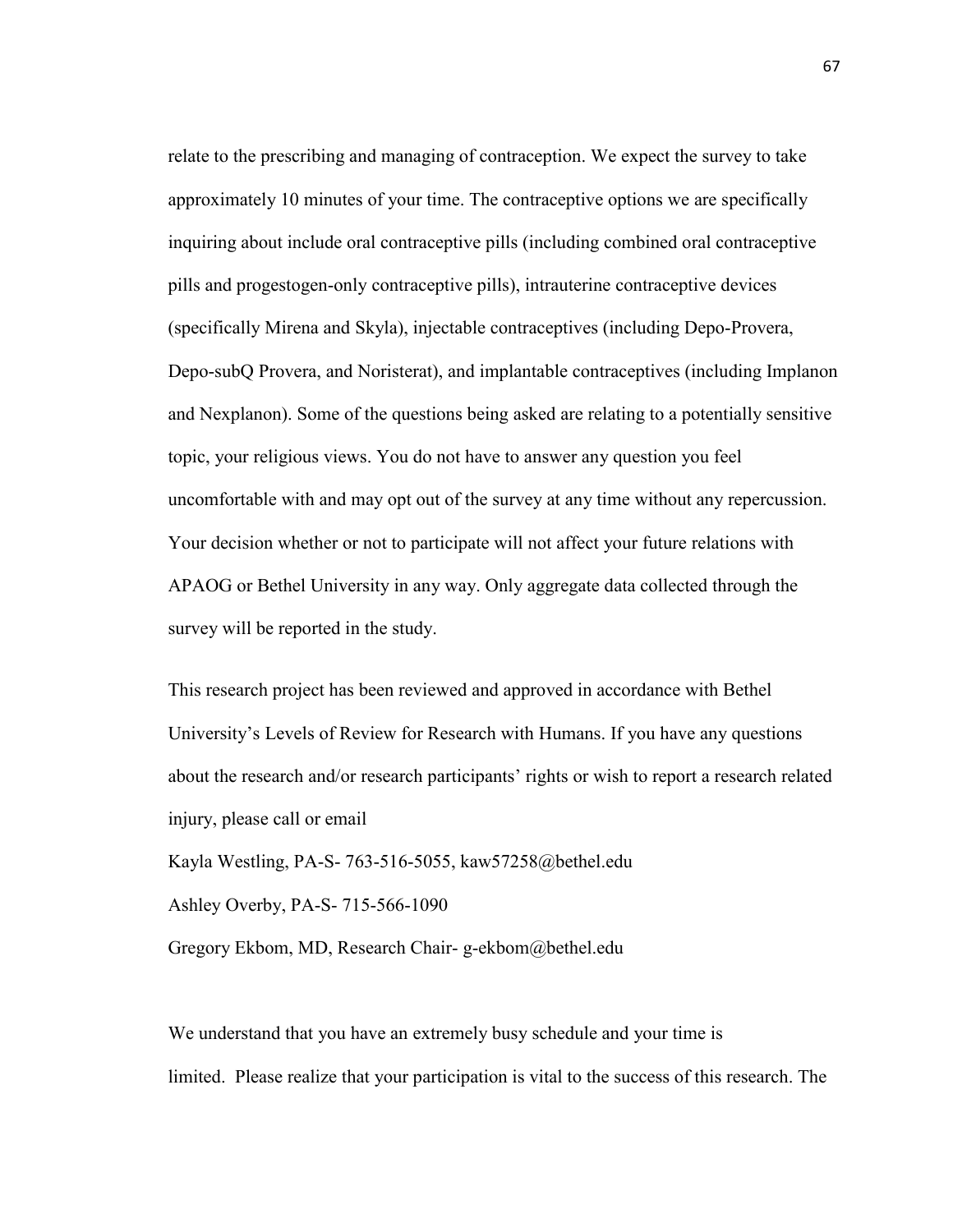information that you provide is essential to the validity of this study. Thank you in advance for your prompt response to this study. Please complete the survey by 8/31/17. Thank you again for your help.

Sincerely,

Kayla Westling and Ashley Overby

Appendix C

Survey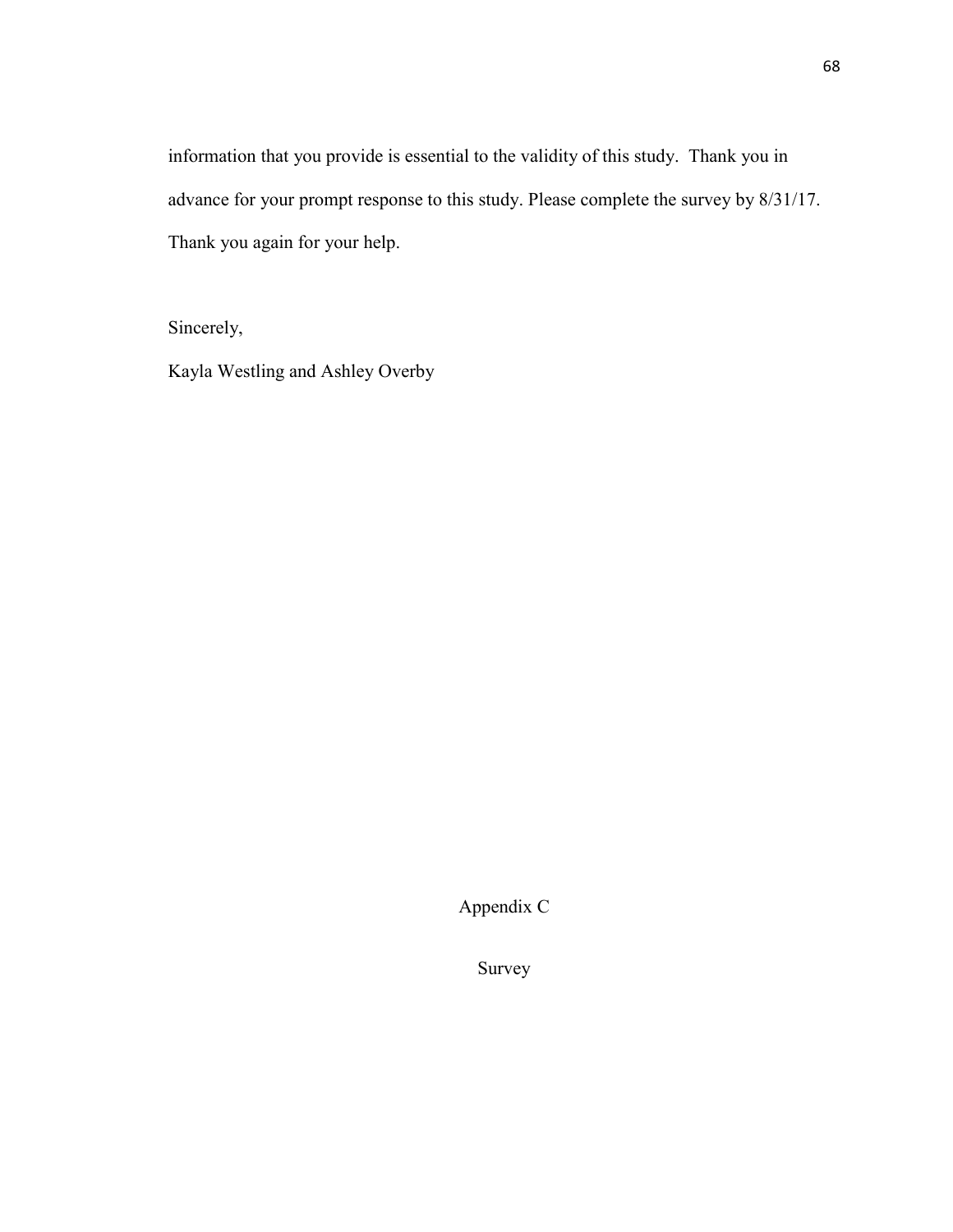Survey

Religion and Oral Contraception

Q1: Informed consent

Q2 What age range would describe you best?

- $20-29(1)$
- $30-39(2)$
- $\bullet$  40-49 (3)
- $50-59(4)$
- $60+(5)$

Q3 Which gender do you identify with?

- Male  $(1)$
- Female  $(2)$

Q4 What is your current occupation?

- Physician  $(1)$
- Physician Assistant (2)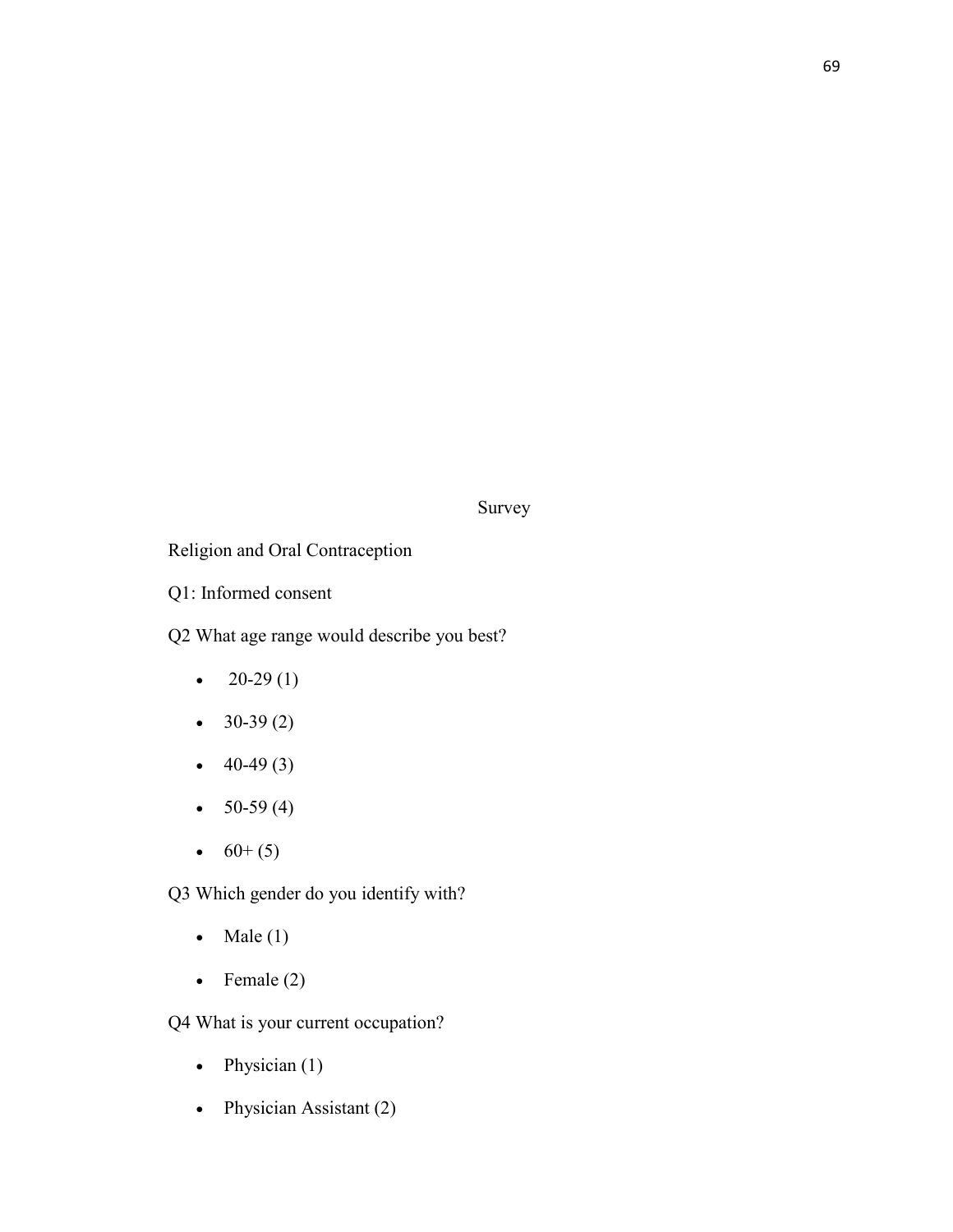- Nurse Practitioner (3)
- Other  $(4)$

Q5 Which medical specialty do you currently practice?

- Family Practice (1)
- $\bullet$  OB/GYN(2)
- Other  $(3)$

Q6 How long have you practiced in this specialty?

- $\bullet$  0-3 years (1)
- $\bullet$  4-6 years (2)
- 7-10 years  $(3)$
- $11-14$  years (4)
- $15+$  years (5)

Q7 What is the average number of patients you seen on an average day?

- $5-8(1)$
- $-9-12(2)$
- $13-16(3)$
- $\bullet$  17-20(4)
- $21+(5)$

Q8 Which religion do you most identify with?

- Catholic  $(1)$
- Orthodox  $(2)$
- Protestant  $(3)$
- Other Christian Denomination (4)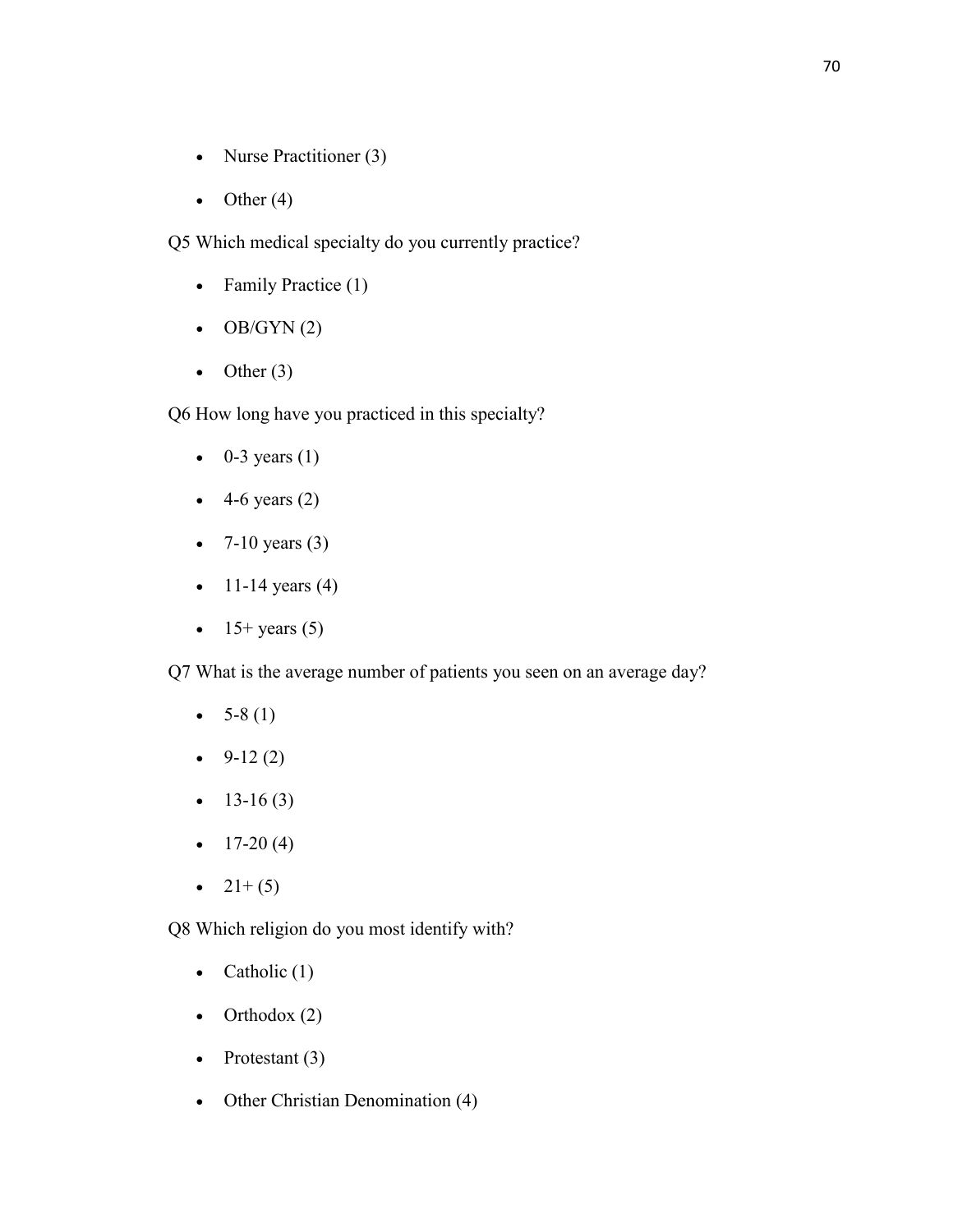• Other  $(5)$ 

Q9 How important is religion in your life?

- Extremely important (1)
- Very important  $(2)$
- Moderately important (3)
- Slightly important (4)
- Not at all important  $(5)$

Q10 How much would you say your religion plays a role in your everyday medical

## practice?

- A great deal  $(1)$
- A lot  $(2)$
- A moderate amount  $(3)$
- A little  $(4)$
- None at all  $(5)$

Q11 What is the average number of patients you discuss contraception with on an average day?

- $\bullet$  0-3 (1)
- $\bullet$  4-7 (2)
- $11-14(3)$
- $15-18(4)$
- $19+(5)$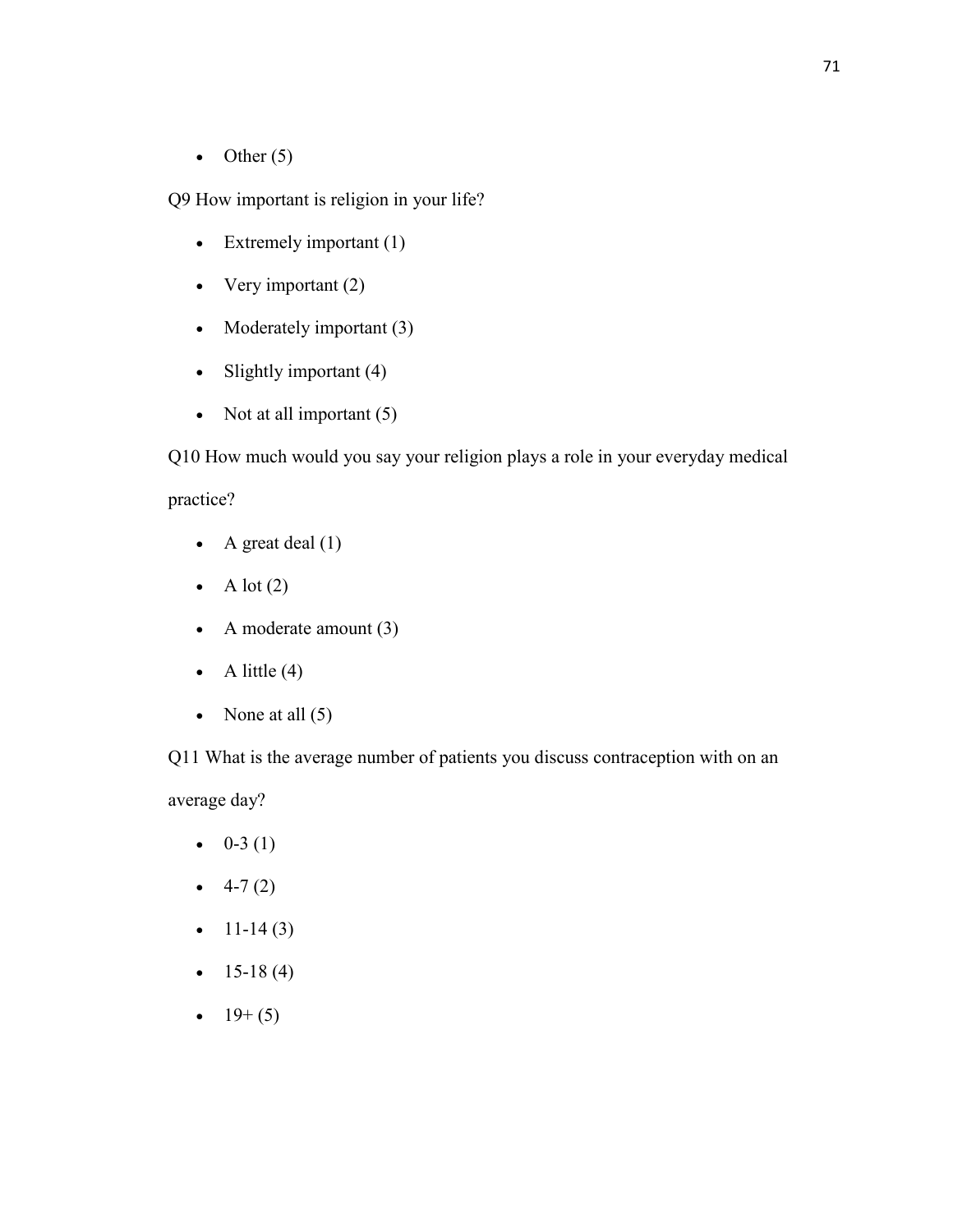Q12 What percentage of your female patients are currently on some form of long-term contraception that you have prescribed? (Specifically oral contraceptive pills, IUDs, injectable contraceptives, or implantable contraceptives)

- $\bullet$  0-25% (1)
- $26-50\%$  (2)
- $51-75\%$  (3)
- 76-100% (4)

Q13 Of the below listed options for contraception, which one are the majority of your female patients on/using?

- Oral Contraceptive Pills (1)
- $\bullet$  IUDs (2)
- Injectable Contraceptives (3)
- Implantable Contraceptives (4)

Q14 Do you feel as though your religious views influence your conversations with patients regarding contraception?

- Yes  $(1)$
- No  $(2)$

Q15 Do you feel as though your religious views influence your prescribing of contraceptives to patients?

- Yes  $(1)$
- No  $(2)$

Q16 Do you have any personal objection to the use of any of the following forms of contraception? If so, indicate if your objections are religious or not religious in nature.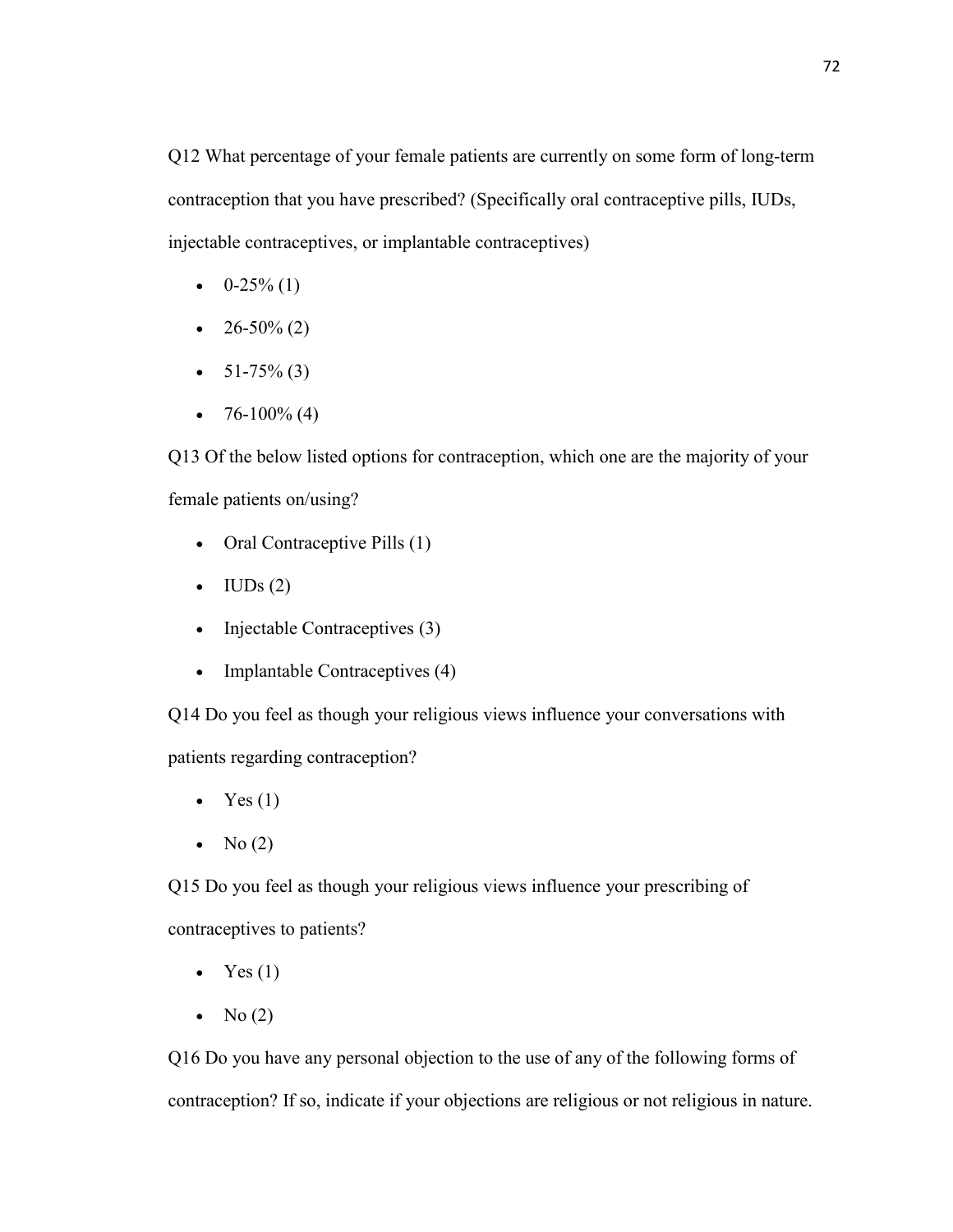|                                            | No Objection | Religious<br>Objection (2) | Non-religious<br>Objection (3) | Both $(4)$ |
|--------------------------------------------|--------------|----------------------------|--------------------------------|------------|
| Oral                                       | $\circ$      | $\circ$                    | $\circ$                        | $\circ$    |
| Contracepti<br>ve Pills $(1)$              |              |                            |                                |            |
| IUDs(2)                                    | $\circ$      | $\circ$                    | $\circ$                        | $\circ$    |
| Injectable<br>Contracepti<br>on $(3)$      | $\circ$      | $\circ$                    | $\circ$                        | $\circ$    |
| Implantabl<br>e<br>Contracepti<br>on $(4)$ | $\circ$      | $\circ$                    | $\circ$                        | $\circ$    |

## **Appendix D**

Reminder Email